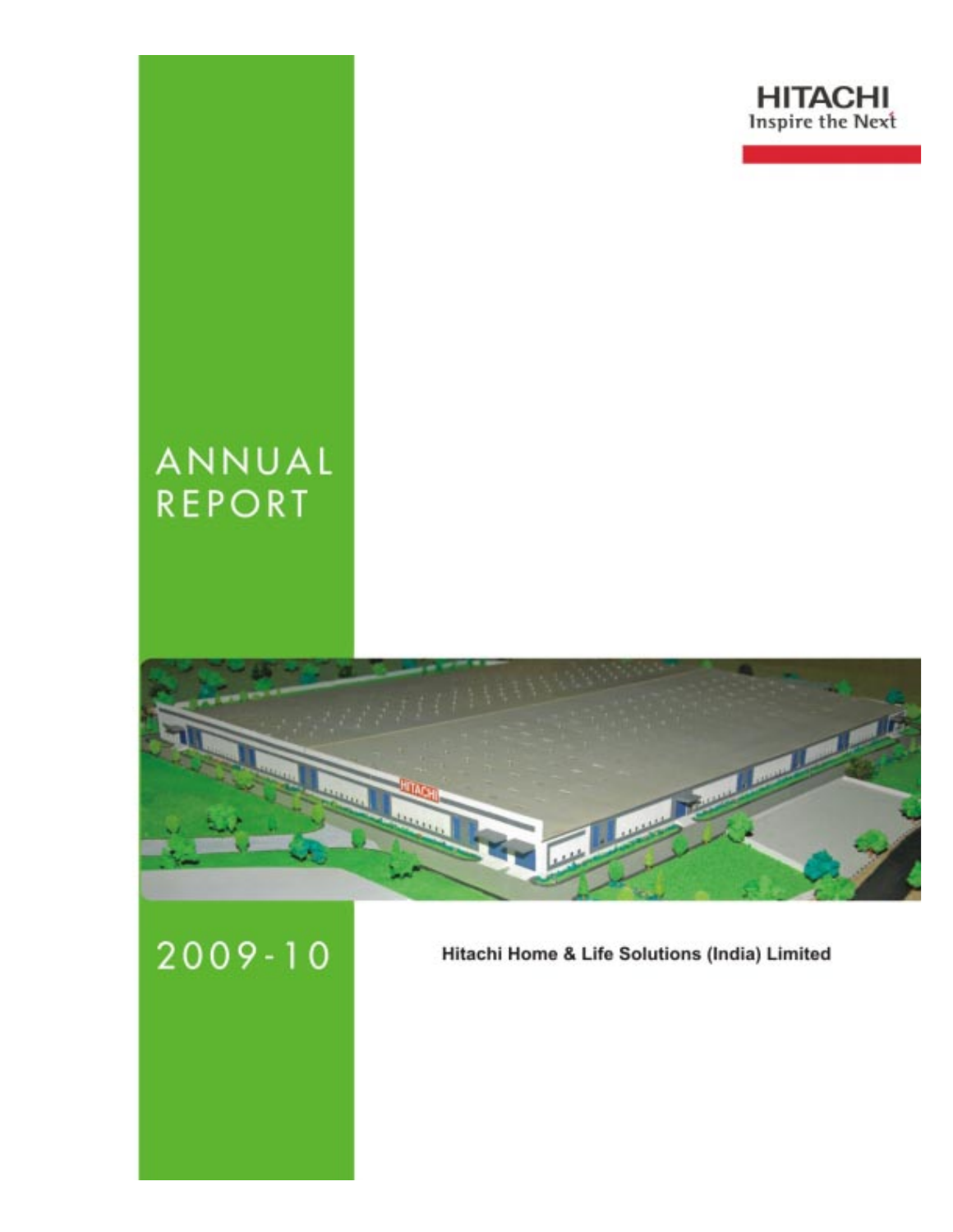# **OUR PRODUCT RANGE**

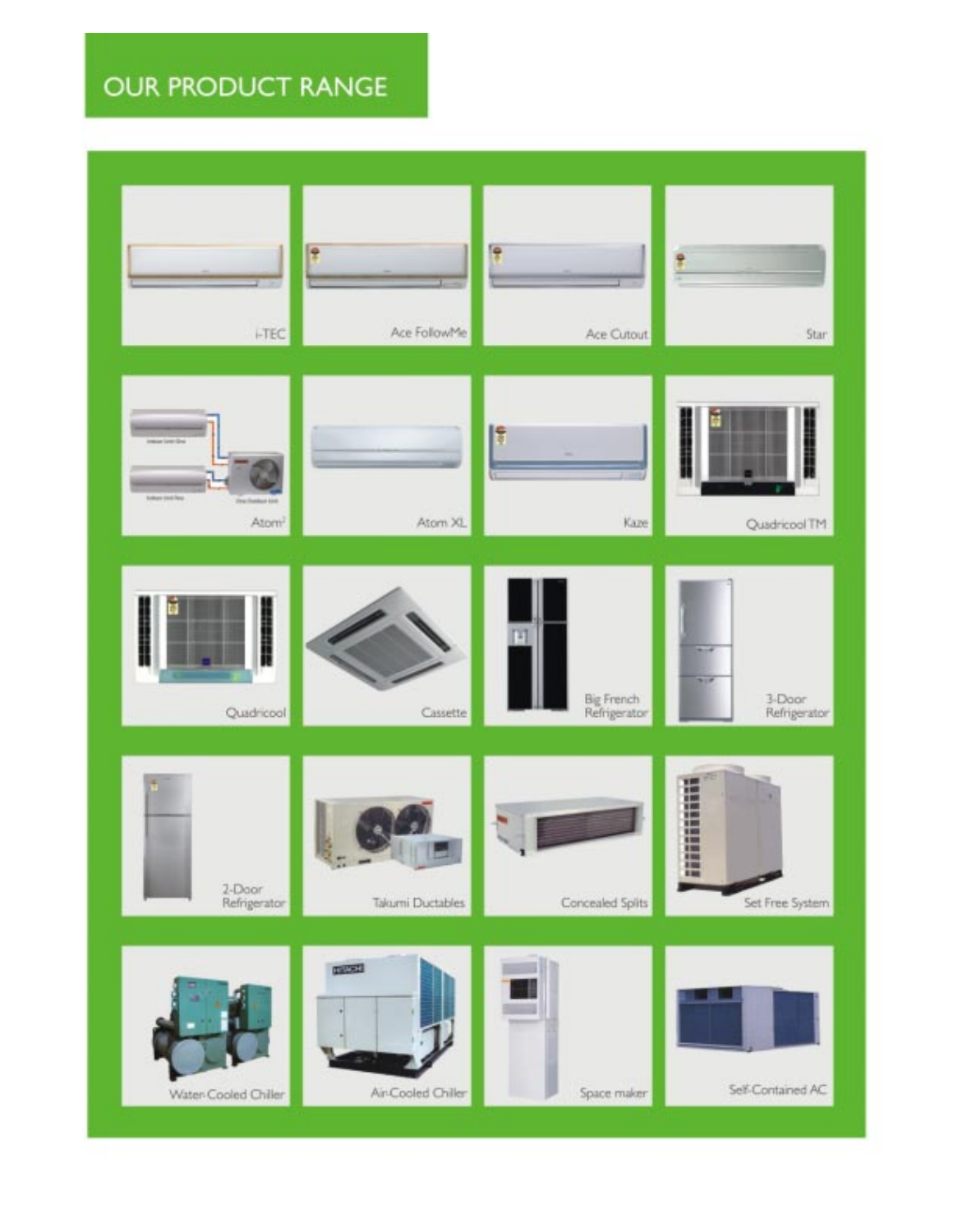# MESSAGE FROM THE CHAIRMAN



Shinichi lizuka Chairman Hitachi Home & Life Solutions (India) Ltd. My warm greetings to all the shareholders of Hitachi Home & Life Solutions (India) Limited, I am pleased to present yet another year of good performance by your Company.

Your Company has made an Operating Profit (Profit before Depreciation, Interest and Tax) of Rs. 703.08 Mn. and contributed to the consolidated accounts of Hitachi Group.

Indian Room Air conditioning industry experienced a growth of about 25% over the last year in sales volume. Extended summer, low penetration rate and increasing disposable income assisted in industry growth. Your Company has also shown good performance and grew by 46% in sales volume of room Air conditioners. Overall in value term your Company grew by 36%.

This year also saw increasing preference of the Split Air conditioners above window Air conditioners amongst the Room Air conditioners segment. Your Company being the pioneer of technological innovations introduced "Direct Efficient Technology" in its range of Split Air conditioners which makes Hitachi Air conditioners sensible & intelligent. During this year Company has launched a wide range of SplitAir conditioners, 'i-TEC', 'Ace Followme' and 'Kaze'.

'Kaze', a new range of SplitAir conditioner was launched for Tier II & III

markets. India is progressing fast. The future growth will come from<br>smaller towns and the customers in those markets are aspiring for the advanced, high quality & premium products. The customers in smaller towns have enough disposable income and want to upgrade their lifestyle. Keeping all this in mind your Company has launched 'Kaze'. This will help Company to gain market share in Room Air conditioners segment in near future

The Ductable category of Air conditioners has shown downturn. However from second half of the year it started picking up. The telecom segment has shown a linear trend. Your Company however maintained its leadership position with about 32% market share in this segment.

In case of refrigerator business category your Company introduced a range of stylish & premium refrigerators in 2-Door and Big French (4-Door) models. This should support your Company to increase growth rate in coming years in this category.

Continual endeavor for qualitative functional processes helped the Company in growth and margin. We continued to strengthen our brand equities through innovation, quality products and appropriate business promotion steps. This will support to deliver consistent and profitable growth in future also.

This year your Company has taken new initiatives which should contribute towards a higher market share and increased customer satisfaction. They are defined below as "Steps For Future Growth".

Steps for Future Growth-Taken in 2009-2010

- 1. Your Company had planned capacity enhancement during the global economic slowdown and with the commitment to Indian market your Company has inaugurated new Air conditioner manufacturing facility. The new facility is adjoining the old plant, was built in a record time of 71/2 months. The new facility would manufacture Room & Commercial Air conditioners including large Air conditioners, Chillers and Telecom Air conditioners. It was inaugurated in August 2009 and Commercial production started in October 2009.
- 2. Launch of 'Kaze', as described above is a stepping stone towards increase in reach which in turn would help to gain higher market share. It was launched through press conferences in 30 towns across country. This model launched for Tier II & III towns at competitive price point to increase the acceptability of Hitachi product while strengthening the position in market.
- 3. Your Company has started own service centers, called "Hitachi Customer Satisfaction" (HCS), to improve the service quality and better customer satisfaction. In the first phase, it has started in the major towns. Your Company has started 18 centers in 11 towns till March-2010. These will be increased to 30 in the first phase. In addition to this your Company has its own call centre managed by trained professionals to help the customers. These endeavors will further strengthen HHLI's brand image and customer satisfaction.

We believe in Hitachi's founding spirit of harmony, sincerity, and pioneering spirit. The "reliable technologies" that Hitachi creates to contribute to society are not born only from inventions on the front lines of research and development. They are also created by market-driven innovation activities. These innovation activities are essential in every Company and every division throughout the Company.

In conclusion, I would like to reiterate that we will continue to focus on being competitive and profitable to attain sustainable growth.

I convey my gratitude to the members of the Board of Directors for their persistent guidance and support.

I also express deep appreciation of the support that we have always received from our stakeholders and for their faith and confidence. As ever, I seek your whole-hearted support and encouragement in this exciting journey.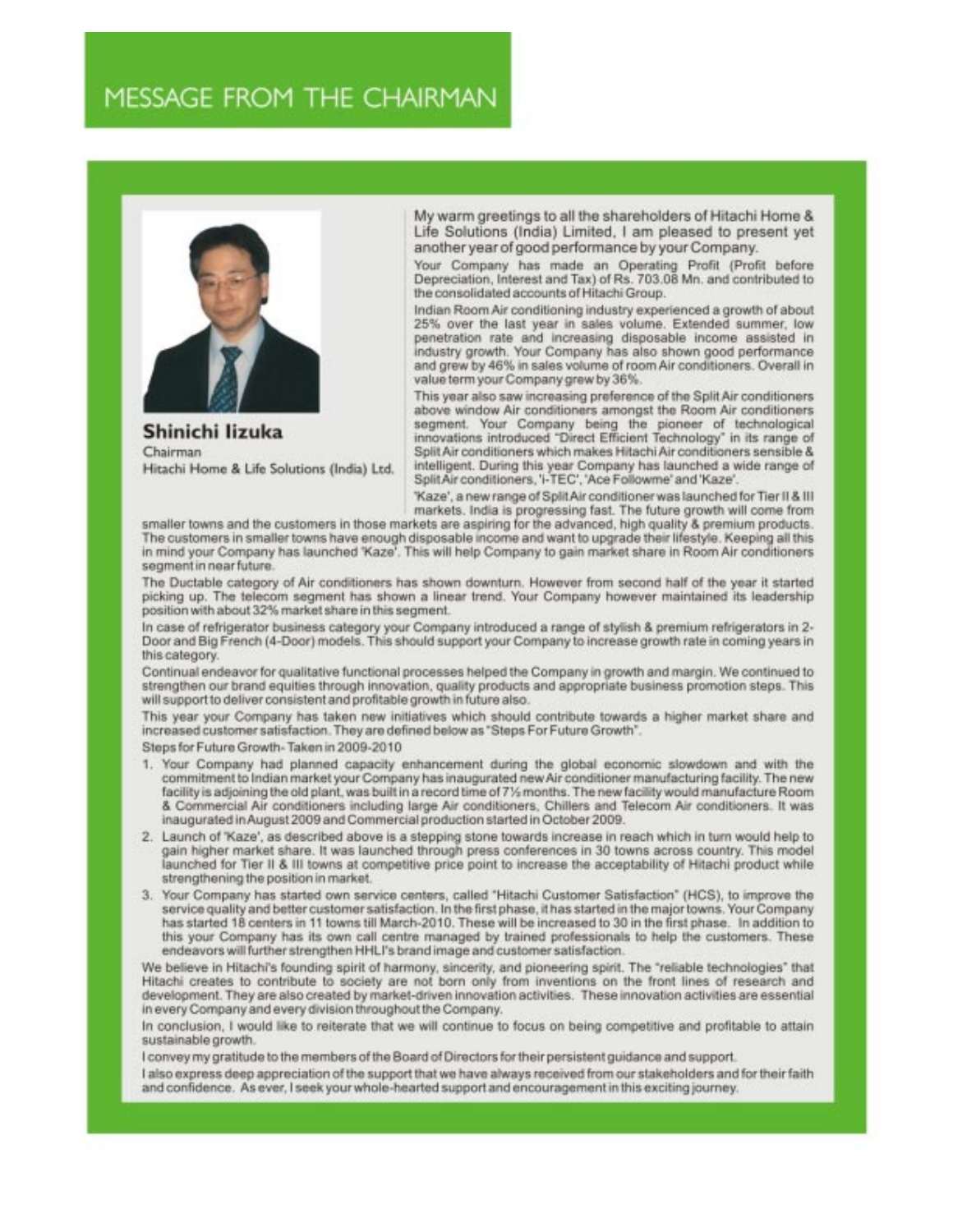# **BOARD OF DIRECTORS**



Shinichi lizuka Chairman



Motoo Morimoto Managing Director



**Amit Doshi Executive Director** 



**Anil Shah Executive Director** 



**Vinay Chauhan Executive Director** 



Dr. Anwar Ali Director



**Ashok Balwani** Director



Dr. Devender Nath Director



L.G. Ramakrishnan Director



**Mukesh Patel** Director



Ravindra Jain Director



**Tarun Sheth** Director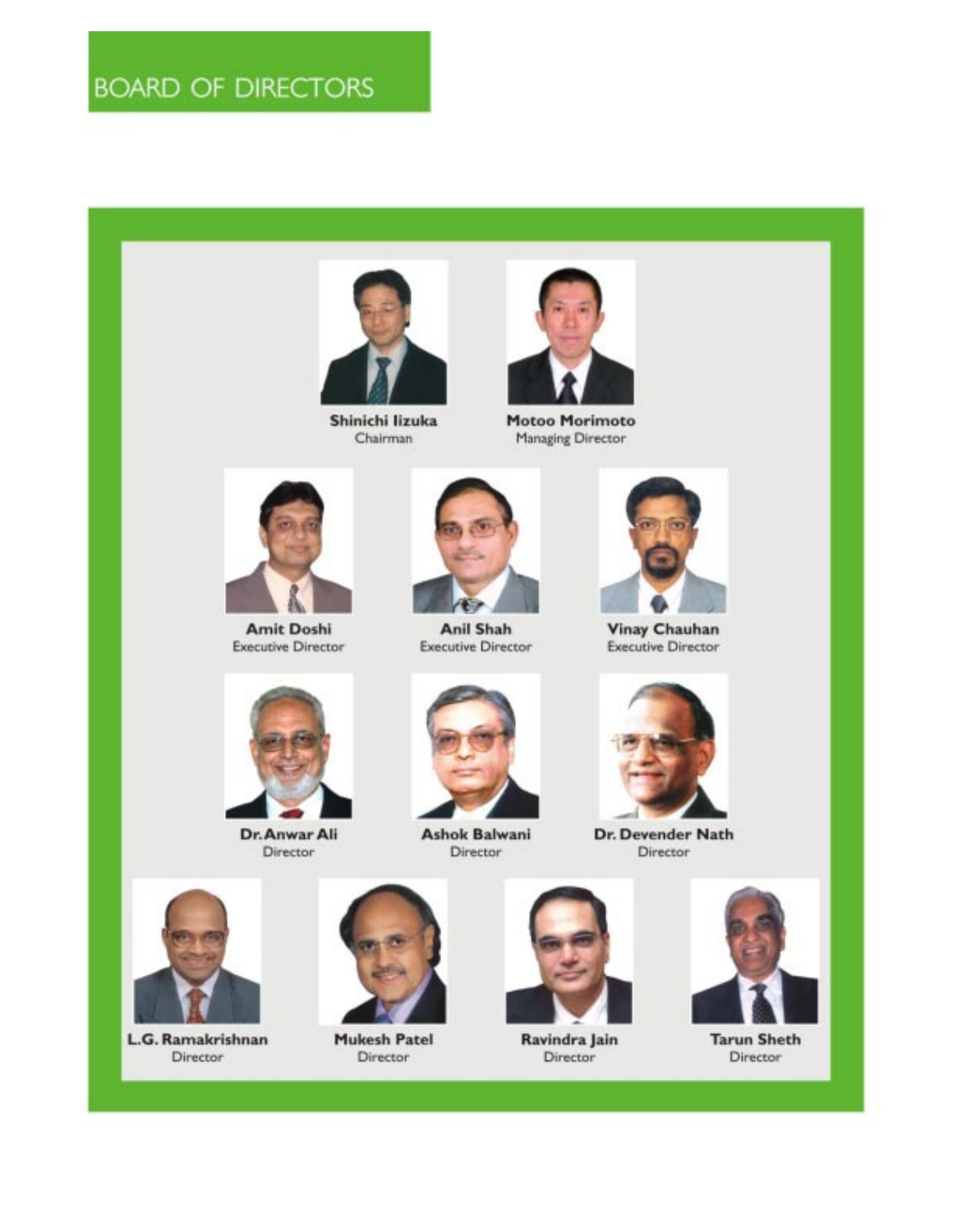## **HITACHI** Inspire the Next

#### **BOARD OF DIRECTORS**

Shinichi Iizuka Chairman Chairman Chairman Chairman Motoo Morimoto **Managing Director** Managing Director Amit Doshi Executive Director Anil Shah **Executive Director Executive Director** Vinay Chauhan **Executive Director** Executive Director Dr. Anwar Ali **Director** Ashok Balwani **Director** Director Dr. Devender Nath **Director** L G Ramakrishnan **Director** Director Mukesh Patel **Director** Director Ravindra Jain **Director Director** Tarun Sheth **Director** Director

#### **AUDITORS**

S. R. Batliboi & Co. Chartered Accountants, Mumbai

#### **BANKERS**

State Bank of India ICICI Bank Standard Chartered Bank Mizuho Corporate, Bank

#### **REGISTERED OFFICE**

9th Floor, Abhijeet-I, Mithakhali Six Roads, Ahmedabad - 380 006

#### **WORKS**

Hitachi Complex, Karannagar – 382 727 Kadi, Dist.: Mehsana, Gujarat

Canal Road, Baribrahmna – 181 133 Jammu

#### **REGISTRARS & SHARE TRANSFER AGENT**

Sharepro Services (India) Pvt. Ltd. 13AB, Samitha Warehousing Complex, 2nd Floor, Sakinaka Telephone Exchange Road, Saki Naka, Andheri East, Mumbai: 400072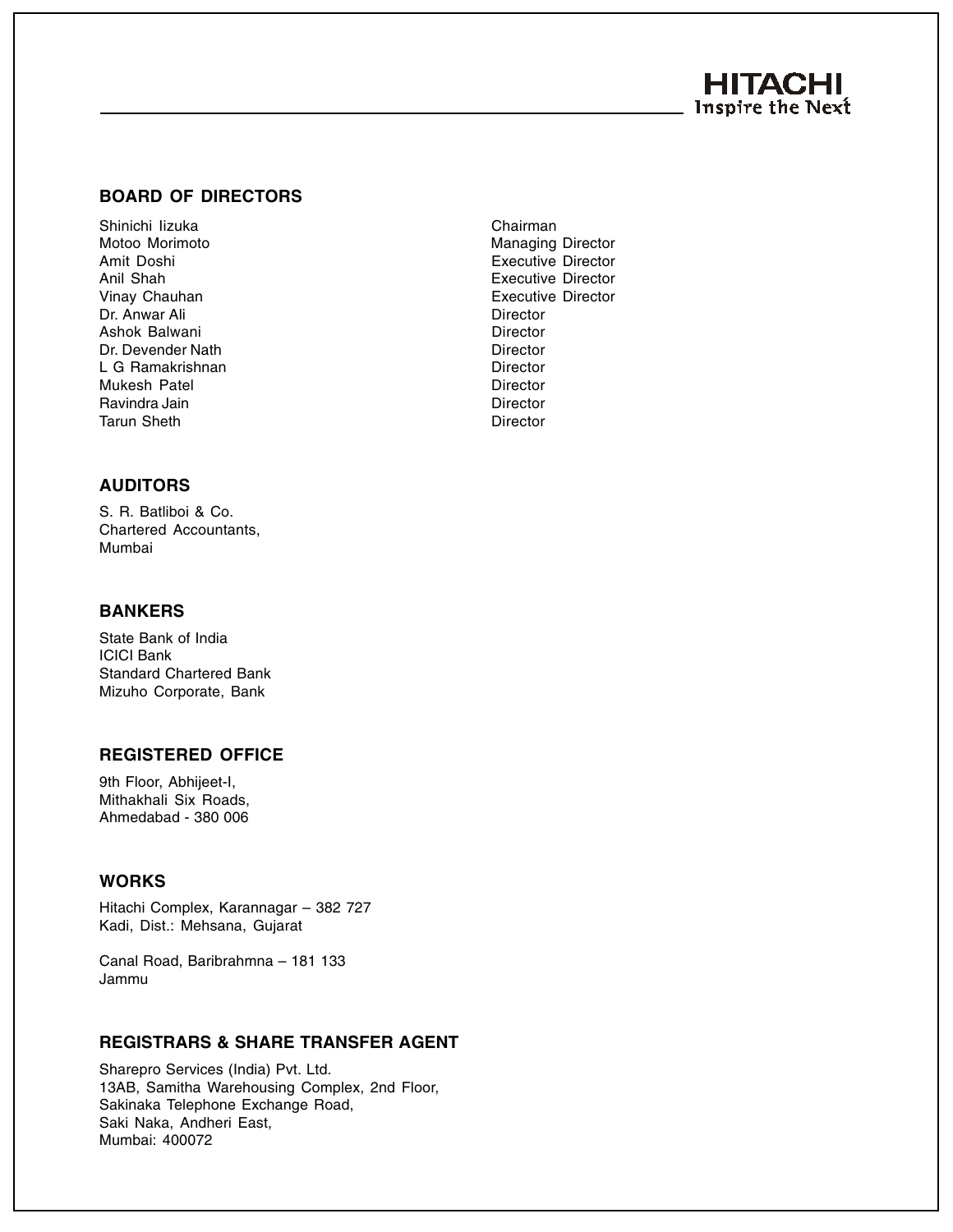#### **CONTENTS**

| Directors' Report and Management Discussion & Analysis 10        |  |
|------------------------------------------------------------------|--|
|                                                                  |  |
|                                                                  |  |
|                                                                  |  |
|                                                                  |  |
|                                                                  |  |
|                                                                  |  |
| Balance Sheet Abstract and Company's General Business Profile 48 |  |

#### **Payment of Dividend through ECS / NECS**

Company is going to use Electronic Clearing Service (ECS) / National Electronic Clearing Service (NECS) facility introduced by Reserve Bank of India (RBI) for distributing dividend to investors. In this system, the investor's bank account is directly credited with the dividend amount based on the information provided by the Company, under intimation to the investor.

If your bank has not implemented Core Banking Solutions (CBS) or you do not provide your account number allotted by your Bank (which has implemented CBS), ECS may either be rejected or returned.

In this regard, if you are holding shares in electronic form, please furnish your Bank Account Number allotted by your Bank along with a photo copy of a cheque pertaining to the concerned account, to your Depository Participant (DP) at your earliest convenience.

However, if you are holding the securities in physical form, you are requested to furnish the new account number along with a photo copy of a cheque to the Company's Registrars at the following address:

Sharepro Services (India) Pvt. Ltd. 13AB, Samitha Warehousing Complex, 2nd Floor, Sakinaka Telephone Exchange Road, Saki Naka, Andheri East, Mumbai: 400072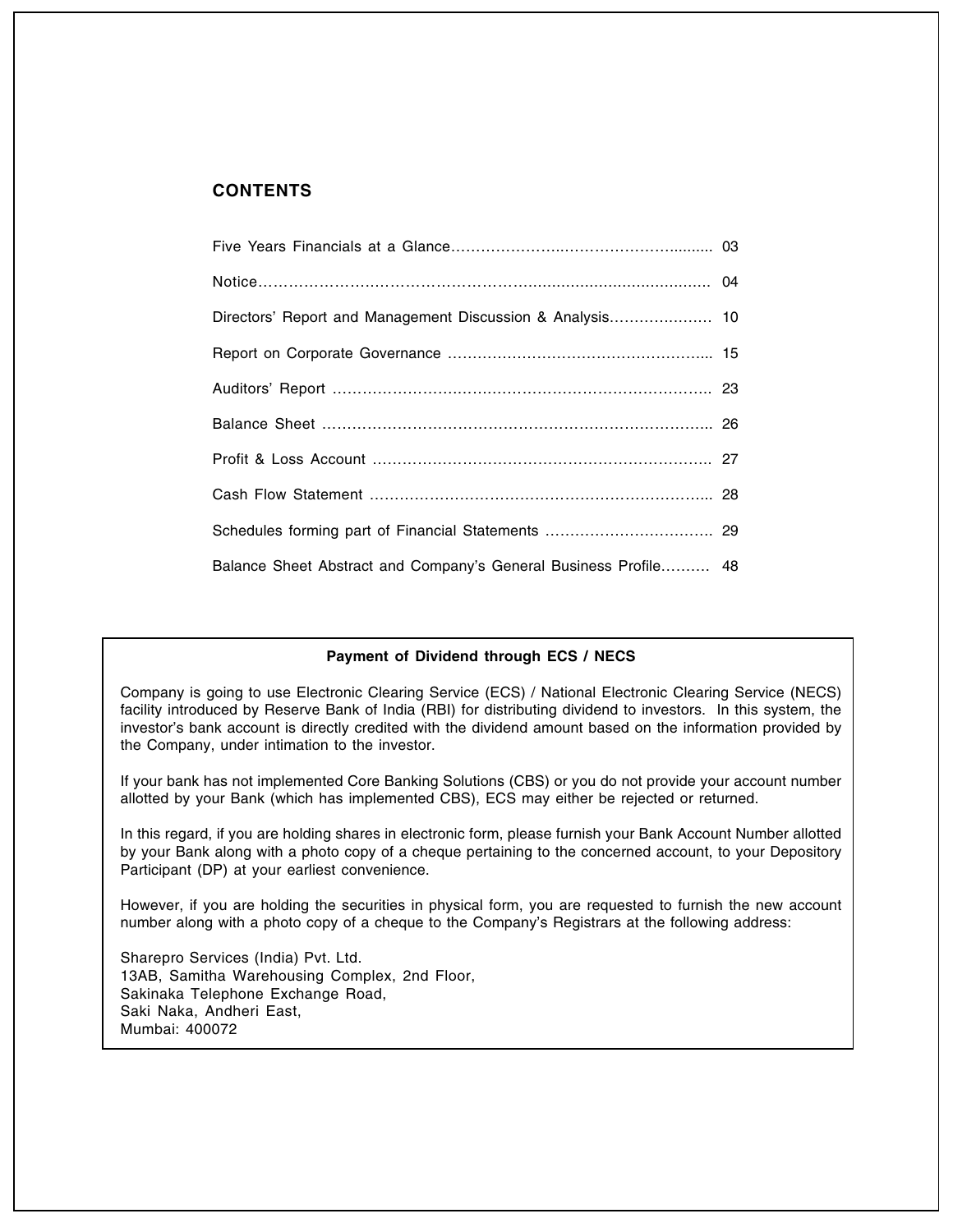#### **FIVE YEARS FINANCIALS AT A GLANCE**

(Currency: Rupees in thousands unless otherwise stated)

| <b>PARTICULARS</b>                                   | 2009-10   | 2008-09   | 2007-08             | 2006-07   | 2005-06   |
|------------------------------------------------------|-----------|-----------|---------------------|-----------|-----------|
| Sales and Services (Net of Excise Duty)              | 6,405,126 |           | 4,698,968 4,466,060 | 3,248,899 | 2,575,217 |
|                                                      |           |           |                     |           |           |
| Sales Growth                                         | 36%       | 5%        | 37%                 | 26%       | 9%        |
| Other Income                                         | 118,310   | 72,349    | 104,077             | 61,716    | 36,660    |
| <b>TOTAL INCOME</b>                                  | 6,523,436 |           | 4,771,317 4,570,137 | 3,310,615 | 2,611,877 |
| Profit before Depreciation, Interest and Tax (PBDIT) | 703,083   | 373,879   | 566,892             | 299,726   | 232,005   |
| <b>Financial Charges</b>                             | 15,101    | 26,673    | 21,766              | 32,382    | 29,048    |
| Depreciation                                         | 117,770   | 79,926    | 76,330              | 45,050    | 45,978    |
| Profit Before Tax (PBT)                              | 570,212   | 267,281   | 468,796             | 222,295   | 156,979   |
| Provision for Taxation                               | 108,810   | 56,541    | 46,311              | 29,030    | 8,423     |
| Profit after Tax (PAT)                               | 461,402   | 210,740   | 422,485             | 193,265   | 148,556   |
| <b>Equity Share Capital</b>                          | 229,600   | 229,600   | 229,600             | 229,600   | 229,600   |
| Reserves & Surplus                                   | 1,236,743 | 815,501   | 604,761             | 388,358   | 388,358   |
| Net Worth                                            | 1,466,343 | 1,045,101 | 834,361             | 411,876   | 218,611   |
| Net Worth Growth                                     | 40%       | 25%       | 103%                | 88%       | 212%      |
| <b>Gross Fixed Assets</b>                            | 1,588,555 | 1,098,482 | 733,185             | 628,487   | 590,980   |
| Net Fixed Assets                                     | 1,045,713 | 649,650   | 314,740             | 266,435   | 272,185   |
| <b>Total Assets</b>                                  | 2,072,863 | 1,562,632 | 961,439             | 952,356   | 1,045,452 |
| <b>KEY INDICATORS</b>                                |           |           |                     |           |           |
| Earnings Per Share (Rs.)                             | 20.10     | 9.18      | 18.40               | 8.42      | 6.47      |
| Cash Earnings Per Share (Rs.)                        | 25.23     | 12.66     | 21.73               | 10.38     | 8.47      |
| Book Value Per Share (Rs.)                           | 63.87     | 45.52     | 36.34               | 17.94     | 9.52      |
| Debt to Equity Ratio                                 | 0.41 : 1  | 0.48:1    | 0.14:1              | 0.81:1    | 1.96:1    |
| PBDIT / Sales and services (Net of excise duty)      | 11%       | 8%        | 13%                 | 9%        | 9%        |
| Net Profit Margin                                    | 7%        | 4%        | 9%                  | 6%        | 6%        |
| Return on Net Worth                                  | 31%       | 20%       | 51%                 | 47%       | 68%       |
| Return on Capital Employed                           | 28%       | 19%       | 51%                 | 27%       | 18%       |

Note: Previous years' figures regrouped wherever necessary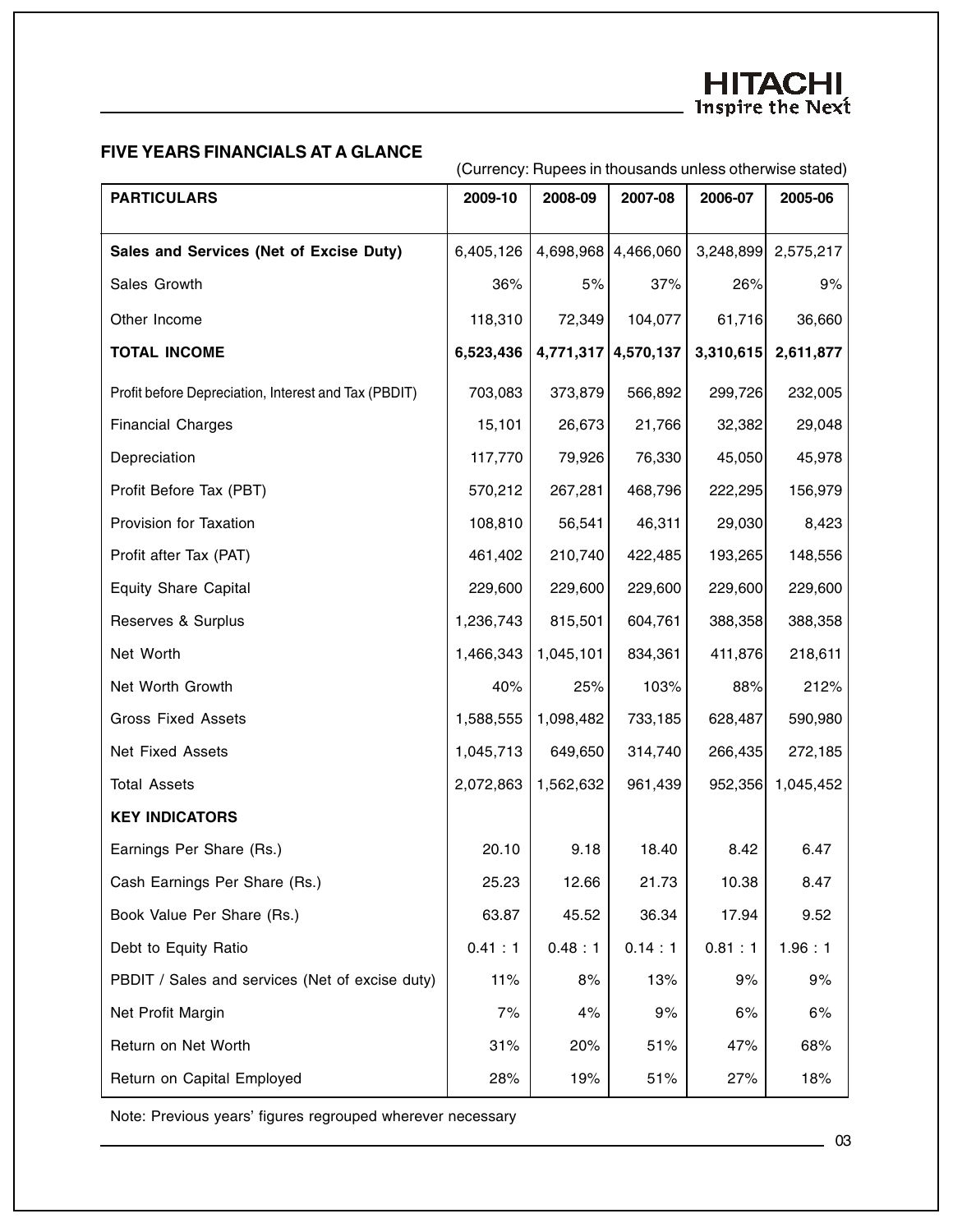#### **NOTICE**

Notice is hereby given that the Twenty Fifth Annual General Meeting of the members of the Company will be held on Thursday, 29th day of July, 2010 at 9.00 a.m. at H T Parekh Convention Centre, Ahmedabad Management Association, ATIRA Campus, Dr. Vikram Sarabhai Marg, Vastrapur, Ahmedabad : 380 015 to transact the following business:

#### **ORDINARY BUSINESS:**

- 1. To consider and adopt the audited Balance Sheet as at March 31, 2010, Profit and Loss Account for the year ended on that date and the reports of Board of Directors and Auditors thereon.
- 2. To declare dividend on Equity Shares for the financial year ended March 31, 2010.
- 3. To appoint a Director in place of Mr. Anil Shah who retires by rotation in terms of Article 110 of the Articles of Association of the Company and being eligible, offers himself for re-appointment.
- 4. To appoint a Director in place of Mr. Vinay Chauhan who retires by rotation in terms of Article 110 of the Articles of Association of the Company and being eligible, offers himself for re-appointment.
- 5. To appoint a Director in place of Mr. Mukesh Patel who retires by rotation in terms of Article 110 of the Articles of Association of the Company and being eligible, offers himself for re-appointment.
- 6. To appoint a Director in place of Mr. Tarun Sheth who retires by rotation in terms of Article 110 of the Articles of Association of the Company and being eligible, offers himself for re-appointment.
- 7. To appoint Auditors of the Company in place of the retiring Auditors to hold office from conclusion of this meeting to the conclusion of the next Annual General Meeting and to fix their remuneration.

#### **SPECIAL BUSINESS:**

8. To consider and if thought fit, to pass, with or without modifications, the following resolution as an Ordinary Resolution:

"RESOLVED THAT Mr. Shinichi Iizuka, appointed as an Additional Director by the Board of Directors with effect from 21st June, 2010 and who holds office upto the date of this Annual General Meeting of the Company and in respect of whom notice under Section 257 of the Companies Act, 1956 has been received from a member signifying his intention to propose Mr. Shinichi Iizuka as a candidate for the office of Director of the Company, be and is hereby appointed as a Director of the Company whose period of office as a Director is liable to retire by rotation."

9. To consider and if thought fit, to pass, with or without modifications, the following resolution as a Special Resolution:

"RESOLVED THAT Mr. Motoo Morimoto, appointed as an Additional Director by the Board of Directors with effect from April 01, 2010 and who holds office upto the date of this Annual General Meeting of the Company and in respect of whom notice under Section 257 of the Companies Act, 1956 has been received from a member signifying his intention to propose Mr. Motoo Morimoto as a candidate for the office of Director of the Company, be and is hereby appointed as a Director of the Company."

"FURTHER RESOLVED THAT pursuant to the provisions of Sections 198, 269 and 309 read with Schedule XIII and other applicable provisions, if any, of the Companies Act, 1956, or any amendment or modification thereof and subject to the approval of the Central Government, if required, consent of the members be and is hereby accorded to the appointment of Mr. Motoo Morimoto as a Managing Director of the company for a period of three years with effect from April 01, 2010 on the terms and conditions including remuneration as set out in the Explanatory Statement attached to this Notice AND THAT period of office of the appointee as a Director is not liable to retire by rotation."

"FURTHER RESOLVED THAT the Board (term "Board" referred hereinafter includes Board of Directors of the Company and Remuneration Committee) be and is hereby authorised to vary and / or modify the terms and conditions including remuneration, benefits and perquisites payable / made available to the appointee in such manner as may be agreed upon between the Board and the appointee."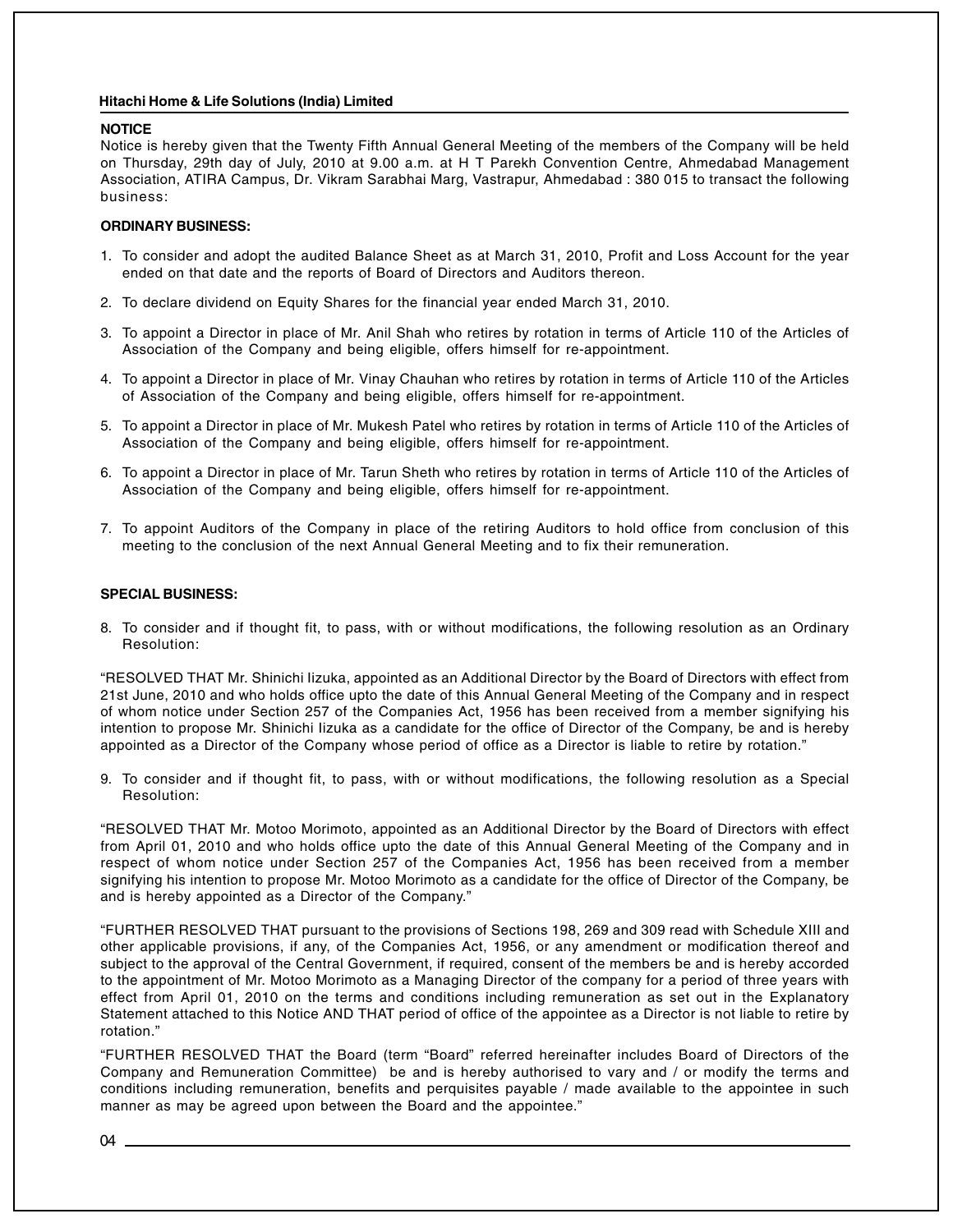"FURTHER RESOLVED THAT in the event of loss, absence or inadequacy of profits of the Company in any financial year during the term of the office of the appointee, the remuneration as mentioned in the Explanatory Statement shall be paid to him as minimum remuneration."

10. To consider and if thought fit, to pass, with or without modifications, the following resolution as a Special Resolution:

"RESOLVED THAT pursuant to the provisions of Sections 198, 269 and 309 read with Schedule XIII and other applicable provisions, if any, of the Companies Act, 1956, or any amendment or modification thereof and subject to the approval of the Central Government, if required, consent of the members be and is hereby accorded to the re-appointment of Mr. Amit Doshi as an Executive Director of the company for a period of three years with effect from June 1, 2010 on the terms and conditions including remuneration as set out in the Explanatory Statement attached to this Notice AND THAT period of office of the appointee as a Director is liable to retire by rotation."

"FURTHER RESOLVED THAT the Board (term "Board" referred hereinafter includes Board of Directors of the Company and Remuneration Committee) be and is hereby authorised to vary and / or modify the terms and conditions including remuneration, benefits and perquisites payable / made available to the appointee in such manner as may be agreed upon between the Board and the appointee."

"FURTHER RESOLVED THAT the Board be and is hereby authorised to do all such acts, deeds and things and execute all such documents, instruments and writings, as may be required and to delegate all or any of its powers herein conferred to any Committee of Directors or to any director or to any employee of the Company to give effect to the aforesaid resolutions."

"FURTHER RESOLVED THAT in the event of loss, absence or inadequacy of profits of the Company in any financial year during the term of the office of the appointee, the remuneration as mentioned in the Explanatory Statement shall be paid to him as minimum remuneration."

11. To consider and if thought fit, to pass, with or without modifications, the following resolution as a Special Resolution:

"RESOLVED THAT pursuant to the provisions of Sections 198, 269 and 309 read with Schedule XIII and other applicable provisions, if any, of the Companies Act, 1956, or any amendment or modification thereof and subject to the approval of the Central Government, if required, consent of the members be and is hereby accorded to the re-appointment of Mr. Anil Shah as Executive Director of the company for a period of three years with effect from June 1, 2010 on the terms and conditions including remuneration as set out in the Explanatory Statement attached to this Notice AND THAT period of office of the appointee as a Director is liable to retire by rotation."

"FURTHER RESOLVED THAT the Board (term "Board" referred hereinafter includes Board of Directors of the Company and Remuneration Committee) be and is hereby authorised to vary and / or modify the terms and conditions including remuneration, benefits and perquisites payable / made available to the appointee in such manner as may be agreed upon between the Board and the appointee."

"FURTHER RESOLVED THAT the Board be and is hereby authorised to do all such acts, deeds and things and execute all such documents, instruments and writings, as may be required and to delegate all or any of its powers herein conferred to any Committee of Directors or to any director or to any employee of the Company to give effect to the aforesaid resolutions."

HITACI **Inspire the Next**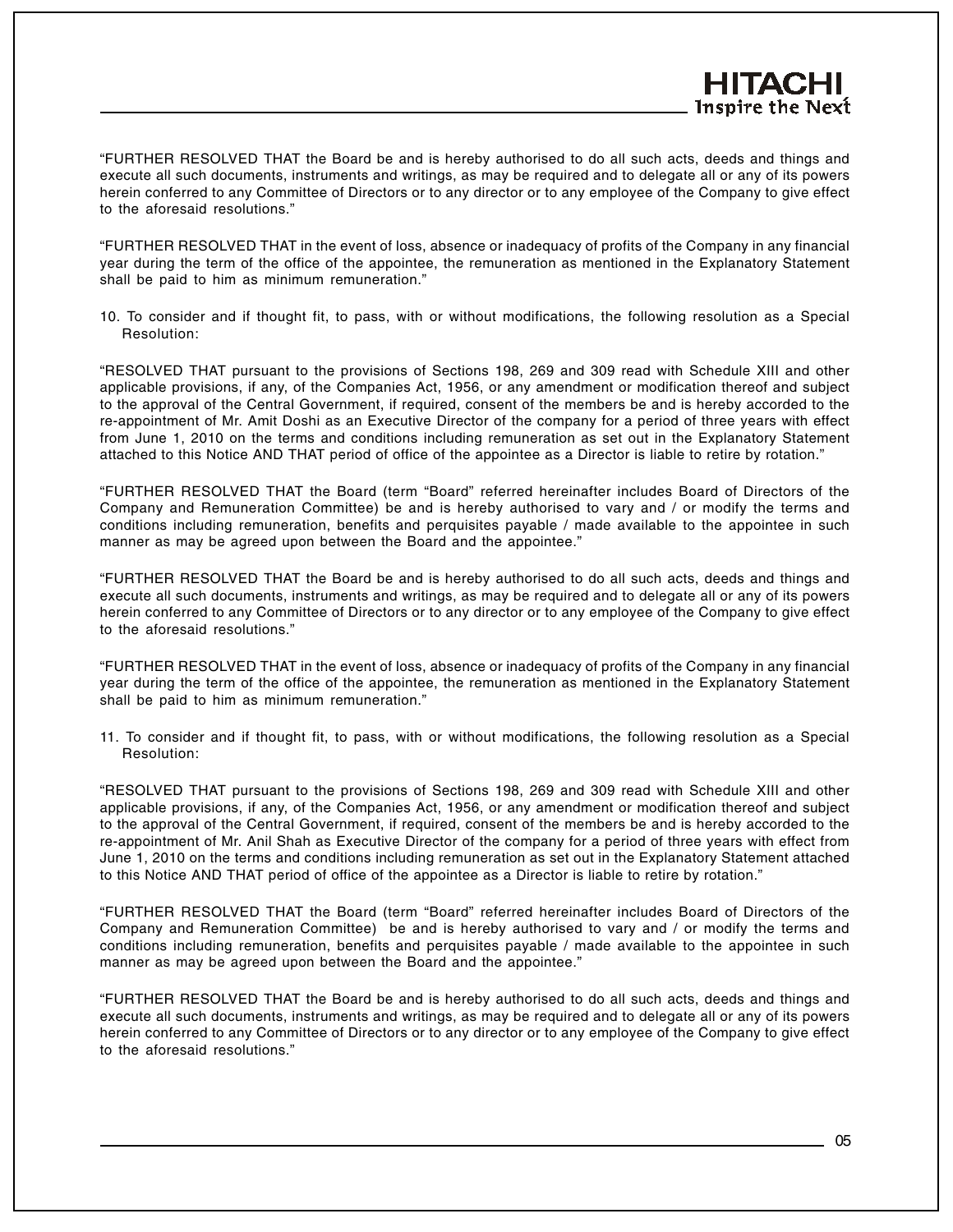"FURTHER RESOLVED THAT in the event of loss, absence or inadequacy of profits of the Company in any financial year during the term of the office of the appointee, the remuneration as mentioned in the Explanatory Statement shall be paid to him as minimum remuneration."

12.To consider and if thought fit, to pass, with or without modifications, the following resolution as a Special Resolution:

"RESOLVED THAT pursuant to the provisions of Sections 198, 269 and 309 read with Schedule XIII and other applicable provisions, if any, of the Companies Act, 1956, or any amendments or modifications thereof and subject to the approval of the Central Government, if required, consent of the members be and is hereby accorded to increase the remuneration payable to Mr. Vinay Chauhan, Executive Director of the company with effect from June 1, 2010 as set out in the Explanatory Statement attached to this Notice."

"FURTHER RESOLVED THAT the Board (term "Board" referred hereinafter includes Board of Directors of the Company and Remuneration Committee) be and is hereby authorised to vary and / or modify the terms and conditions including remuneration, benefits and perquisites payable / made available to the appointee in such manner as may be agreed upon between the Board and the appointee.

"FURTHER RESOLVED THAT the Board be and is hereby authorised to do all such acts, deeds and things and execute all such documents, instruments and writings, as may be required and to delegate all or any of its powers herein conferred to any Committee of Directors or to any director or to any employee of the Company to give effect to the aforesaid resolutions."

"FURTHER RESOLVED THAT in the event of loss, absence or inadequacy of profits of the Company in any financial year during the term of the office of the appointee, the remuneration as mentioned in the Explanatory Statement shall be paid to him as minimum remuneration."

13.To consider and if thought fit, to pass, with or without modifications, the following resolution as a Special Resolution:

"RESOLVED THAT pursuant to the provision of Section 163 of the Companies Act, 1956, consent of the Company be and is hereby accorded to keep the Register of Members, Register of Debentureholders, Index of Members, Index of Debentureholders and all the Shares related documents at the office of M/s. Sharepro Services (India) Pvt. Ltd. situated at 416-420, Devnandan Mall, Opp. Sanyas Ashram, Ellisbridge, Ahmedabad - 380 006.

#### **By Order of the Board of Directors**

Place: Ahmedabad **Parag Dave**

Asst. Company Secretary

#### **Notes :**

- (a) A member entitled to attend and vote at the Annual General Meeting is entitled to appoint a proxy to attend and vote instead of himself and a proxy need not be a member of the Company. The instrument appointing proxy must be deposited at the Registered Office of the Company not less than forty eight hours before the time fixed for the meeting.
- (b) The relative Explanatory Statement pursuant to Section 173(2) of the Companies Act, 1956 in respect to the Special business to be transacted at the Meeting is annexed hereto.
- (c) The Register of Members and Share transfer books of the Company will be closed from July 26, 2010 to July 29, 2010 (both days inclusive) for determining the names of members eligible for dividend on Equity Shares, if declared, at the Annual General Meeting.
- (d) Dividend, if declared, will be paid on of after July 31, 2010 as under:
	- Physical Shares: To the members whose names appear on the Register of members of the Company as on July 25, 2010.
	- Dematerialised Shares: To the beneficial owners as on July 25, 2010 as per information to be furnished by Depositories for this purpose.
- (e) Members desirous of obtaining information in respect of accounts of the Company are requested to send queries in writing to the Company at the registered office, so as to reach at least seven days before the date of the meeting.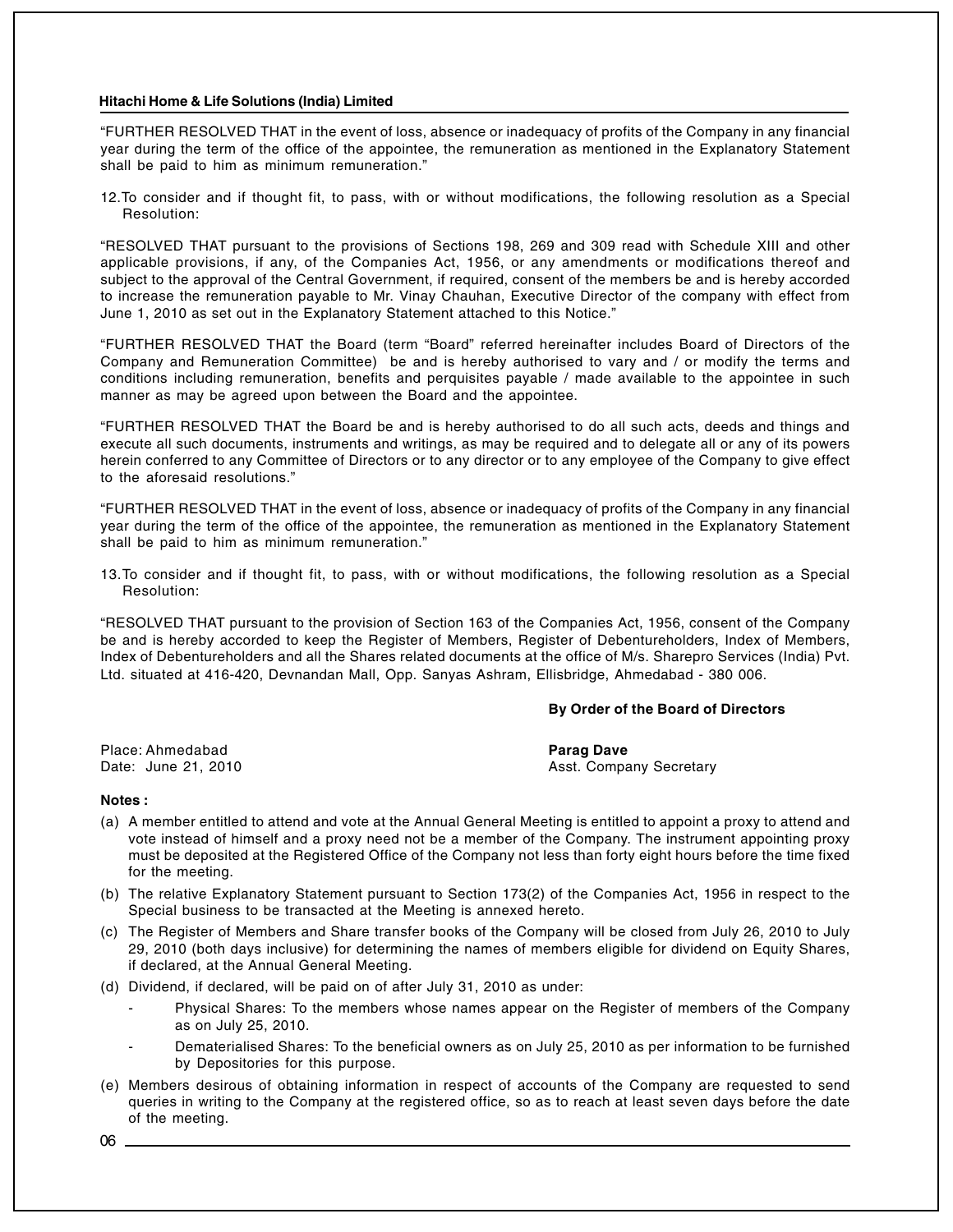- (f) Brief resumes of the directors appointed / re-appointed, as stipulated in Clause 49 of the Listing Agreement, are provided in the report on Corporate Governance forming part of the Annual Report.
- (g) Members are requested to notify promptly any change in their address to the Company's Registrars and Share Transfer Agent, M/s. Sharepro Services (India) Pvt. Ltd. The members are also requested to send all correspondence relating to shares, including transfers and transmissions, to the Registrars and Share Transfer Agent and not to the Company.
- (h) Pursuant to the provisions of the Companies Act, 1956 as amended by the Companies Amendment Act, 1999, facility for making nominations is available for members in respect of the shares held by them. Nomination form can be obtained from the Company's Registered Office.
- (i) Members / Proxies are requested to bring the attendance slip sent herewith duly filled in for attending the meeting.
- (j) The shares of the Company have been voluntarily delisted from Ahmedabad Stock Exchange and Delhi Stock Exchange.
- (k) Listing of shares of the Company are continued with Bombay Stock Exchange (BSE), and National Stock Exchange. BSE and NSE have nationwide trading terminals and provide online trading facilities, so as to enable investors to trade the Share of the Company across the country. Company has already paid Listing Fees to the said Stock Exchanges for the year 2010-11.

#### **EXPLANATORY STATEMENT PURSUANT TO SECTION 173(2) OF THE COMPANIES ACT, 1956:**

#### Item No. 8

Pursuant to Section 260 of the Companies Act, 1956 and Articles of Association of the Company, Mr. Shinichi Iizuka was appointed as an Additional Director of the Company by the Board of Directors of the Company with effect from 21st June, 2010 and vacates his office at this Annual General Meeting. A Notice under Section 257 of the said Act with the prescribed deposit has been received from a member of the Company signifying his intention to propose the name of Mr. Shinichi Iizuka for appointment as a Director of the Company.

Mr. Shinichi Iizuka does not hold any Share of the Company either in his name or held by / for other persons on a beneficial basis in the company. He does not have any relation with any other Director of the Company.

None of the other Directors of the Company, is in any way, concerned or interested in the said resolution.

#### Item No. 9 to 12

Resolution No. 9 relates to the appointment of Mr. Motoo Morimoto as a Director as well as Managing Director of the Company. Pursuant to Section 260 of the Companies Act, 1956 and Articles of Association of the Company, Mr. Motoo Morimoto was appointed as an Additional Director of the Company by the Board of Directors of the Company with effect from April 1, 2010 and vacates his office at this Annual General Meeting. A Notice under Section 257 of the said Act with the prescribed deposit has been received from a member of the Company signifying his intention to propose the name of Mr. Motoo Morimoto for appointment as a Director of the Company. Mr. Motoo Morimoto, appointed as Managing Director for a period of three years with effect from April 1, 2010. The Board of Directors of the Company has, subject to the approval of the members and Central Government, if required, appointed, said Director for a period of three years with effect from April 01, 2010, on the remuneration as stated below, determined by the Remuneration Committee.

Resolution no. 10 relates to the approval of terms of re-appointment and remuneration of Mr. Amit Doshi, reappointed as Executive Director for a period of three years with effect from June 1, 2010. The Board of Directors of the Company has, subject to the approval of the members and Central Government, if required, appointed, said Director for a period of three years with effect from June 1, 2010, on the remuneration as stated below, determined by the Remuneration Committee.

Resolution no. 11 relates to the approval of terms of re-appointment and remuneration of Mr. Anil Shah, reappointed as Executive Director for a period of three years with effect from June 1, 2010. The Board of Directors of the Company has, subject to the approval of the members and Central Government, if required, appointed, said Director for a period of three years with effect from June 1, 2010, on the remuneration as stated below, determined by the Remuneration Committee.

Resolution no. 12 relates to the approval of increase in remuneration of Mr. Vinay Chauhan, Executive Director with effect from June 1, 2010. Remuneration Committee has determined the remuneration as stated below.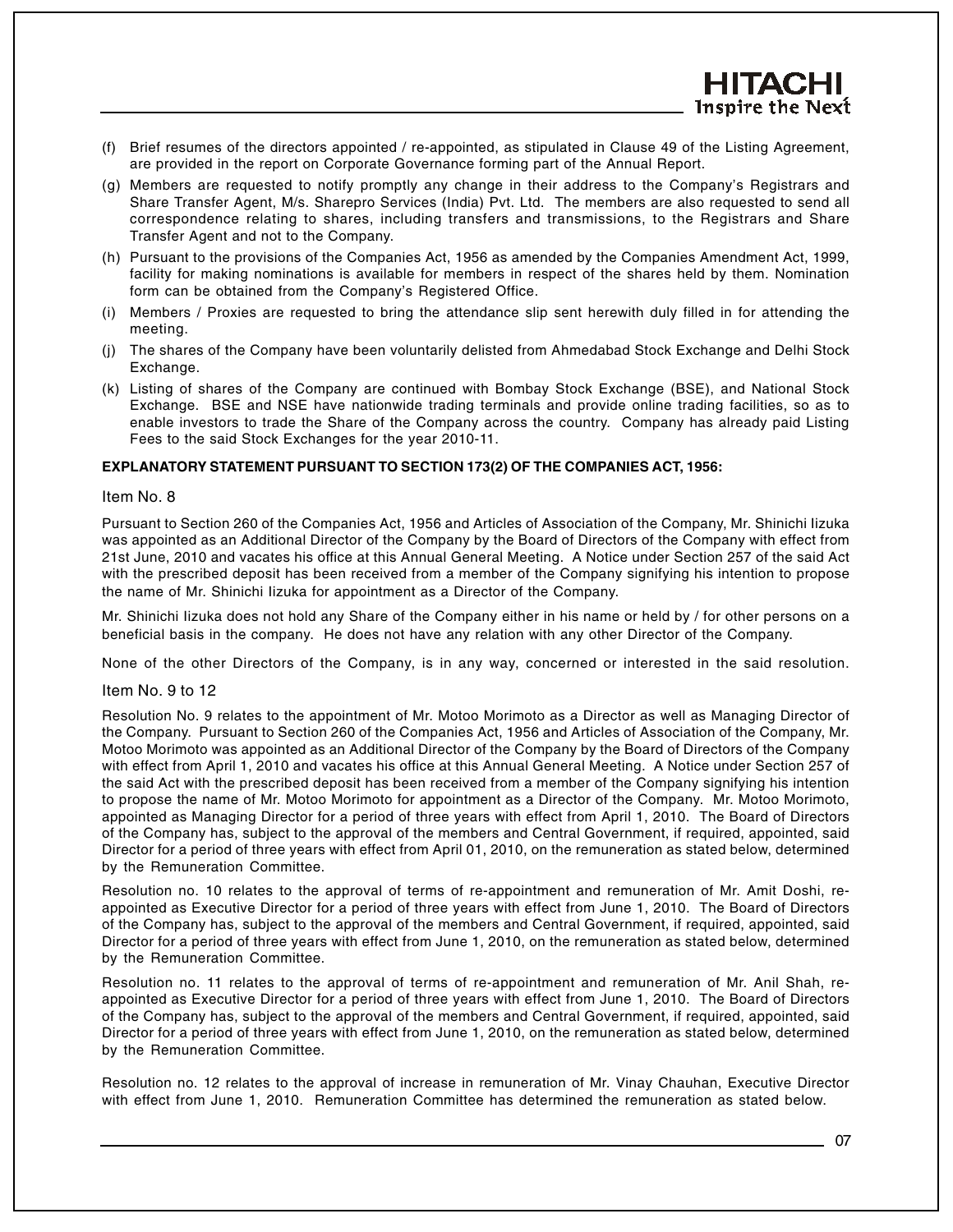#### **REMUNERATION OF THE APPOINTEES:**

| <b>Mr. Motoo Morimoto</b>                                                                                                         | <b>Mr. Amit Doshi</b>                                                                                                                | Mr. Anil Shah                                                                                                                        | Mr. Vinay Chauhan                                                                                                                    |
|-----------------------------------------------------------------------------------------------------------------------------------|--------------------------------------------------------------------------------------------------------------------------------------|--------------------------------------------------------------------------------------------------------------------------------------|--------------------------------------------------------------------------------------------------------------------------------------|
| From April-2010 to<br>May-2010 Not to exceed<br>Rs. 400,000/- per month<br>(inclusive of following)<br>perquisites).              | Not to exceed Rs.<br>600,000/- per month<br>(Rs. 7,200,000 per<br>annum) (inclusive<br>of following perquisites<br>and increments*). | Not to exceed Rs.<br>600,000/- per month<br>(Rs, 7,200,000 per<br>annum) (inclusive<br>of following perquisites<br>and increments*). | Not to exceed Rs.<br>600,000/- per month<br>(Rs, 7,200,000 per<br>annum) (inclusive<br>of following perquisites<br>and increments*). |
| From June-2010<br>Not to exceed Rs.<br>600,000 per month<br>(Rs, 7,200,000 per<br>annum) (inclusive of<br>following perquisites). |                                                                                                                                      |                                                                                                                                      |                                                                                                                                      |

#### **PERQUISITES:**

#### **Category A:**

The Company shall provide furnished accommodation or house rent allowance and any other perquisites as may be decided by the Company from time to time.

#### **Category B:**

Company's car and telephone at residence. Extent of usage of these perquisites for official duties, shall not be included in the computation of the limit of the above remuneration ceiling.

Apart from the aforesaid remuneration, they will be entitled to reimbursement of all expenses incurred in connection with the business of the company.

The appointees shall not be entitled to any sitting fees for Board / Committee meetings.

The aforesaid remuneration is subject to the limit of 5% of the profit to the Managing Director / Executive Director and further subject to the overall limit of 10% of the profit to all Executive Directors including Managing Director, computed in the manner laid down in Section 349 and 350 of the Companies Act, 1956. Notwithstanding anything contained above, where in any financial year during the currency of tenure of the Executive Director, the Company has no profit or inadequate profit, Company will pay remuneration as per the limits set out in Section II(I)(B) of Part II of Schedule XIII, unless otherwise determined by the Board of Directors or the Remuneration Committee, subject to the approval of the Central Government, if required, as minimum remuneration.

\* Annual / interim increments will be decided by the Managing Director on the basis of performance of the appointees.

#### **INFORMATION AS REQUIRED UNDER SECTION II (1)(B) OF THE PART II OF SCHEDULE XIII OF THE COMPANIES ACT, 1956**

#### **I. General Information**

- (1) Nature of Industry: Company is engaged in manufacturing and selling of Air conditioners and trading of Refrigerators, Washing Machines and Chillers.
- (2) Date or expected date of commencement of commercial production: Company started its commercial production of Air conditioners in the year 1985.
- (3) In case of new companies, expected date of commencement of activities as per project approved by financial institutions appearing in the prospectus: Not applicable.
- (4) Financial performance based on the given indicators: For the year 2009-10, Income was Rs. 6855.79 Mn. and Profit after tax was Rs.461.40 Mn.
- (5) Export performance and net foreign exchange collaborations: During the year 2009-10, export of the Company was Rs. 10.75 Mn.
- (6) Foreign investments or collaborations, if any: Hitachi of Japan is holding 69.9% of the total paid up share capital as well as Company is having Technical Collaboration with Hitachi of Japan for the products of the Company.

#### **II. Information about the appointees**

- (1) Back ground details: Brief resume of the appointees are provided in the report on Corporate Governance forming part of this Annual Report.
- (2) Past remuneration of appointees:
	- Mr. Motoo Morimoto: Rs. 7,620,000 during the year 2009-10.
	- Mr. Amit Doshi: Rs. 4,129,388 during the year 2009-10 (inclusive of all perquisites).
	- Mr. Anil Shah: Rs. 4,137,640 during the year 2009-10 (inclusive of all perquisites).
	- Mr. Vinay Chauhan: Rs. 4,135,939 during the year 2009-10 (inclusive of all perquisites).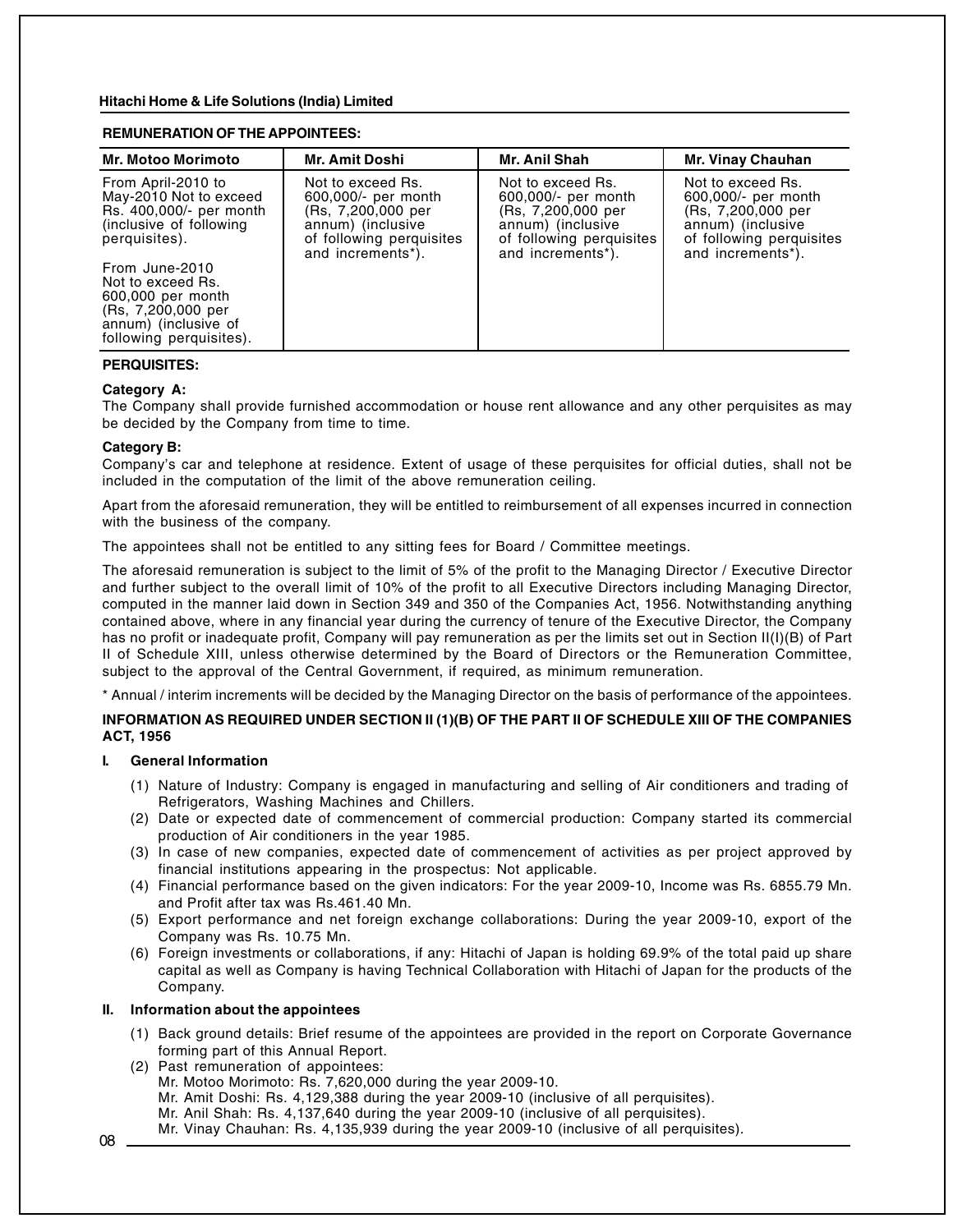(3) Job Profile and his suitability:

Mr. Motoo Morimoto: He shall be in-charge of all day to day functions and shall report to the Board of Directors and shall work subject to the superintendence, control and direction of the Board of Directors and shall perform all such functions as may be delegated to him by the Board of Directors from time to time.

Mr. Amit Doshi: He will be in-charge of Human resources, Industrial relations, Customer Services, Information Technology & ERP and General Administration functions of the Company and work subject to the superintendence, control and direction of the Board of Directors and perform all such functions as may be delegated to him by the Board of Directors / Managing Director from time to time.

Mr. Anil Shah: He will be in-charge of Finance, Accounts, Budgeting, Costing, Legal, Direct & Indirect Taxation functions of the Company and work subject to the superintendence, control and direction of the Board of Directors and perform all such functions as may be delegated to him by the Board of Directors / Managing Director from time to time.

Mr. Vinay Chauhan: He shall be in-charge of Supply Chain and work subject to the superintendence, control and direction of the Board of Directors and perform all such functions as may be delegated to him by the Board of Directors / Managing Director from time to time.

- (4) Remuneration proposed to all appointees: Not to exceed Rs. 600,000 per month (Rs. 7,200,000 per annum) inclusive of all perquisites.
- (5) Comparative remuneration profile with respect to industry, size of the Company, profile of the position and person (in case of expatriates the relevant details would be w.r.t. the country of his origin): With globalisation and liberalisation taking roots in India, the demand for the knowledge and skill in various fields are on the rise and there has been a phenomenal growth in the remuneration package for key positions in the last few years.
- (6) Pecuniary relationship directly with the Company, or relationship with the managerial personnel, if any: Apart from the remuneration they do not have any pecuniary relationship with the Company or with the managerial personnel or with the other Direcotrs of the Company.

#### **III. Other Information**

Reasons of loss or inadequate profits: Not applicable since, during the year 2009-10, Company has made profit after tax of Rs. 461.40 Mn.

#### **IV. Disclosures**

- (1) Remuneration package of the managerial person: Remuneration (inclusive of perquisites) mentioned above.
- (2) The disclosures of remuneration shall be reported in Corporate Governance Report attached to the Directors' Report.

None of the other Directors of the Company, is in any way, concerned or interested in the said resolution.

The above explanatory statement sets out an abstract of material terms and conditions of the appointment and hence the same may be treated as an abstract of memorandum of interest in accordance with Section 302 of the Companies Act, 1956.

#### **Item No. 13**

M/s. Sharepro Services (India) Pvt. Ltd. (Sharepro) has been appointed as Registrars and Share Transfer Agent in place of Pinnacle Shares Registry Pvt. Ltd. One of the Offices of Sharepro is at 416-420, Devnandan Mall, Opp. Sanyas Ashram, Ellisbridge, Ahmedabad - 380 006.

It is considered desirable to keep the Register and Index of Members and Debentureholders and all other Shares related documents at the above referred office of M/s. Sharepro Services (India) Pvt. Ltd. under Section 163 of the Companies Act, 1956.

The Directors, therefore, commend the approval of this resolution.

None of the Directors of the Company, is in any way, concerned or interested in the said resolution.

#### **By Order of the Board of Directors**

Place: Ahmedabad **Parag Dave** Date: June 21, 2010 **Asst. Company Secretary** Regd Office: Hitachi Home & Life Solutions (India) Limited 9th Floor, Abhijeet-I, Mithakhali Six Roads, Ahmedabad : 380 006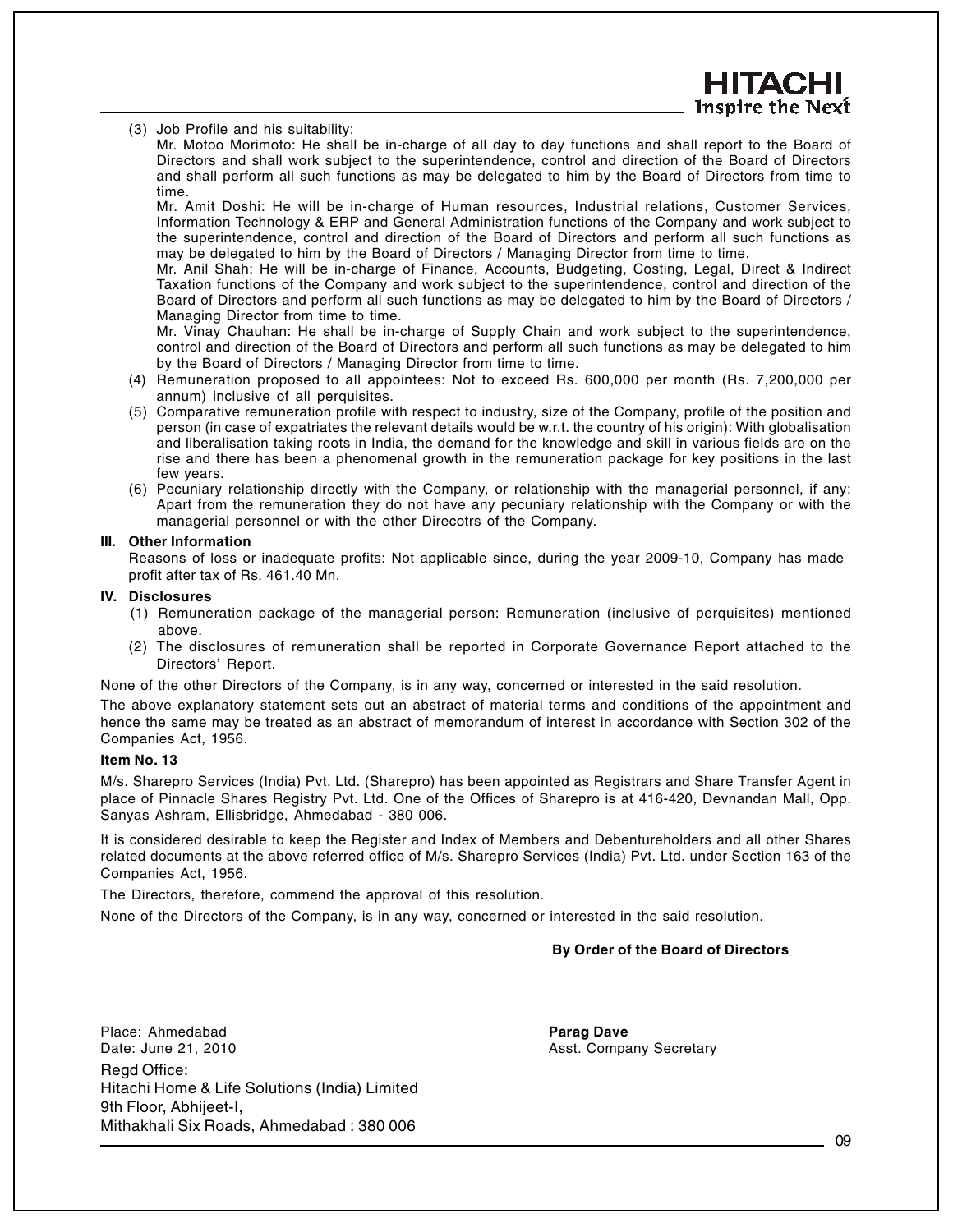#### **DIRECTORS' REPORT AND MANAGEMENT DISCUSSION & ANALYSIS**

Dear Members,

Your Directors have pleasure in presenting the Twenty Fifth Annual Report and the Audited Financial Statements, for the year ended March 31, 2010.

#### **Financial Highlights**

The highlights of financial results of the Company for the year under review are given below:

**(Rs. in Mn.)**

|                                                      | For the year ended<br>March 31, 2010 | For the year ended<br>March 31, 2009 |
|------------------------------------------------------|--------------------------------------|--------------------------------------|
| Income from operations                               | 6,855.79                             | 5,190.22                             |
| Less: Excise Duty                                    | 450.66                               | 491.25                               |
| Other Income                                         | 118.31                               | 72.35                                |
| Total Income                                         | 6,523.44                             | 4,771.32                             |
| Profit before interest, depreciation and tax         | 703.08                               | 373.88                               |
| Interest                                             | 15.10                                | 26.67                                |
| Depreciation                                         | 117.77                               | 79.93                                |
| Tax                                                  | 108.81                               | 56.54                                |
| Profit after tax                                     | 461.40                               | 210.74                               |
| Amount brought forward from previous year            | 427.14                               | 216.40                               |
| Balance available for appropriation                  | 888.54                               | 427.14                               |
| Amount transferred to General Reserve                | 46.14                                |                                      |
| Proposed Dividend (including Corporate Dividend Tax) | 40.16                                |                                      |
| Surplus carried to Balance Sheet                     | 802.24                               | 427.14                               |

#### **Dividend**

Your Directors recommend a dividend of Rs. 1.50 per Equity Share for the year ended March 31, 2010. This is subject to the approval of the Members at the ensuing Annual General Meeting.

#### **Industry Structure & Developments**

#### **Consumer Appliances Industry**

The Indian consumer durable industry is estimated to be in the range of Rs. 350,000 Mn. The home appliances industry (products that your Company deals in) is estimated to be around Rs.55000 Mn. Room Air conditioners contribute to the largest share of this at around Rs. 50,000 Mn. followed by Refrigerators at around Rs. 5,000 Mn. (This size of Rs. 5,000 Mn. is for the Frost Free Refrigerators above 300 Ltrs. capacity).

#### **Air conditioning Industry**

Our estimate of the industry performance during FY 2009-10 is given below;

| Category                           | <b>Total Industry Sales (in Mn.)</b> |         |        |  |
|------------------------------------|--------------------------------------|---------|--------|--|
|                                    | 2009-10                              | 2008-09 | Growth |  |
| Room Air conditioners (in Units)   | 2.51                                 | 2.01    | 25%    |  |
| Ductable Air conditioners (in Tr.) | 0.33                                 | 0.37    | $-11%$ |  |

Air conditioner is now much more than a cooling appliance. Its image has transformed to being a stylish and intelligent indoor Air conditioning system. The customer's now look for various other features like aesthetics, comfort features, designs, colours, latest technologies, higher energy efficiency and better service. Split Air conditioners are fuelling the growth of the industry with design innovations, elegant looks in a feature packed indoor unit.

#### **Room Air conditioners**

The Room Air conditioner category consists of both the Window and Split Air conditioners for the use in residential and commercial spaces.

The Room Air conditioning industry experienced a growth rate of close to 25% in 2009-10 in comparison to about 7% growth in 2008-09. However penetration of Room Air conditioners in India is still low at around 3% only.

10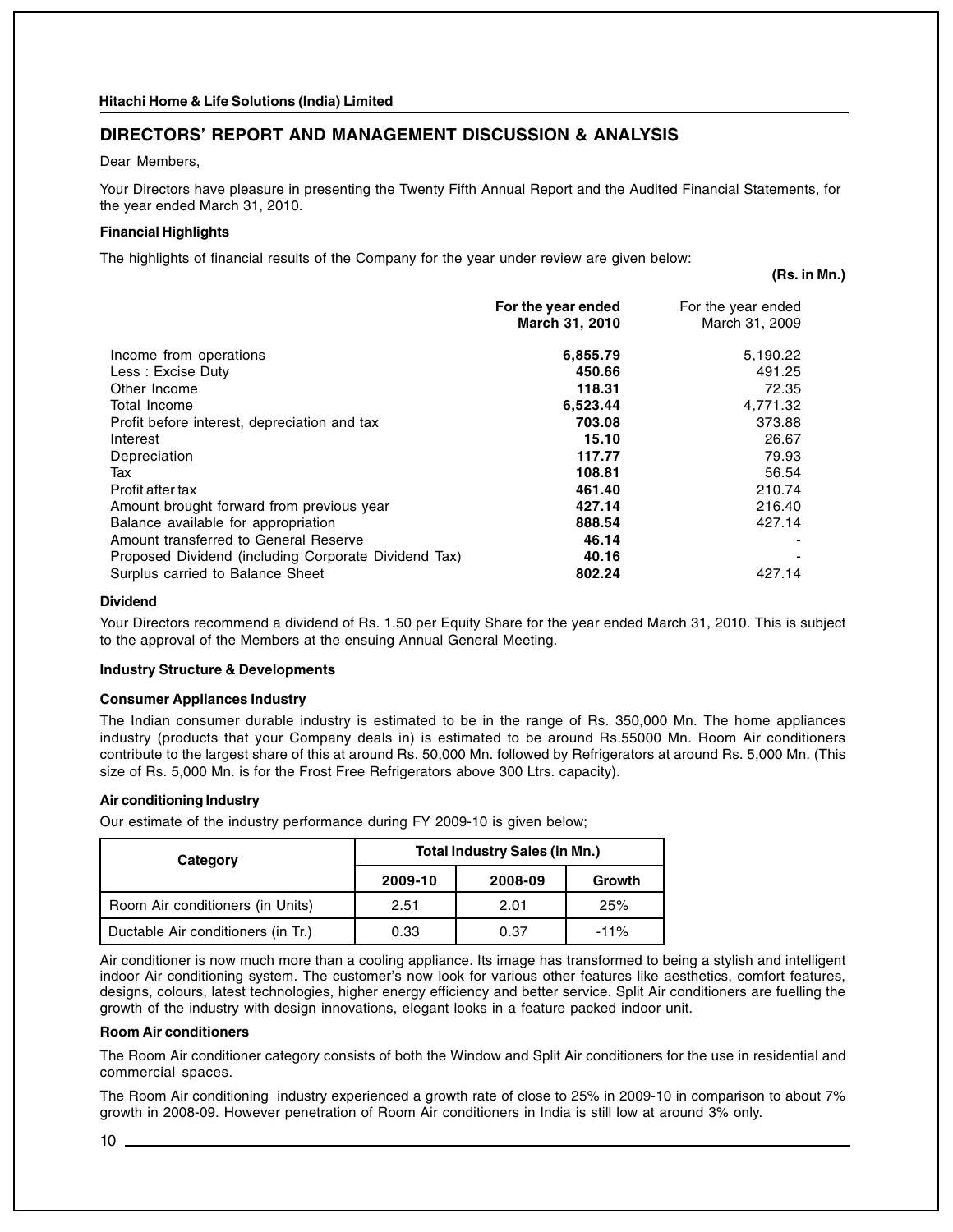### **HITAGI Inspire the Next**

The demand of Split Air conditioners is continuously increasing. The market share of Split Air conditioners is more than 65%, because Split Air conditioners are more elegant in looks, produce much lesser noise and are more energy efficient. Your Company has constantly formulated its strategies to garner more share in this segment which has helped to achieve a growth of over 52% in Split Air Conditioner category. Your company has introduced a new range of Split Air conditioners to further strengthen its position in this segment.

Your Company offers a wide range of Room Air conditioners. Through its extensive research and development, your Company has remained at the forefront of the Air conditioning industry. New technological breakthroughs allow Hitachi to provide high quality, efficient and reliable Air conditioning solutions.

Your company has grown @ 46% over the last year with 1.58 lac units against 1.08 lac units in last financial year in Room Air conditioners segment.

Your Company has launched a new range of Split Air conditioners 'i-TEC' (Inverter AC, Available in 1.5 Tr.) and upgraded "ACE Followme" (Tr. 0.9, 1.2, 1.5 & 2.0). These new Air conditioners, equipped with Direct Efficient Technology are a perfect blend of absolute comfort, silence, durability and elegant design. They ensure consistent cooling and are highly energy efficient as well. This year we have also launched another Split Air conditioner range 'KAZE' for Tier II Cities. We have done media launch of 'KAZE' in 31 towns and received comprehensive & positive coverage in all leading media. Other ranges of Split Air conditioner are 'Atom Square', 'Ace Cutout', 'Star', 'Atom XL', and 'Logicool' to cater to the specialized need of specific segments. In Window Air conditioner segment 'Quadricool TM' & 'Quadricool SM' are available in Tr. 1.1, 1.5 & 2.0.

This year, the BEE (Bureau of Energy Efficiency, A Government enterprise under the Ministry of Power) has made Energy Star labeling for Room Air conditioners mandatory from January 2010. Your Company had adopted voluntarily the scheme of Star Labeling last year hence the customers were able to choose the Hitachi brand star rated Split Air conditioners. Your Company's star rated Air Conditioners have been received very well in the market. Last year 79% of Hitachi Split Air conditioners sold were having 5 star rating.

#### **Ductable Range of Air conditioners**

The spread of the global economic downturn significantly affected business environment in India as well. Your Company also faced similar pressure in Commercial AC business. Because of restricted investment in infrastructure, retail and IT & ITES, the Commercial AC business was affected. Your Company has had a de-growth in the last financial year in the Ductable Split range and Chillers. However, in the Telecom Air conditioner category your Company continued and strengthen its leadership position.

In Commercial Air conditioning business, in the first half of financial year market was sluggish due to global slow down impact, while from second half of the year market started positive movement. In first half of year, your Company de-grew but lower than the market de-growth rate, while in second half of the year, your Company registered higher growth than the market, which helped us to restrict de-growth lower than the market. Your Company gained around 1% in market share in year 2009-10.

Your Company has the Takumi range of Ductable Air conditioners, which is the emergence of Hitachi's engineered system to create One-of-a-kind solution to Air conditioning industry. Its unique energy efficient engineering design and flexibility in application provides pragmatic solutions to suit best for cooling requirements. The range of these products available is from 3.0 Tr. to 16.5 Tr. which are highly appreciated and well received in the market. The customer of this segment comprises of Retail Chains, MNCs, IT/ITES sectors, BPOs, Call Centers, Institutes, Malls, etc.

#### **Telecom Air conditioners**

This cutting edge Air conditioning system is specially designed for unmanned Telecom Shelters/ Telecom BTS sites. Our specialized & unique product, Spacemaker comes with higher cooling capacity, unique safety features, lower power consumption and lower operating costs. Market share of your Company in this segment is above 32%. Looking to the future growth of the telecom industry, it is expected that we shall maintain our share in this segment.

#### **Refrigerators**

Your Company offers a wide range of stylish & premium refrigerators available in 2-Door, 3-Door and Big French (4-Door) models. Range of refrigerators not only adds depth and character to the consumer's kitchen but also compliments with the strong cutting–edge technology to make beautiful solutions for household needs.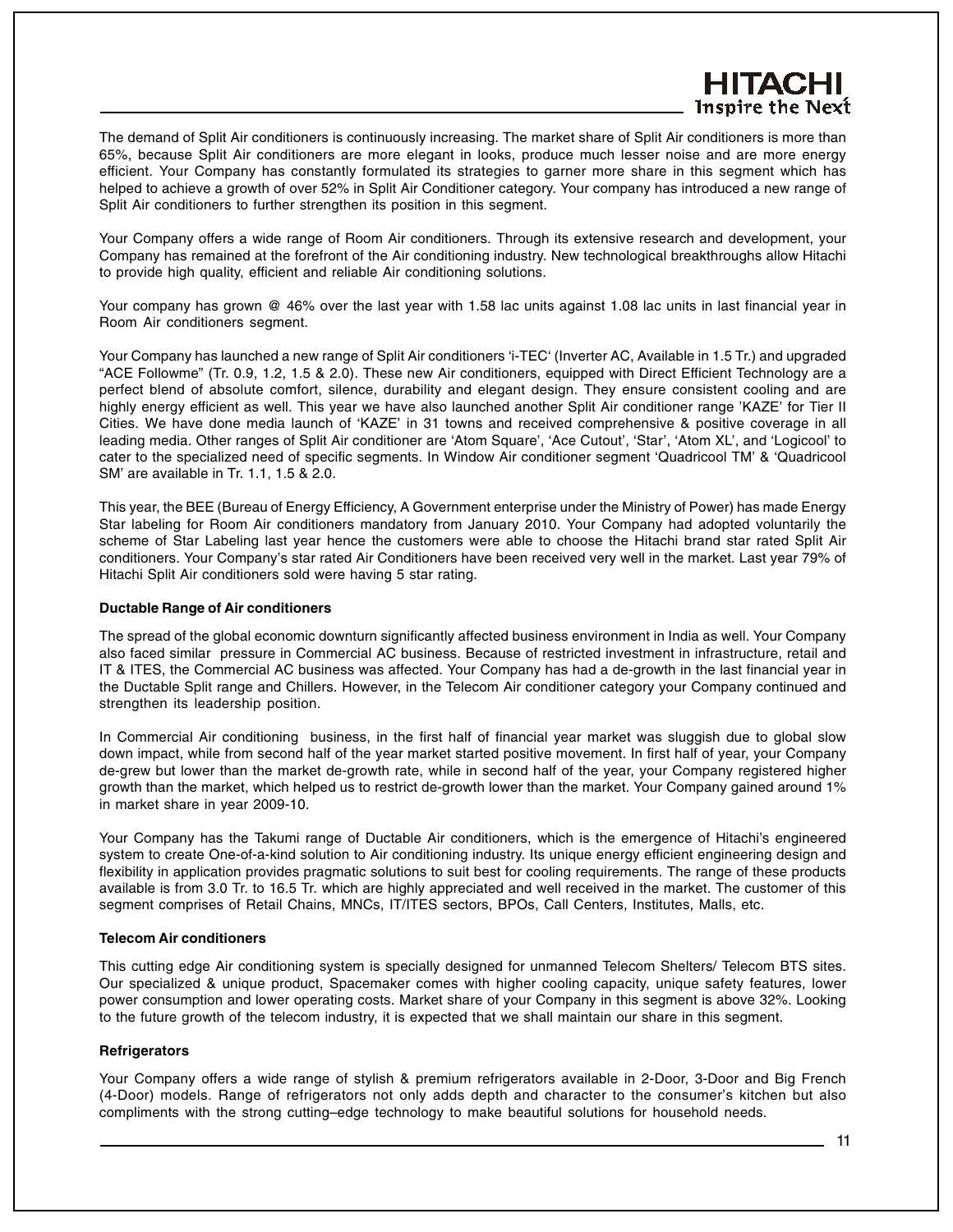The refrigerators are differentiated on account of their innovative functionality, style and utility intertwined with the advanced features. The Minus Zero Cooling, New Front Jet Freezing, Electronic Temperature Control, Nano Titanium Filter Treatment and Digital Control Panel features allow the food to stay fresh and healthy for longer periods. The advanced Minus Zero Cooling mode preserves the nutritional value and the moisture in the food stored and the Digital Control Panel helps in controlling the temperature inside the refrigerator without opening the doors, thereby saving energy consumption.

Your Company has grown by over 4% against last year. New models have been introduced in 2-door & big French category. It is expected that your Company will perform better in coming years in this category.

#### **Set up of New Air conditioner Manufacturing Facility**

Your company has inaugurated new Air conditioner manufacturing facility in August 2009. This facility is one of the largest Air conditioner manufacturing facilities in India and also one of the largest Air conditioner manufacturing facilities of Hitachi in the world. The new facility is adjoining the old plant, was built in a record time of 7½ months. The plant is state of art and equipped with advanced machinery. With this new plant the annual production capacity has increased to 2.30 Lac units in single shift working. The new facility would manufacture Room & Commercial Air conditioners including Ductable Air conditioners and Telecom Air conditioners. The Chiller manufacturing will start in the next financial year.

#### **Set up of Hitachi Customer Satisfaction Centers**

During the year under review, your Company has set up its own Service Centers. These centers will be entirely owned & operated by your Company, thereby assuring better & personalized service to every customer. In the first phase, Company has opened Service Centers, in the major cities. Gradually this concept will be expanded to smaller towns across the country.

#### **Future Outlook: Opportunities, Threats, Risks and Concerns**

#### **Opportunities:**

#### **Growth in Smaller Towns**

Smaller towns are showing encouraging growth. These towns are very critical, as the next round of growth will come from them. The relevant consumer base is large and growing, as are affluence levels, which will result in augmentation of purchasing power and branded product consumption.

#### **Increased Affordability of Products**

Air conditioners are now affordable both in terms of initial investment and running cost and are now treated as a necessity rather than a luxury item. The reduction of the price gap between the Split Air conditioner and Window Air conditioner has fuelled the growth of the Split Air conditioner segment. With the emergence of the apartment culture in metros and non metros the need of below 1.0 Tr. and between 1 Tr. and 1.5 Tr. capacities has emerged. Understanding that need of the market your Company has extended 'ACE Followme' range to 0.9, 1.2, 1.5 & 2.0 Tr. and other models 'KAZE' & 'Ace Cutout' also have the same tonnage class.

#### **Increase in Income Levels**

Increasing affluence levels across the country will lead to increase in consumption growth. Growing middle class with increasing disposable income supported with robust economic growth are good signs for the industry. Retailers are marketing their goods more aggressively by providing easy financing options to the consumers by partnering with banks.

#### **Increasing Share of Organised Retail**

The Indian retail market, which is the fifth largest retail destination globally, has been ranked as the most attractive emerging market for investment in the retail sector. The organised retail sector is all set to witness maximum number of large format malls and branded retail stores in the next two years. Tier II cities are emerging as the favoured destinations for the retail sector with their huge growth potential. Shopping malls are becoming increasingly common in Indian cities. This will have a positive impact on the consumer durable industry, as organised retailing would not only streamline the supply chain, but also facilitate increased demand, especially for high-end and branded products.

#### **Threats, Risks and Concerns:**

1. During last one year the cost of steel, copper & plastic have been rising sharply. Energy labeling initiated by the government is also adding to the input cost of product.

 $12 -$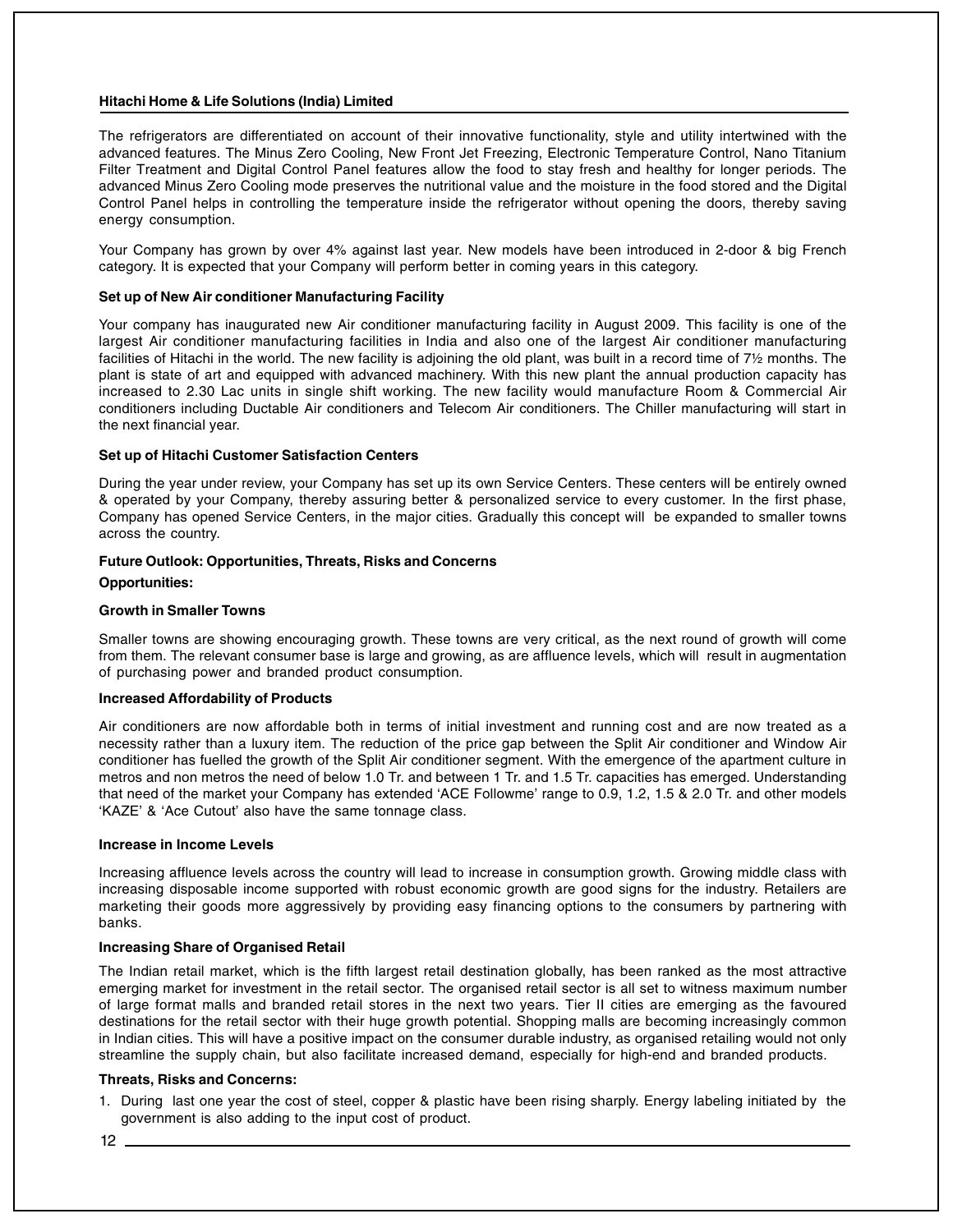- 2. Banks / NBFCs are tightening their consumer finances. In view of problems at the world level in the banking sector, the funding options have minimized. Inventory funding is also very tight, which is not a good situation for dealers to run their operations.
- 3. Excise duty has gone upto 10% in the last union budget. Some of the states have also increased VAT additionally upto 2.5%.
- 4. High electricity cost & quality of power supply remain a hindrance in the growth of business. Long power cuts and voltage fluctuations may affect the pace of industry growth.
- 5. The import of low cost products from neighboring countries continues to be a threat to the consumer durable industry.

#### **Human Resources**

The total strength of employees (staff and operators) of your company was 557 as on March 31, 2010.

Hitachi Customer Satisfaction (HCS) was formed as a new Process at HHLI for enhancing the service delivery to customers. A pool of Service Engineers has been inducted into the system at 19 HCS centers.

In order to streamline the Customer Complaints redressal, the National Service Centre (NSC) was strengthened with deployment of 25 Engineers alongwith regular Customer Service Executives to centrally handle customer's issues at Head Office level. It is handling regular customer issues as well as Institutional Customers service co-ordination.

Re-Modeling of Compensation Structure was done with a uniform step wise structure of Position Classes during the annual appraisal. Variable Salary limits were also enhanced at all levels.

A unique team building programme was organised for all employees in which each employee got an opportunity to visit and learn about the new State of Art Plant at Kadi and then participate in the Out Bound Training (OBT) with a crossfunctional groups. This programme educated our employees about the growth plans of the Company for 2010-11, the challenges to be taken and the team work and passion required to take it forward.

Forty eight Graduate Engineer Trainees (GETs) were recruited. After the intensive Plant Training, the GETs were assigned specific On the Job Training (OJT) in various departments in Plant and Field under senior staff for guiding and mentoring them.

The Central Air-conditioning business team is being continuously strengthened with addition of manpower in areas of Project Design, Estimation, Execution and Commercial for handling Central AC Projects.

#### **Internal Control and Systems**

Company has adequate system of internal control to ensure that all the assets pertaining to Company are safeguarded and protected. Internal Audit has also been done through external Auditors at Plants as well as at all the branches of the Company as per the detailed scope defined and approved by the Audit Committee. The Internal Audit is planned to substantiate and review the adequacy of controls and laid down procedures & systems.

Observations of Internal Auditors and the detailed plan of action is reviewed and discussed at the meetings of the Audit Committee.

#### **Change in Managing Director**

During the year Mr. Shinichi Iizuka, Managing Director, has moved to Hitachi Appliances Inc., Tochigi, Japan on his new assignment. Board of Directors do place on record its sincere appreciation for his significant contribution made during his tenure in development and progress of the Company by giving his mature advice and guidance. Mr. Motoo Morimoto has been appointed as Managing Director of the Company with effect from April 01, 2010.

#### **Auditors**

The Company's Auditors, M/s. S.R. Batliboi & Co., Chartered Accountants, retire at the conclusion of the forthcoming Annual General Meeting and are eligible for re-appointment, but have expressed their unwillingness to be re-appointed.

#### **Directors' Responsibility Statement**

Your Directors confirm that:

- (i) in the preparation of the annual accounts, the applicable accounting standards have been followed ;
- (ii) such accounting policies have been selected and applied them consistently and made judgments and estimates that are reasonable and prudent so as to give a true and fair view of the state of affairs of the Company at the end of the financial year ended March 31, 2010 and of the profit of the Company for that year ;
- (iii) proper and sufficient care has been taken for the maintenance of adequate accounting records in accordance with the provisions of the Companies Act, 1956 for safeguarding the assets of the Company and for preventing and detecting fraud and other irregularities ; and
- (iv) annual accounts have been prepared on a going concern basis.

HITACI **Inspire the Next**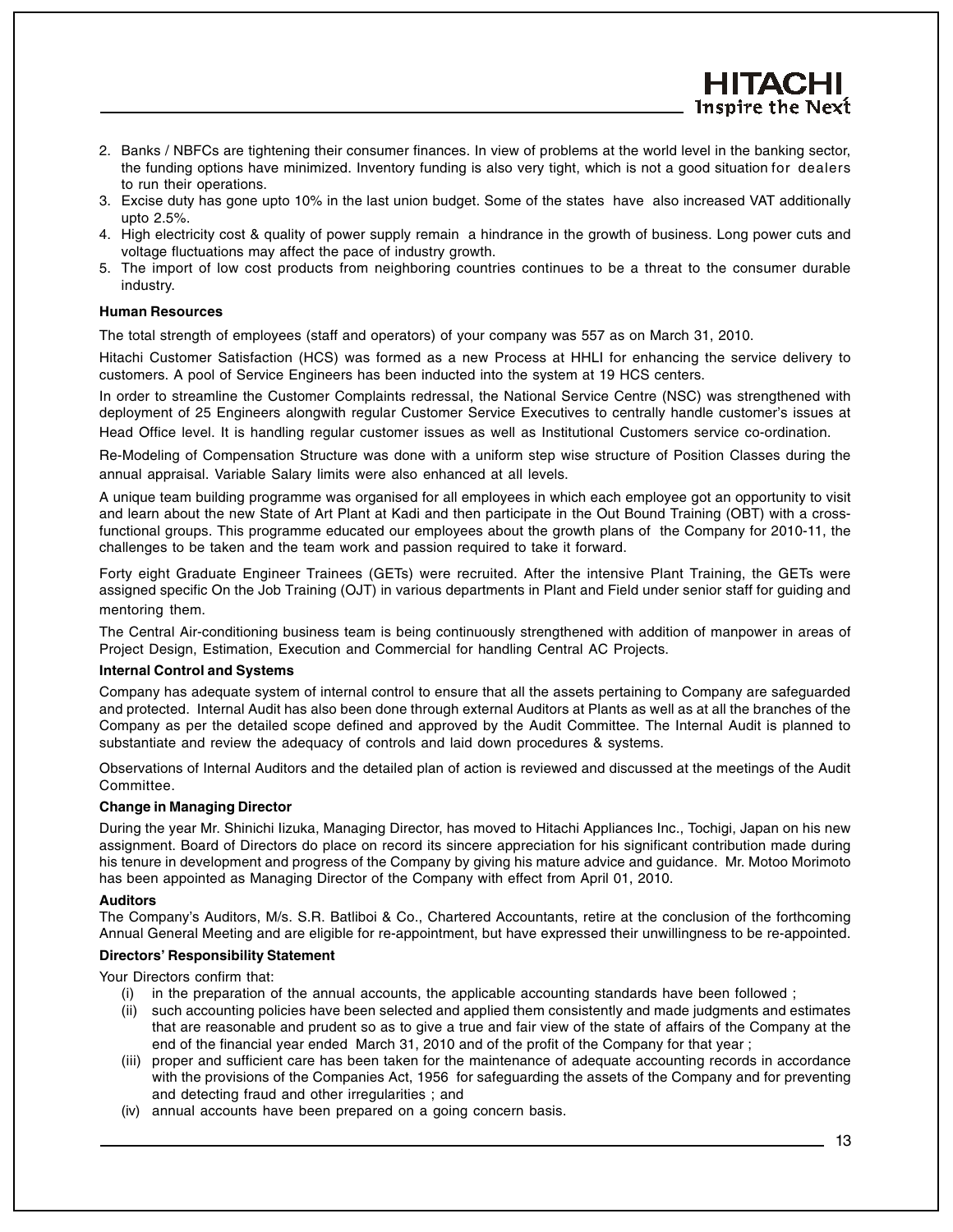#### **Report of Corporate Governance**

Report on Corporate Governance under clause 49 of the Listing Agreement is attached to this Report.

#### **Particulars as per Section 217 of the Companies Act, 1956**

A statement showing particulars of employees as required under Section 217(2A) of the Companies Act, 1956, read with Companies (Particulars of Employees) Rules, 1975 is attached with this Annual Report and information pursuant to Section 217(1)(e) of the Companies Act, 1956 read with Rule 2 of the Companies (Disclosure of Particulars in the Report of the Board of Directors) Rules, 1988, relating to Conservation of energy, technology absorption and foreign exchange earning and outgo is given as Annexure-I to this report.

#### **Acknowledgement**

Your Directors thank all Customers, Suppliers, Investors, Bankers - State Bank of India, ICICI Bank, Standard Chartered Bank and Mizuho Corporate Bank and other stakeholders of the Company for their co-operation and continued support during the year. We look forward to their continued support in the future also.

We wish to place on record our sincere appreciation for the excellent work put in by the employees of the Company at all levels.

#### **For and on behalf of the Board of Directors**

|                                                 | <b>Motoo Morimoto</b><br>Managing Director |
|-------------------------------------------------|--------------------------------------------|
| Place: Ahmedabad, Gujarat<br>Date: May 24, 2010 | Anil Shah<br><b>Executive Director</b>     |

#### **Annexure-I**

#### **Information regarding Conservation of Energy, Technology Absorbtion, Research and Development and Foreign Exchange Earnings & Outgo**

#### **Conservation of Energy**

While setting up new plant, Company grabbed an opportunity to invest in Green Technology like:

- 1. Use of natural lightening, turbo vent natural air circulation and epoxy painted light reflective floor which help in saving of electricity and improve illumination.
- 2. Installation of efficient compressed Air pressure system which ensures zero air leakage.
- 3. Reciprocating air compressors are replaced by screw compressors having variable frequency drive which is giving significant power saving compared to earlier reciprocating system.
- 4. Further, at new factory electrical installation, designed by experts, minimizes overheating of cables and energy loss.
- 5. Company has installed new DG Set for Power backup having best fuel efficiency and lowest sound level.

#### **Research and Development (R & D)**

R & D is key for ensuring local insights lead to Innovative models.

- 1. Company has launched Tropical DC Inverter in Split Air conditioner category in which there is 50% power saving as compared to any 5 star rated Split Air conditioner.
- 2. Company has launched 1.8 Tr. and 2.2 Tr. Star Series models in Split Air conditioner category with 3.45 Coefficient of Performance (COP) which is highest COP with Highest Cooling Capacity in its class.
- 3. Company has launched New 'KAZE' series specially for Tier II cities with 3 Star rating.
- 4. Company has upgraded "ACE Followme" technology in its Premium segment category.
- 5. Company has launched Window Air conditioner with 3 star rating. COP is highest in its class.

#### **Technology Absorption**

Your Company has successfully absorbed latest technology from Hitachi Appliances Inc. Shimizu Plant.

- 1. Tropical Inverter Technology in Room Air conditioner category with many unique patented subsystems and cycle components, use of 8 DC motor, make it highest SEER machines.
- 2. Development of Water Cooled chiller with R-407C refrigerant with 0 ODP (Ozone depletion potential).
- 3. Design and Development of standalone Free Cooling unit which can be used in existing telecom sites and can use ambient cool air in winter season. There is 30% saving in running cost.

#### **Foreign exchange earnings and outgo during the year under consideration**

The required information in respect of Foreign Exchange Earnings and Outgo has been given in the notes forming part of the Annual Report.

 $14$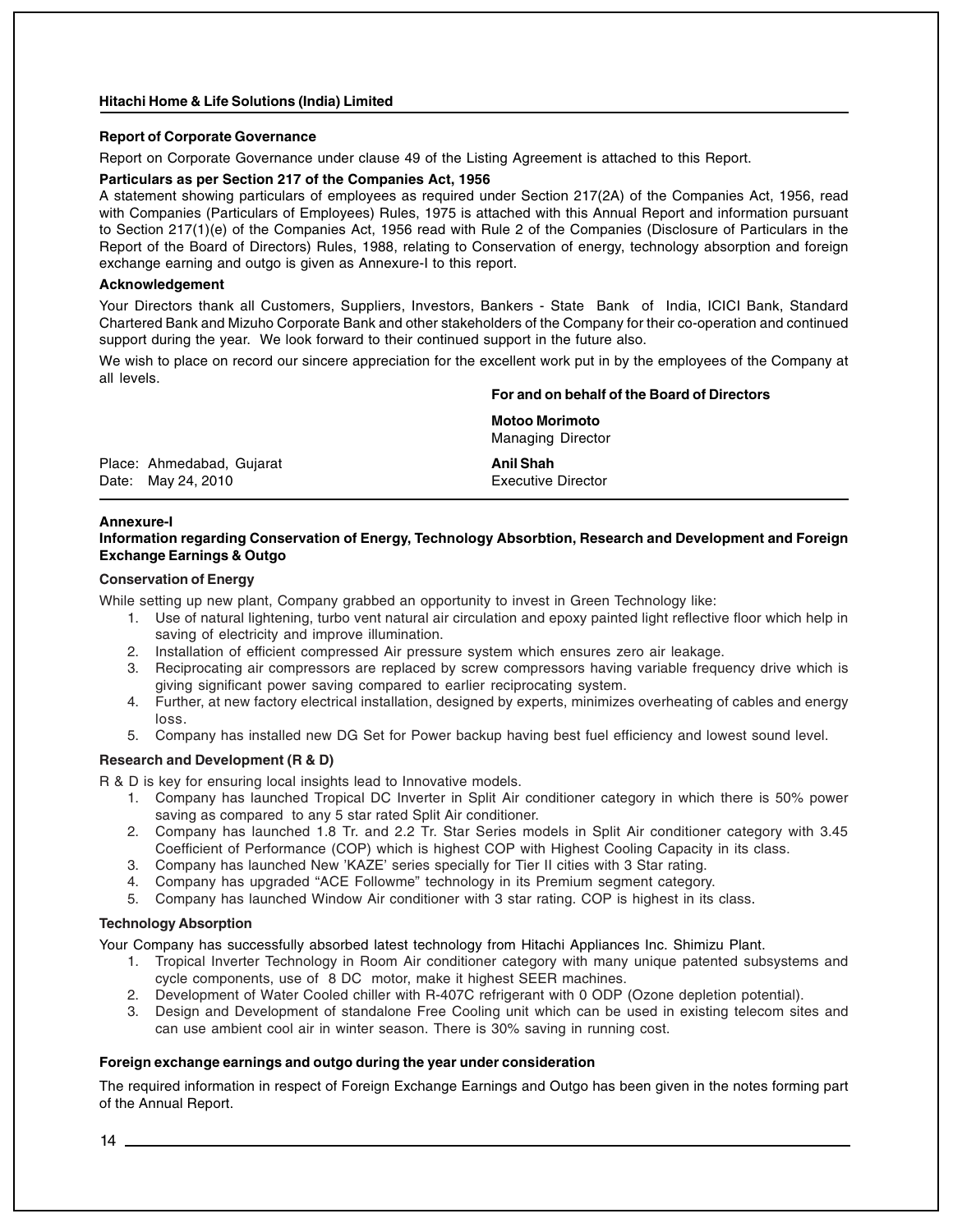#### **REPORT ON CORPORATE GOVERNANCE**

#### **I Company's Philosophy on Code of Corporate Governance**

Your Company is committed to adopt best management practices for achieving its pre-defined objectives with ethical standards and transparent & fair conduct of the business.

Company believes that vital components of prudent Corporate Governance are - Compliance of laws, internal control systems, transparent accounting practices and policies, timely disclosures, optimum mix of independent directors in the Board, etc.

Company's Corporate Governance is framed on the basis of following principles:

- 1. Ethical and fair conduct of business to achieve its goals.
- 2. Internal Control systems applied to all operations of the Company.
- 3. Appropriate size and mixture of the board containing one half of Independent Directors. Directors have expertise in different areas.
- 4. Compliance of laws and regulations applicable to the Company with true letter and spirit;
- 5. Timely disclosure of operational and financial information of the Company to the stakeholders within the purview of the laws.
- 6. To create, maintain and ensure safe and clean environment for sustainable development for next generation.

#### **II Board of Directors, Committees & Remuneration of Directors**

#### **Board of Directors**

Present strength of the Board of Directors of your Company is twelve members. Directors have expertise in diversified fields viz. Business Planning, Production Planning, Sales & Marketing, Finance, Taxation, Human Resources, etc. The Executive Board members provide a vision, strategic guidance and leadership to the professional managers while Independent Board Members review the periodical financial results, performance of operations of the Company, Internal Control Systems, etc.

The composition of the Board is in conformity with Clause 49 of the Listing Agreement executed by Company with Stock Exchanges. The Board of Company has optimum combination of Non-independent and Independent Directors. Board of the Company consists Four(4) Executive Directors (including Managing Director), Two(2) Non-executive Directors and Six(6) Independent Directors. Details of their position and number of Board / Committees in which they are Chairman / Member are as under:

| Name of Director     | Executive / Non-executive /<br>Independent                                  | No. of Directorship<br>in other Public Limited | No. of Committees*<br>Position held as |               |  |
|----------------------|-----------------------------------------------------------------------------|------------------------------------------------|----------------------------------------|---------------|--|
|                      |                                                                             | <b>Indian Companies</b>                        | Chairman                               | <b>Member</b> |  |
| Mr. Kenichi Munakata | Chairman/Non-Executive<br>upto 20-Jun-2010                                  |                                                |                                        |               |  |
| Mr. Motoo Morimoto   | Executive w.e.f. 01-Apr-2010                                                |                                                |                                        |               |  |
| Mr. Shinichi lizuka  | Executive upto 28-Mar-2010,<br>Chairman/Non-Executive<br>w.e.f. 21-Jun-2010 |                                                |                                        |               |  |
| Mr. Amit Doshi       | Executive                                                                   |                                                |                                        |               |  |
| Mr. Anil Shah        | Executive                                                                   |                                                |                                        |               |  |
| Mr. Vinay Chauhan    | Executive                                                                   |                                                |                                        |               |  |
| Mr. L G Ramakrishnan | Non-Executive                                                               |                                                |                                        |               |  |
| Dr. Anwar Ali        | Non-Executive / Independent                                                 |                                                |                                        |               |  |
| Mr. Ashok Balwani    | Non-Executive / Independent                                                 |                                                |                                        |               |  |
| Dr. Devender Nath    | Non-Executive / Independent                                                 |                                                |                                        |               |  |
| Mr. Mukesh Patel     | Non-Executive / Independent                                                 | 7                                              | 5                                      | 4             |  |
| Mr. Ravindra Jain    | Non-Executive / Independent                                                 |                                                |                                        |               |  |
| Mr. Tarun Sheth      | Non-Executive / Independent                                                 | 5                                              |                                        | 4             |  |

\*Includes only Audit Committee and Investors' Grievance Committee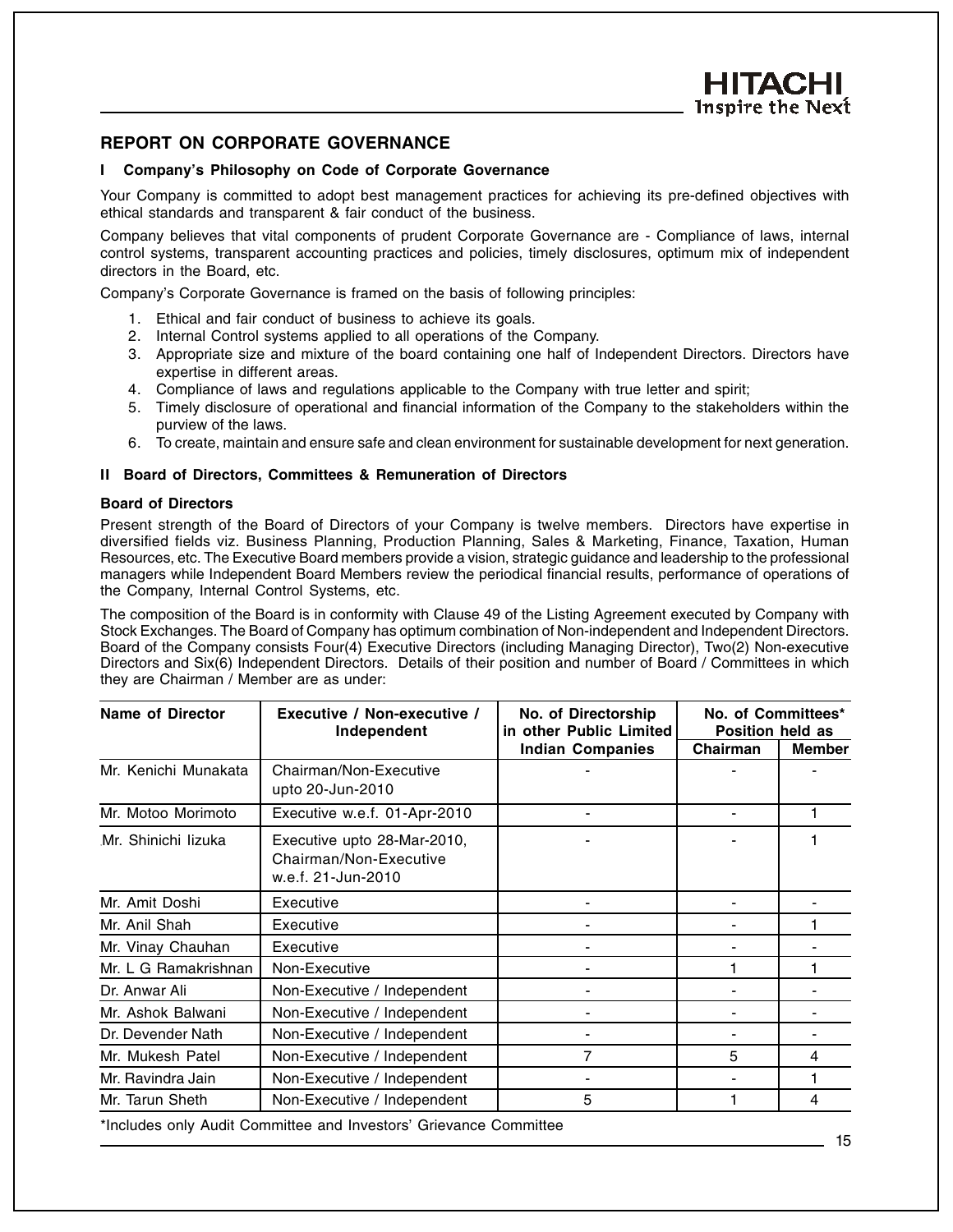#### **Attendance of Board Meeting and Annual General Meeting**

Schedule of Board meetings for the year are decided at the beginning of the year. The Board meets at least once in a quarter, inter-alia, to review the performance of the quarter.

During the year from April 01, 2009 to March 31, 2010 4 (Four) Board Meetings were held on May 15, 2009, July 23, 2009, October 15, 2009 and January 29, 2010. The last Annual General Meeting (AGM) was held on July 23, 2009. The attendance of Directors at these Board Meetings and the last AGM were as under:

| <b>Name of Director</b> | <b>Board Meeting</b> | <b>Annual General Meeting</b> |
|-------------------------|----------------------|-------------------------------|
| Mr. Kenichi Munakata    |                      | Present                       |
| Mr. Shinichi lizuka*    |                      | Present                       |
| Mr. Amit Doshi          |                      | Present                       |
| Mr. Anil Shah           |                      | Present                       |
| Mr. Vinay Chauhan       |                      | Present                       |
| Mr. L G Ramakrishnan    |                      | Present                       |
| Dr. Anwar Ali           |                      | Absent                        |
| Mr. Ashok Balwani       | 4                    | Present                       |
| Dr. Devender Nath       | З                    | Present                       |
| Mr. Mukesh Patel        |                      | Present                       |
| Mr. Ravindra Jain       | 4                    | Present                       |
| Mr. Tarun Sheth         |                      | Absent                        |

\*Ceased as Managing Director on March 28, 2010

#### **Number of Shares held by Non-executive Directors**

Number of Shares held by Non-executive Directors in their own name or in the name of other persons on a beneficial basis, as on March 31, 2010 are as under :

| Name of Director     | No of Shares held |
|----------------------|-------------------|
| Mr. Kenichi Munakata | Nil               |
| Mr. L G Ramakrishnan | Nil               |
| Mr. Mukesh Patel     | 1000              |
| Mr. Ravindra Jain    | Nil               |
| Mr. Tarun Sheth      | 1000              |
| Dr. Anwar Ali        | Nil               |
| Mr. Ashok Balwani    | Nil               |
| Dr. Devender Nath    | Nil               |

#### **Brief Resume of Directors seeking Appointment / Re-appointment**

#### **Mr. Motoo Morimoto**

Mr. Motoo Morimoto is a Japanese National. He is a graduate from Kyoto University, Japan in the faculty of Physics. He is associated with Hitachi since 1987 and has an extensive experience of about 23 years in related fields. He was in Design department of Hitachi Appliances Inc. Japan and Production Department of Shanghai Hitachi Home Appliances Co. Ltd. China.

He is not holding Directorship in any other public limited Company incorporated in India.

#### **Mr. Shinichi Iizuka**

Mr. Shinichi Iizuka is a Graduate from Sophia University, Japan in the faculty of Electronics Engineering in 1979. He is associated with Hitachi since April, 1979 and has an experience of about 31 years in the related field. He was in the Design Department of Hitachi of Japan. In 2003, he was deputed in the Company as Chief Operating Officer. He served Company as Managing Director from October 01, 2006 to March 28, 2010 and then he moved to Hitachi Appliances Inc., Tochigi, Japan on his new assignment. He has been appointed as Non-executive Chairman of the Company with effect from June 21, 2010.

He is not holding Directorship in any other public limited Company incorporated in India.

#### **Mr. Amit Doshi**

Mr. Amit Doshi is a Graduate of Engineering and has done Post Graduate Diploma in Management. He has an extensive experience of around 26 years in various areas like Sales, Marketing, Service, New Business Development, Logistics, HR, etc. He is associated with the Company since 1994.

He is not holding Directorship in any other public limited Company incorporated in India.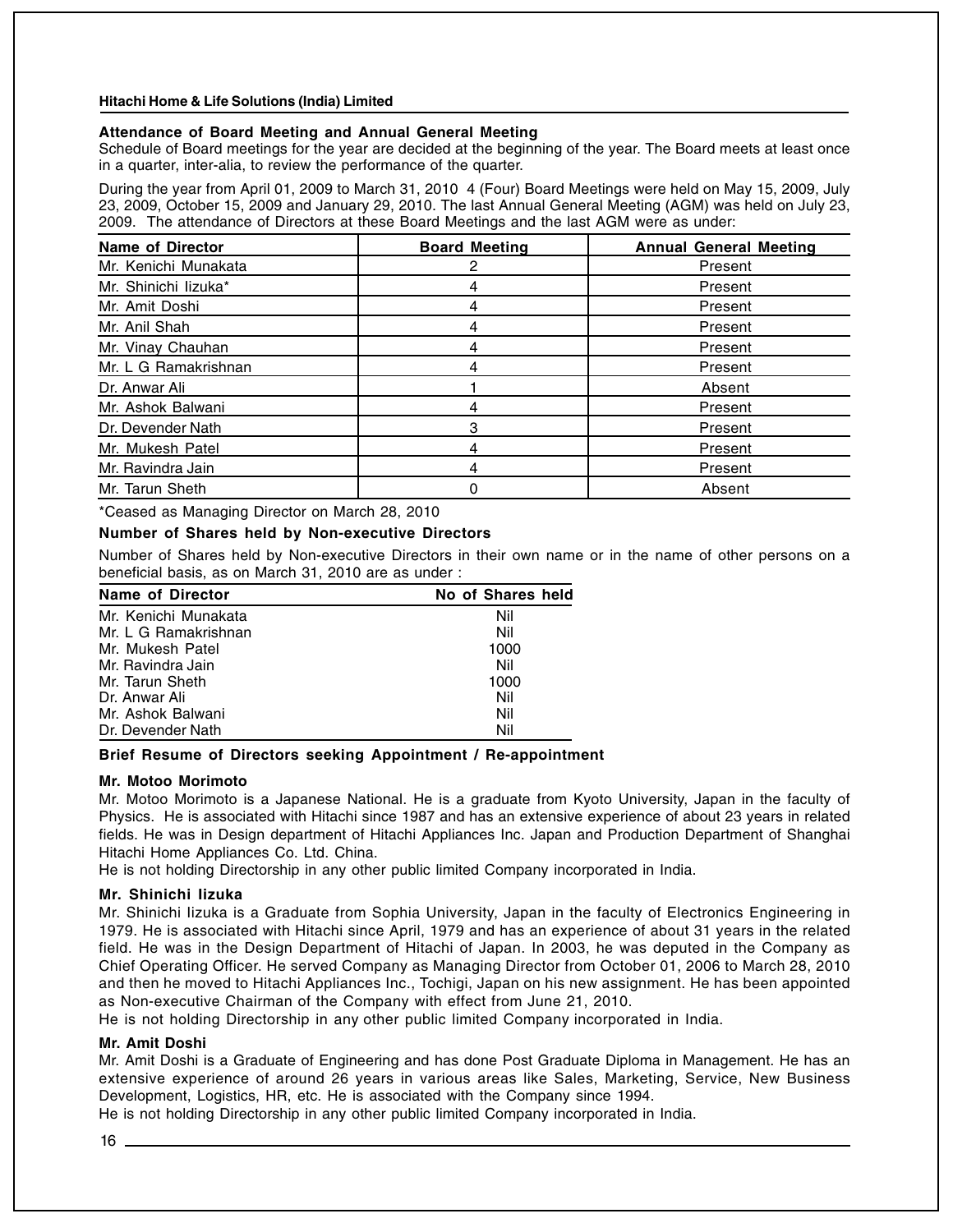### HITACHI **Inspire the Next**

#### **Mr. Anil Shah**

Mr. Anil Shah is a Graduate of Commerce and a Chartered Accountant. He has an extensive experience of around 29 years in various areas like Finance, Accounts, Budgeting, Costing, Legal, Direct and Indirect Taxation, etc. He is associated with the Company since 1984.

He is not holding Directorship in any other public limited Company incorporated in India.

#### **Mr. Vinay Chauhan**

Mr. Vinay Chauhan is Bachelor of Engineering and has done Post Graduate Diploma in Industrial Engineering. He has an experience of around 26 years in various areas like Design and Development, Quality Management, Manufacturing, etc. He is associated with the Company since 1993.

He is not holding Directorship in any other public limited Company incorporated in India.

#### **Mr. Mukesh Patel**

Mr. Mukesh Patel, an eminent Advocate and International Tax Expert has been in legal practice since 1977, with specialization in the fields of Tax Planning, Appellate Matters, International Taxation, Tax and Investment Planning for Non-Resident Indians and Foreign Collaborations. He has been actively involved in Legal Education and Tax Journalism for the past over three decades, as a Visiting Faculty with the Gujarat Law Society and the Indian Institute of Management, Ahmedabad and as a Columnist through his popular weekly columns on Direct Taxes with 'Sandesh', 'Gujarat Samachar' and 'The Times of India'. He has also authored a number of acclaimed books on Personal Tax & Investment Planning and Self Development and anchored TV Serials 'Tax Free' and 'Money Magic.' In recognition of his noteworthy contribution and achievements as an Eloquent Speaker, he received 'Fellowship of the World Academy of Speakers' in 1981 and 'Outstanding Speaker of the 20th Century Award' in 2000. Widely traveled around the world, he is an ardent photographer. He has served as the President of the Ahmedabad Management Association, Gujarat Chamber of Commerce and Industry, All Gujarat Federation of Tax Consultants, and several other bodies. Currently, he is the President of Indian Red Cross Society, Ahmedabad and the Indo-Japan Friendship Association, Gujarat. He is also a member of the National Executive Committee of FICCI and a Director on the Board of a number of leading public companies.

In following public limited companies incorporated in India he is a Director and Chairman/Member of the Committee: Cadila Healthcare Ltd.

Zydus Wellness Ltd. Sandesh Ltd. Desai Brothers Ltd. German Remedies Ltd. Zydus Pharmaceuticals Ltd. B A Research India Ltd.

#### **Mr. Tarun Sheth**

Mr. Tarun Sheth has done his post-graduation in Arts from M. S. University - Baroda and ITP from Harvard Business School. He provides consultancy services in various areas including planning, organization restructuring, recruitment, training, etc. He was also associated as Lecturer with M.S. University-Baroda, Faculty Member with IIM-Ahmedabad and Faculty with Motorola University. He was the Head of National Management Resources-Unilever Group of Companies and Unilever Training advisor. He was President of Bombay Management Association. He has worked as Consultant and Trainer in several Countries.

In following public limited companies incorporated in India he is a Director and Chairman/Member of the Committee: Arvind Mills Ltd. Renfro (India) Ltd. Kerala Ayurveda Pharmacy Ltd. Textrade Ltd. Arvind Brands Ltd.

#### **Inter-se relationship between Directors**

None of the Directors is in any way related to other Directors of the company.

#### **Audit Committee**

Audit Committee comprises four members, all being Non-executive Directors out of which three are Independent Directors. Audit Committee effectively exercises its role, responsibilities and powers as prescribed in Clause 49(II)(c) to (e) of the Listing Agreement and Section 292A of the Companies Act, 1956.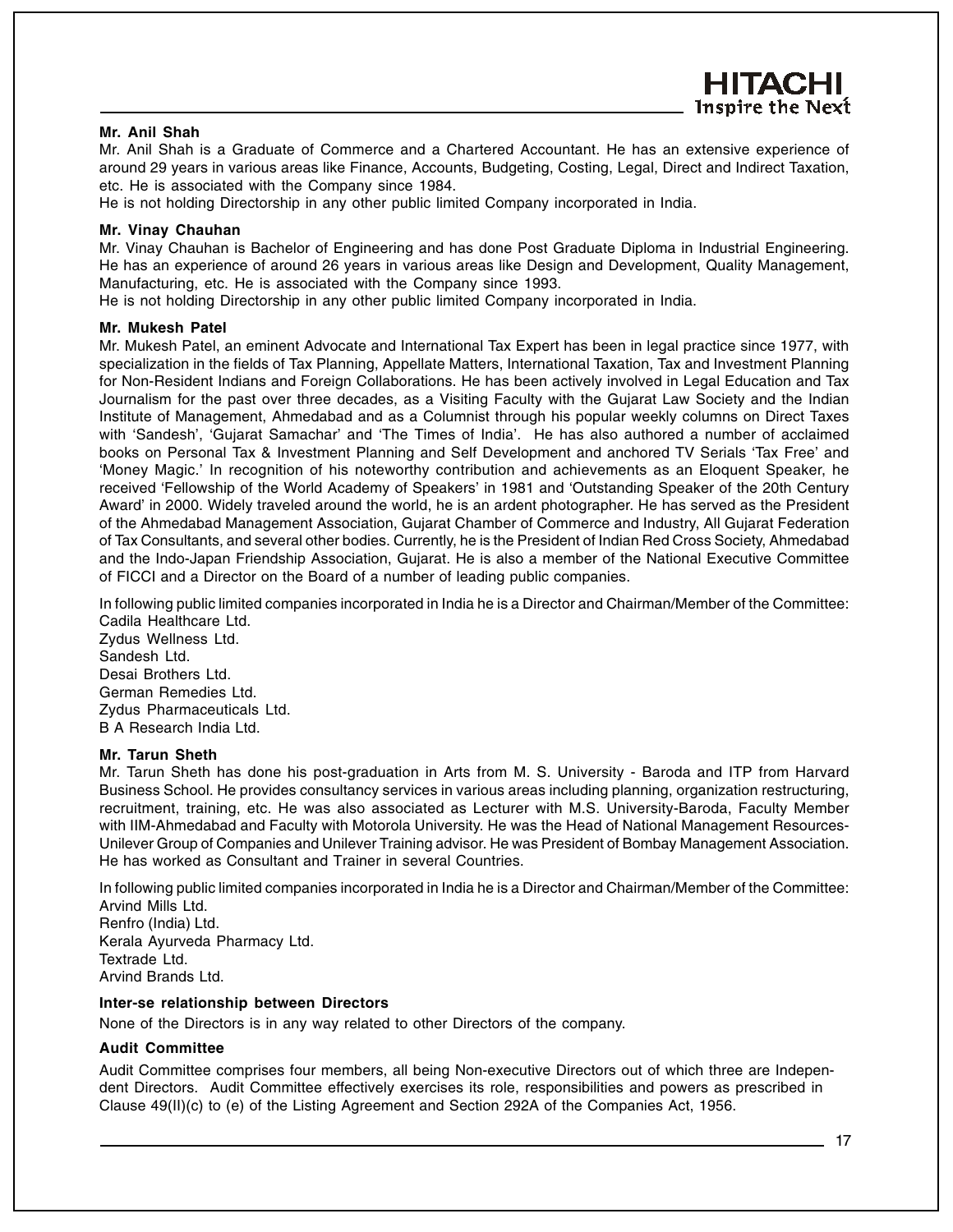| Members of the Audit Committee are as under: |  |  |  |  |
|----------------------------------------------|--|--|--|--|
|----------------------------------------------|--|--|--|--|

| Mr. Mukesh Patel<br>Mr. L G Ramakrishnan | - Chairman<br>- Member |
|------------------------------------------|------------------------|
| Mr. Ravindra Jain                        | - Member               |
| Mr. Tarun Sheth                          | - Member               |

During the year from April 01, 2009 to March 31, 2010, the Audit Committee Meetings were held on May 15, 2009, July 23, 2009, October 15, 2009 and January 29, 2010. Attendance of the members at the meetings were as under:

| Name of Members of Committee | <b>Meetings attended</b> |  |
|------------------------------|--------------------------|--|
| Mr. Mukesh Patel             | 4                        |  |
| Mr. L G Ramakrisnhan         | 4                        |  |
| Mr. Ravindra Jain            | 4                        |  |
| Mr. Tarun Sheth              |                          |  |

#### **Remuneration Committee**

A Remuneration Committee takes all decisions relating to remuneration of Executive Directors subject to such approval of Shareholders and Central Government as and when required.

#### Members of the Remuneration Committee are as under:

| Mr. Tarun Sheth      | - Chairman |
|----------------------|------------|
| Mr. L G Ramakrishnan | – Member   |
| Mr. Mukesh Patel     | – Member   |
| Mr. Ravindra Jain    | – Member   |

During the year under review the Remuneration Committee Meeting was held on May 15, 2009. Attendance of the members at the meeting was as under:

| Name of Members of Committee | <b>Meetings attended</b> |  |
|------------------------------|--------------------------|--|
| Mr. Tarun Sheth              |                          |  |
| Mr. L G Ramakrisnhan         |                          |  |
| Mr. Mukesh Patel             |                          |  |
| Mr. Ravindra Jain            |                          |  |

#### **Terms of Appointment / Remuneration**

Executive Directors including Managing Director are usually appointed for three years at the remuneration within the limit prescribed under Schedule XIII of the Companies Act, 1956.

Independent Directors are paid sitting fees of Rs. 20,000/- for attending Board meeting, Rs. 20,000/- for attending Audit Committee Meeting, Rs. 10,000/- for attending Remuneration Committee Meeting and Rs. 5000/- for Investors' Grievance Committee Meeting.

#### **Remuneration of directors during the year under review :**

|                      |           |                               | (in Rupees)           |
|----------------------|-----------|-------------------------------|-----------------------|
| Name of Director     | Salary*   | <b>Sitting</b><br><b>Fees</b> | Total<br>Remuneration |
| Mr. Kenichi Munakata | Nil       | Nil                           | Nil                   |
| Mr. Shinichi lizuka  | 4,206,202 | Nil                           | 4,206,202             |
| Mr. Vinay Chauhan    | 4,135,939 | Nil                           | 4,135,939             |
| Mr. Amit Doshi       | 4,129,388 | Nil                           | 4,129,388             |
| Mr. Anil Shah        | 4,137,640 | Nil                           | 4,137,640             |
| Mr. L G Ramakrishnan | Nil       | Nil                           | Nil                   |
| Mr. Mukesh Patel     | Nil       | 230,000                       | 230,000               |
| Mr. Ravindra Jain    | Nil       | 170,000                       | 170,000               |
| Mr. Tarun Sheth      | Nil       | Nil                           | Nil                   |
| Dr. Anwar Ali        | Nil       | 20,000                        | 20,000                |
| Mr. Ashok Balwani    | Nil       | 80,000                        | 80,000                |
| Dr. Devender Nath    | Nil       | 60,000                        | 60,000                |

\* Salary includes basic salary, allowances, perquisites, contribution to provident fund and superannuation funds from the date of appointment as Director.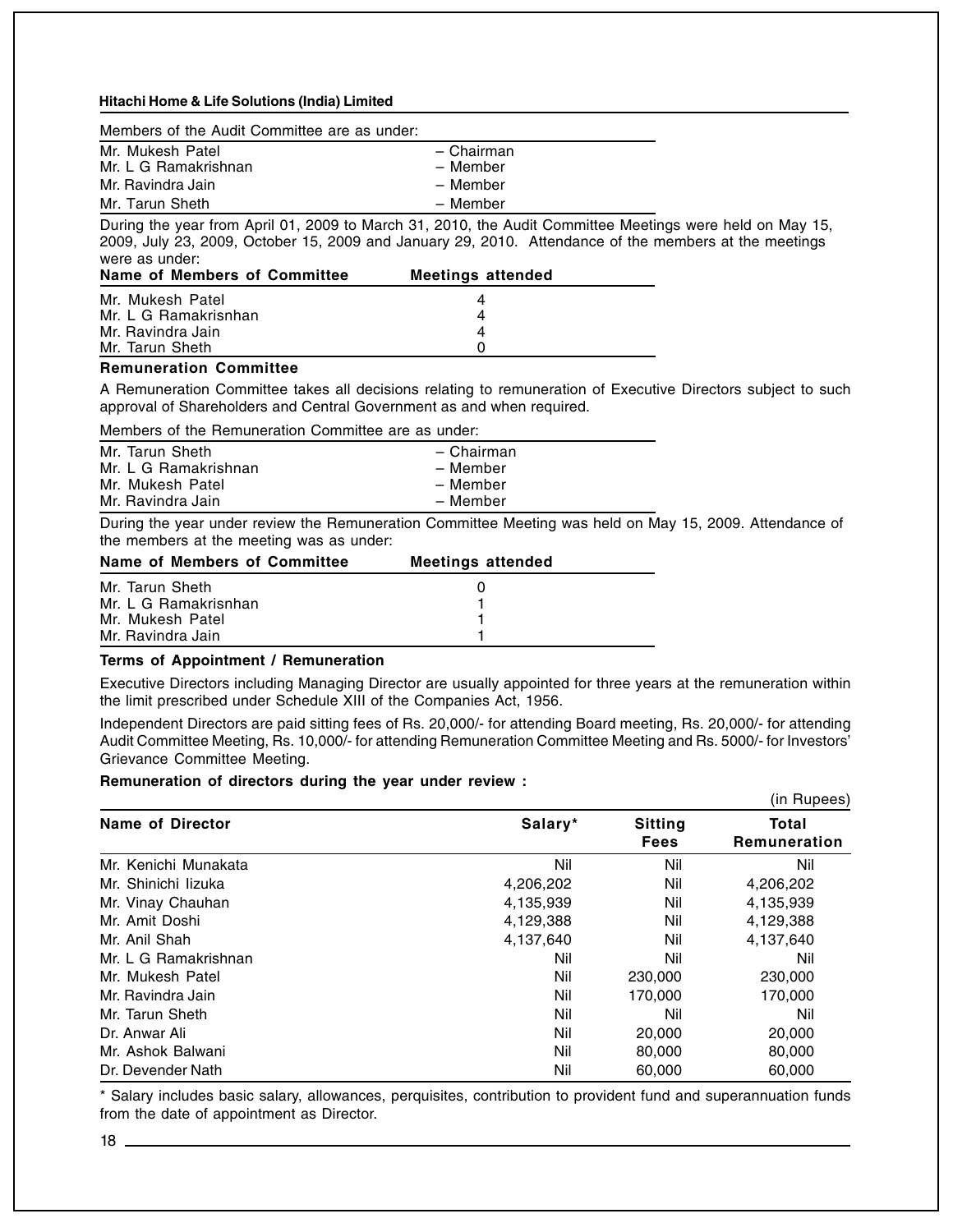There was no other pecuniary relationship or transaction of the non-executive Director vis-à-vis the Company during the year under review.

#### **Investors' Grievance Committee**

An Investors' Grievance Committee of Directors was consisting of following members as on March 31, 2010:

| Mr. L G Ramakrishnan | - Chairman |
|----------------------|------------|
| Mr. Shinichi lizuka* | - Member   |
| Mr. Mukesh Patel     | - Member   |
| Mr. Anil Shah        | - Member   |

\*Ceased as Managing Director on March 28, 2010

#### **Number of shareholders' complaints received during the year under review:**

| Sr.<br>No. | <b>Nature of Complaints</b>                      | Received | Redressed | Pending as on<br>March 31, 2010 |
|------------|--------------------------------------------------|----------|-----------|---------------------------------|
|            | Non-receipt of share certificates after transfer |          |           |                                 |
| 2.         | Non-receipt of Dividend Warrants                 |          |           |                                 |
| 3.         | Query regarding demat credit                     |          |           |                                 |
| 4.         | Non-receipt of Duplicate Share Certificates      |          |           |                                 |
| 5          | Others: Annual Report                            |          |           |                                 |

None of the complaints and share transfers are pending for a period exceeding one month.

| Name and designation of Compliance Officer: | Mr. Parag Dave - Asst. Company Secretary |
|---------------------------------------------|------------------------------------------|
| <b>E-mail ID of Compliance Officer:</b>     | compliance.officer@hitachi-hli.com       |

#### **III. Other disclosures**

#### **Statutory Disclosures :**

- There were no materially significant related party transactions having potential conflict with the interest of the Company at large.
- There has been no instance of non-compliance by the Company on any matter related to capital markets during the last three years and hence no penalty or strictures imposed on the Company for such matters by Stock Exchange or SEBI or any statutory authority.
- Accounting Standards have been followed in preparation of financial statement of the Company for the year ended March 31, 2010 and no accounting treatment different than prescribed Accounting Standards have been given.
- All mandatory requirements have been complied with by the Company during the year.
- No non-mandatory requirements adopted by the Company except Remuneration Committee has been constituted by the Company.

| <b>Date</b>   | Time      | Venue                                                                                                                                     |                                              | <b>Special resolutions passed</b>                                                                                                                                                                                                              |
|---------------|-----------|-------------------------------------------------------------------------------------------------------------------------------------------|----------------------------------------------|------------------------------------------------------------------------------------------------------------------------------------------------------------------------------------------------------------------------------------------------|
| July 25, 2007 | 9.30 a.m. | H T Parekh Convention<br>Centre, Ahmedabad<br>Management Association<br>ATIRA Campus,<br>Dr. Vikram Sarabhai Marg,<br>Vastrpur, Ahmedabad | 1.<br>Director<br>2.<br>3.                   | To appoint Mr. Shinichi lizuka as Managing<br>To appoint Mr. Amit Doshi as Director, Process<br>Owner-Corporate Affairs.<br>To appoint Mr. Anil Shah as Director, Process<br>Owner-Finance & Accounts.                                         |
| July 28, 2008 | 9.30 a.m. | H T Parekh Convention<br>Centre, Ahmedabad<br>Management Association<br>ATIRA Campus,<br>Dr. Vikram Sarabhai Marg,<br>Vastrpur, Ahmedabad |                                              | No Special Resolution passed.                                                                                                                                                                                                                  |
| July 23, 2009 | 9.00 a.m. | <b>H</b> T Parekh Convention<br>Centre, Ahmedabad<br>Management Association<br>Dr. Vikram Sarabhai Marg,<br>Vastrpur, Ahmedabad           | 1.<br>Director<br>2.<br>Director<br>3.<br>4. | To re-appoint Mr. Shinichi lizuka as Managing<br>To re-appoint Mr. Vinay Chauhan as Executive<br>To increase remuneration of Mr. Amit Doshi,<br>Executive Director.<br>To increase remuneration of Mr. Anil Shah,<br><b>Executive Director</b> |
|               |           | No special resolution proposed through postal ballot in last Annual General Meeting.                                                      |                                              |                                                                                                                                                                                                                                                |

#### **Information relating to last three Annual General Meetings**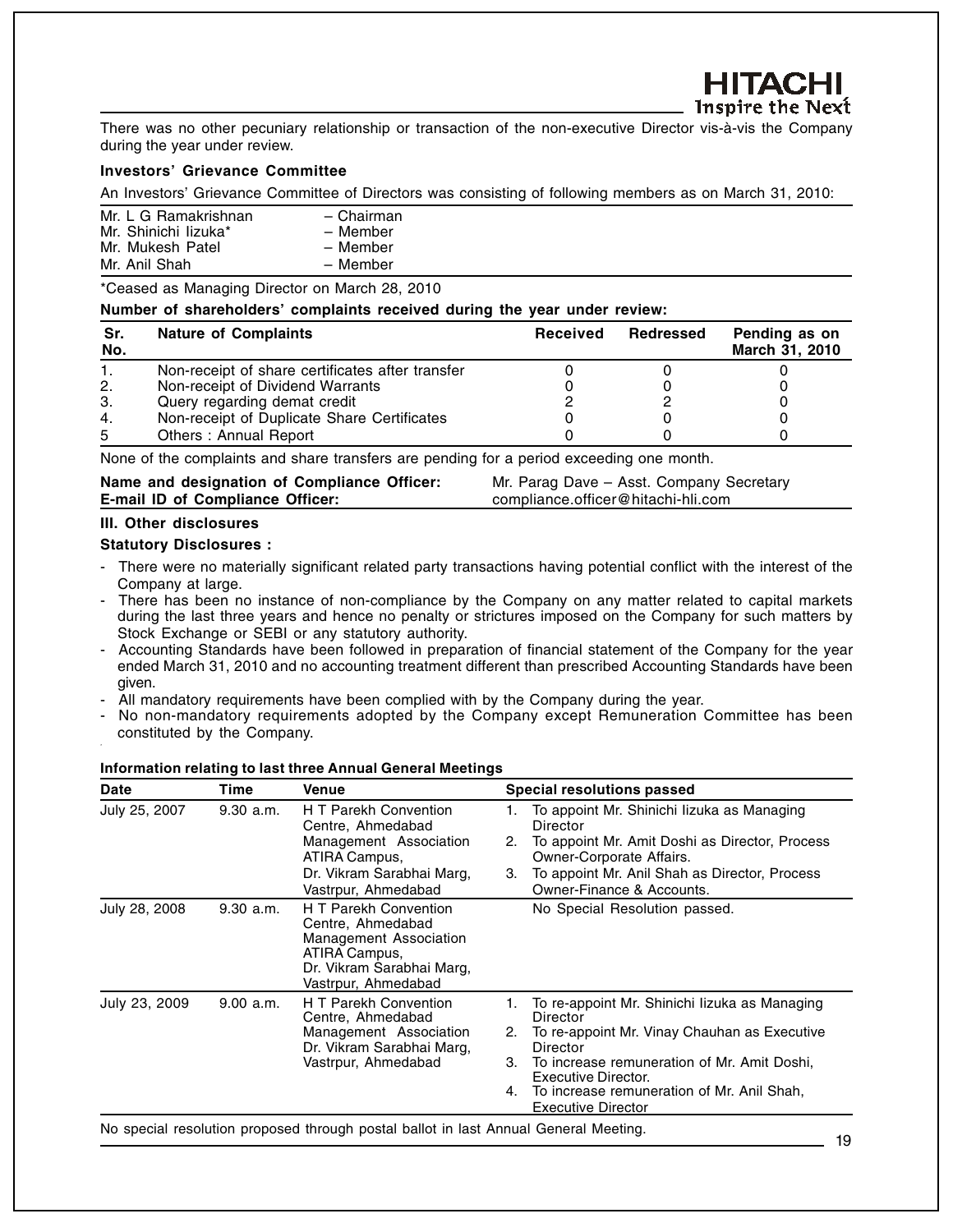#### **Means of Communication**

The quarterly results are published in Economic Times (English) and Economic Times (Gujarati). The information is being made available to the Stock Exchanges to upload the same on their websites.

#### **General Shareholder Information**

#### **Ensuing Annual General Meeting**

| Day and Date                                                                                                                                                                                          | Time      | Venue                                                    |  |
|-------------------------------------------------------------------------------------------------------------------------------------------------------------------------------------------------------|-----------|----------------------------------------------------------|--|
| Thursday, July 29, 2010                                                                                                                                                                               | 9.00 a.m. | H T Parekh Convention Centre,                            |  |
|                                                                                                                                                                                                       |           | Ahmedabad Management Association, ATIRA Campus,          |  |
|                                                                                                                                                                                                       |           | Dr. Vikram Sarabhai Marg, Vastrapur, Ahmedabad - 380 015 |  |
| Financial year: From April 01, 2009 to March 31, 2010<br>Book closure: From July 26, 2010 to July 29, 2010 (Both days inclusive)<br>Dividend Payment Date: Dividend will be paid after July 31, 2010. |           |                                                          |  |

#### **Listing on Stock Exchanges where the shares of the Company are listed**

| <b>Stock Code</b> | <b>Stock Exchange</b>                    |
|-------------------|------------------------------------------|
| 523398            | Bombay Stock Exchange Limited            |
| <b>HITACHIHOM</b> | National Stock Exchange of India Limited |

The Company has paid Annual Listing Fees for the year 2010-11 to the above Stock Exchanges.

#### **Market Price Data**

Highest & Lowest during each month in last financial year and performance in comparison to broad based indices such as BSE Sensex and NSE Nifty are as under:

| <b>Month</b>     |             | <b>HHLI Share Price</b><br>quoted at BSE |             | <b>SENSEX</b> |             | <b>HHLI Share Price</b><br>quoted at NSE | <b>NIFTY</b> |            |
|------------------|-------------|------------------------------------------|-------------|---------------|-------------|------------------------------------------|--------------|------------|
|                  | <b>HIGH</b> | LOW                                      | <b>HIGH</b> | LOW           | <b>HIGH</b> | LOW                                      | <b>HIGH</b>  | <b>LOW</b> |
| April-2009       | 61.40       | 33.50                                    | 11,492.10   | 9,546.29      | 61.40       | 33.20                                    | 3.517.25     | 2,965.70   |
| May-2009         | 76.15       | 49.00                                    | 14.930.54   | 11,621.30     | 75.80       | 47.25                                    | 4.509.40     | 3.478.70   |
| June-2009        | 86.95       | 59.05                                    | 15,600.30   | 14.016.95     | 87.50       | 59.60                                    | 4,693.20     | 4,143.25   |
| <b>July-2009</b> | 81.80       | 53.00                                    | 15.732.81   | 13.219.99     | 82.00       | 53.00                                    | 4.669.75     | 3.918.75   |
| August-2009      | 98.40       | 73.10                                    | 16.002.46   | 14.684.45     | 98.05       | 72.15                                    | 4.743.75     | 4,353.45   |
| September-2009   | 103.30      | 89.55                                    | 17,142.52   | 15,356.72     | 102.95      | 89.25                                    | 5.087.60     | 4,576.60   |
| October-2009     | 138.65      | 91.25                                    | 17.493.17   | 15.805.20     | 139.25      | 91.55                                    | 5.181.95     | 4.687.50   |
| November-2009    | 154.05      | 110.25                                   | 17,290.48   | 15,330.56     | 155.00      | 111.60                                   | 5,138.00     | 4,538.50   |
| December-2009    | 157.00      | 133.00                                   | 17,530.94   | 16.577.78     | 158.00      | 133.60                                   | 5.221.85     | 4,943.95   |
| January-2010     | 170.70      | 135.00                                   | 17.790.33   | 15.982.08     | 170.65      | 137.00                                   | 5.310.95     | 4,766.00   |
| February-2010    | 198.00      | 152.00                                   | 16,669.25   | 15,651.99     | 197.90      | 148.00                                   | 4,992.00     | 4,675.40   |
| March-2010       | 258.90      | 170.00                                   | 17.793.01   | 16.438.45     | 258.90      | 170.05                                   | 5,329.55     | 4,935.35   |

#### **Registrars and Share Transfer Agent**

Sharepro Services (India) Pvt. Ltd. 13AB, Samitha Warehousing Complex, 2nd Floor, Sakinaka Telephone Exchange Road, Saki Naka, Andheri East, Mumbai: 400072 Contact person: Mr. G. R. Rao Contact no. : 022-67720300

#### **Share Transfer System**

Since the Company's shares are compulsorily traded in the demat segment on Stock Exchanges, bulk of the transfers take place in the electronic form. For expediting transfers of physical shares, the authority has been delegated to the Registrars and Share Transfer Agent to complete share transfer formalities at least once in a fortnight.

20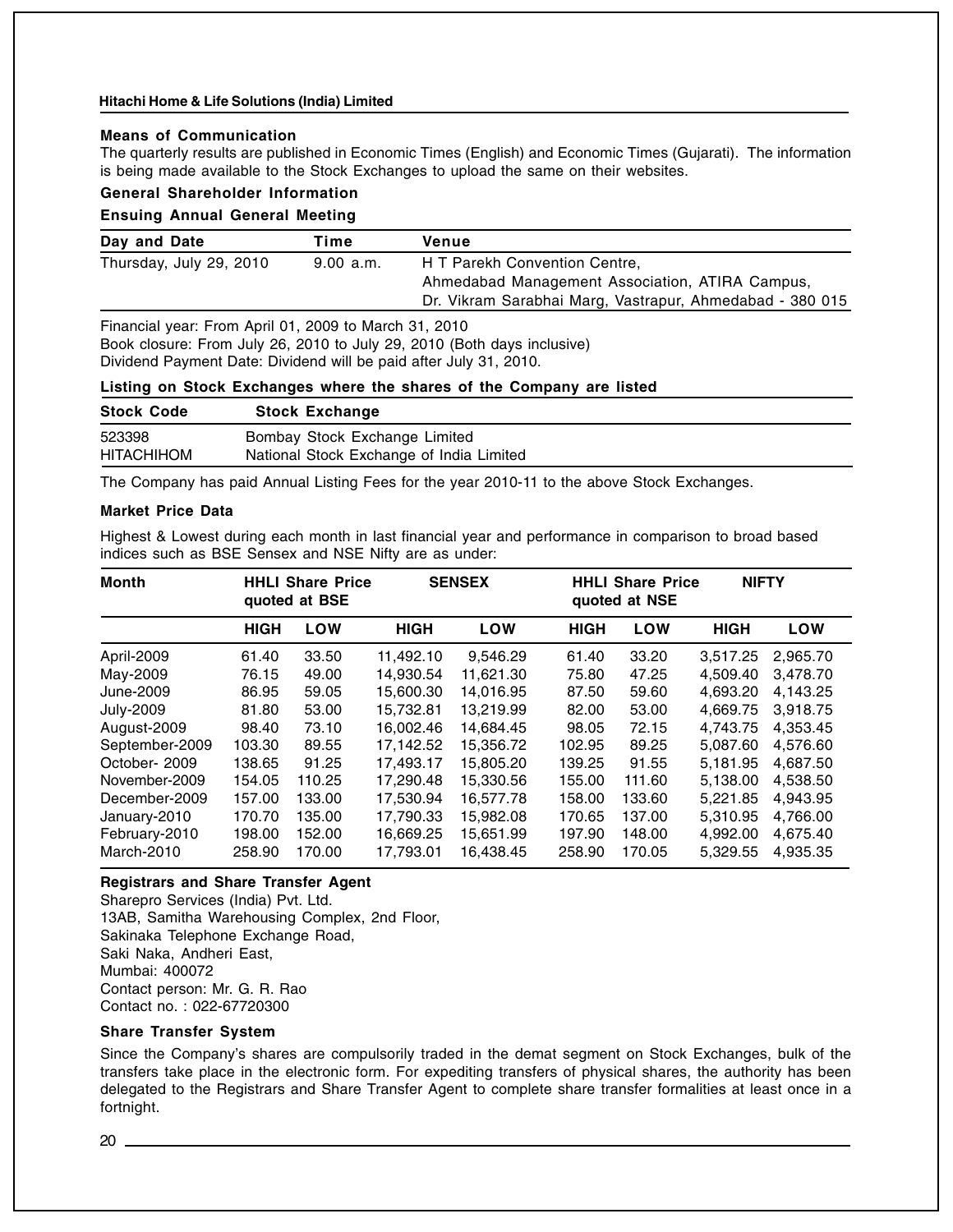#### **Shareholding Pattern as on March 31, 2010**

| Category                                           | No. of Shares Held | % of Shareholding |
|----------------------------------------------------|--------------------|-------------------|
| <b>Promoters' Holding</b>                          | 16,050,000         | 69.90             |
| <b>Non-Promoters' Holding</b>                      |                    |                   |
| Mutual Funds and UTI                               | 195129             | 0.85              |
| Banks, Financial Institutions, Insurance Companies | 1150               | 0.01              |
| Foreign Institutional Investors                    | 170000             | 0.74              |
| <b>Bodies Corporate</b>                            | 1039618            | 4.53              |
| Indian Public                                      | 5009941            | 21.82             |
| Non Resident Indians                               | 494170             | 2.15              |
| Total                                              | 22,960,008         | 100.00            |

#### **Distribution of shareholding as on March 31, 2010**

| <b>Shares Balance</b> | No. of Holders | % of Holders | No. of Shares | of Shares<br>% |
|-----------------------|----------------|--------------|---------------|----------------|
| $1 - 500$             | 12340          | 89.99        | 1701052       | 7.41           |
| 501-1000              | 731            | 5.33         | 558132        | 2.43           |
| 1001-2000             | 285            | 2.08         | 441278        | 1.92           |
| 2001-3000             | 109            | 0.79         | 275041        | 1.20           |
| 3001-4000             | 52             | 0.38         | 188715        | 0.82           |
| 4001-5000             | 49             | 0.36         | 231566        | 1.01           |
| 5001-10000            | 75             | 0.55         | 558508        | 2.43           |
| 10001-99999999        | 72             | 0.53         | 19005716      | 82.78          |
| <b>Total</b>          | 13713          | 100.00       | 22960008      | 100.00         |

#### **Dematerialization of shares and liquidity**

The Company's shares are available for dematerialisation on both the depositories viz. National Securities Depository Ltd. (NSDL) and Central Depository Services (India) Ltd. (CDSL). As on March 31, 2010 74.51% shares of the Company were in Dematerialised form. Demat ISIN No. of the Equity Shares of the Company: INE782A01015.

#### **Plant Locations**

Hitachi Complex, Village : Karannagar – 382727 Ta.: Kadi, Dist.: Mehsana, Gujarat Jammu Plant : Canal Road, Bari Brahmna : 181 133, Jammu

#### **Addresses for Correspondence for any shares related query**

#### **Company :**

Hitachi Home & Life Solutions (India) Ltd. 9th Floor, Abhijeet-I, Mithakhali Six Roads, Ahmedabad : 380 006 Ph.: 079-30414800

#### **Registrars and Share Transfer Agent :**

Sharepro Services (India) Pvt. Ltd. 13AB, Samitha Warehousing Complex, 2nd Floor, Sakinaka Telephone Exchange Road, Saki Naka, Andheri East, Mumbai: 400072 Ph.: 022-67720300

#### **Declaration under Code of Conduct : To the Shareholders of Hitachi Home & Life Solutions (India) Ltd.**

On the basis of the affirmation letters received from Board Members and Senior Management Personnel, I declare that, they have complied with all the provisions of Code of Conduct laid down by the Board of Directors of the Company.

|      |                       |  | for Hitachi Home & Life Solutions (India) Ltd. |  |
|------|-----------------------|--|------------------------------------------------|--|
| Sd/- |                       |  |                                                |  |
|      | <b>Motoo Morimoto</b> |  |                                                |  |

Place : Ahmedabad Managing Director **Date : May 18, 2010** Date : May 18, 2010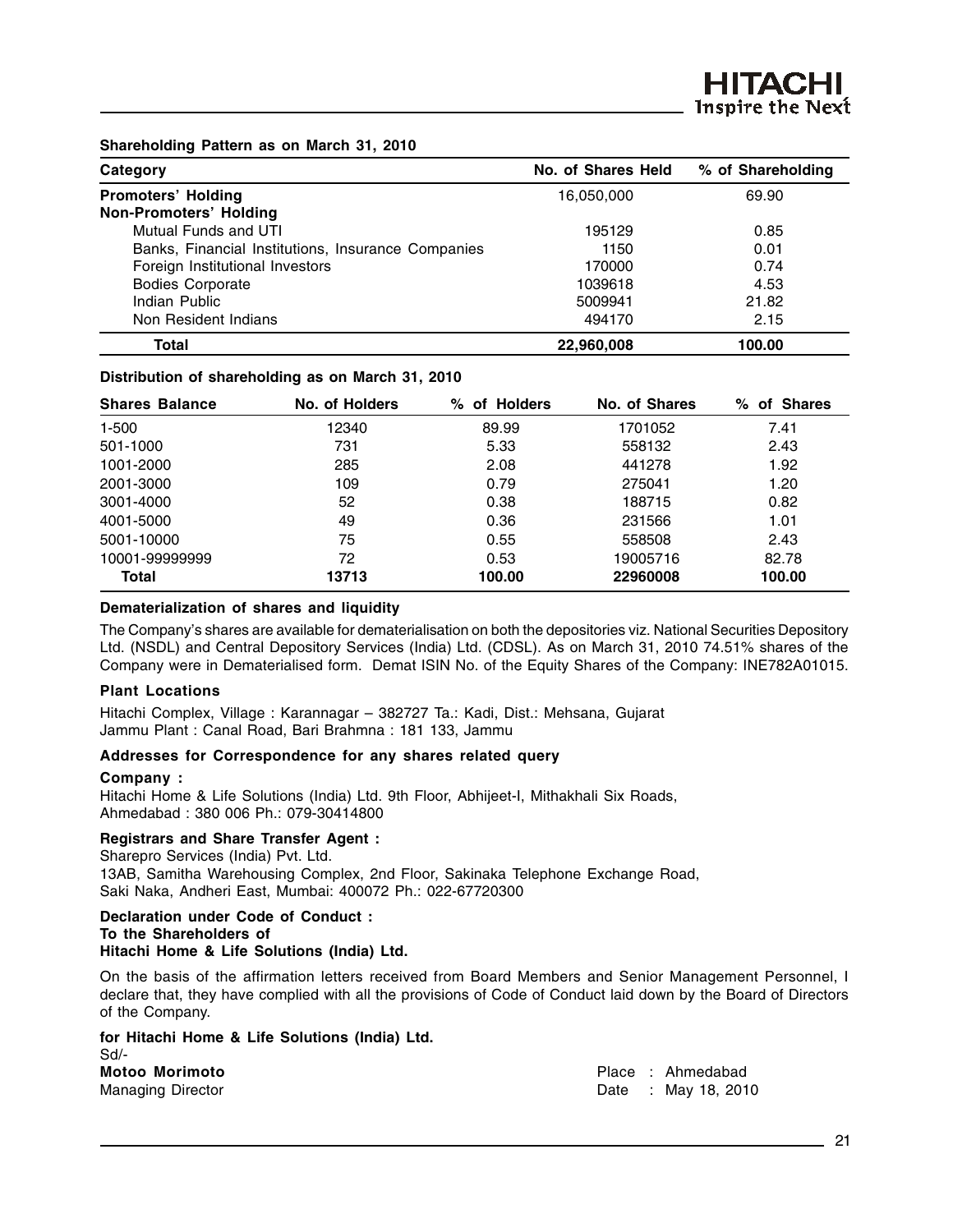#### **AUDITORS' CERTIFICATE**

To

The Members of Hitachi Home & Life Solutions (India) Limited

We have examined the compliance of conditions of corporate governance by Hitachi Home & Life Solutions (India) Limited, for the year ended on March 31, 2010, as stipulated in clause 49 of the Listing Agreement of the said Company with stock exchange.

The compliance of conditions of corporate governance is the responsibility of the management. Our examination was limited to procedures and implementation thereof, adopted by the Company for ensuring the compliance of the conditions of the Corporate Governance. It is neither an audit nor an expression of opinion on the financial statements of the Company.

In our opinion and to the best of our information and according to the explanations given to us, we certify that the Company has complied with the conditions of Corporate Governance as stipulated in the above mentioned Listing Agreement.

We further state that such compliance is neither an assurance as to the future viability of the Company nor the efficiency or effectiveness with which the management has conducted the affairs of the Company.

**For S.R. Batliboi & Co.** Firm Registration No.:301003E Chartered Accountants

**per Vijay Maniar** Partner **Partner** Place: Mumbai Membership No.: 36738 **Date:** Membership No.: 36738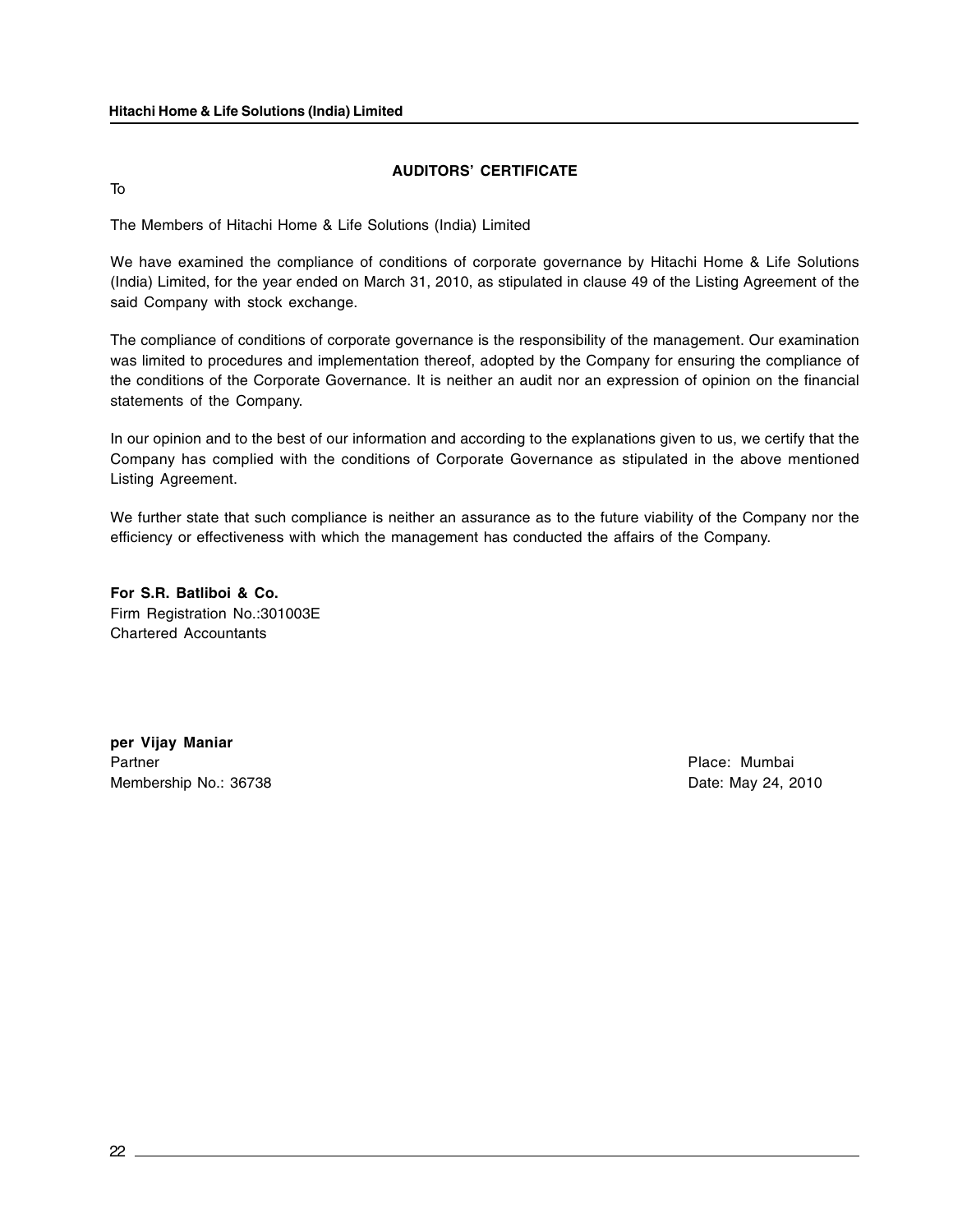#### **AUDITORS' REPORT**

#### To

The Members of Hitachi Home and Life Solutions (India) Limited

- 1. We have audited the attached Balance Sheet of Hitachi Home and Life Solutions (India) Limited ('the Company') as at March 31, 2010 and also the Profit and Loss account and the Cash Flow statement for the year ended on that date annexed thereto. These financial statements are the responsibility of the Company's management. Our responsibility is to express an opinion on these financial statements based on our audit.
- 2. We conducted our audit in accordance with auditing standards generally accepted in India. Those Standards require that we plan and perform the audit to obtain reasonable assurance about whether the financial statements are free of material misstatement. An audit includes examining, on a test basis, evidence supporting the amounts and disclosures in the financial statements. An audit also includes assessing the accounting principles used and significant estimates made by management, as well as evaluating the overall financial statement presentation. We believe that our audit provides a reasonable basis for our opinion.
- 3. As required by the Companies (Auditor's Report) Order, 2003 (as amended) ('the Order') issued by the Central Government of India in terms of sub-section (4A) of Section 227 of the Companies Act, 1956 ('the Act'), we enclose in the Annexure a statement on the matters specified in paragraphs 4 and 5 of the said Order.
- 4. Further to our comments in the Annexure referred to above, we report that:
	- i. We have obtained all the information and explanations, which to the best of our knowledge and belief were necessary for the purposes of our audit;
	- ii. In our opinion, proper books of account as required by law have been kept by the Company so far as appears from our examination of those books;
	- iii. The balance sheet, profit and loss account and cash flow statement dealt with by this report are in agreement with the books of account;
	- iv. In our opinion, the Balance Sheet, Profit and Loss account and Cash Flow statement dealt with by this report comply with the accounting standards referred to in sub-section (3C) of section 211 of the Act.
	- v. On the basis of the written representations received from the directors, as on March 31, 2010, and taken on record by the Board of Directors, we report that none of the directors is disqualified as on March 31, 2010 from being appointed as a director in terms of clause (g) of sub-section (1) of section 274 of the Act.
	- vi. In our opinion and to the best of our information and according to the explanations given to us, the said accounts give the information required by the Act, in the manner so required and give a true and fair view in conformity with the accounting principles generally accepted in India;
		- a) in the case of the Balance Sheet, of the state of affairs of the Company as at March 31, 2010;
		- b) in the case of the Profit and Loss account, of the profit for the year ended on that date; and
		- c) in the case of Cash Flow statement, of the cash flows for the year ended on that date.

**For S.R. Batliboi & Co.** Firm Registration No.:301003E Chartered Accountants

**per Vijay Maniar** Partner **Partner Place:** Mumbai Membership No.: 36738 **Date: May 24, 2010** Date: May 24, 2010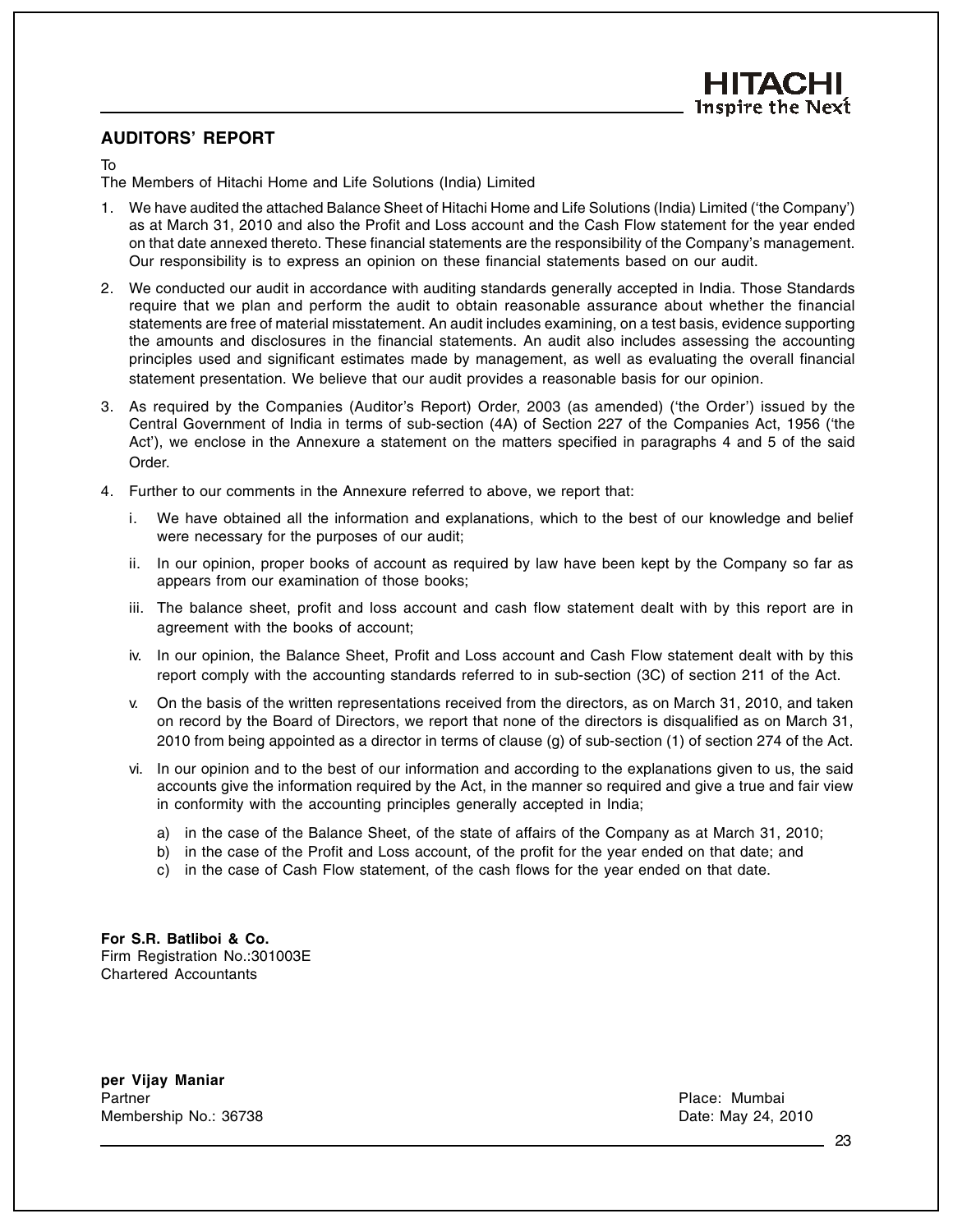#### **Annexure referred to in paragraph 3 of our report of even date Re: Hitachi Home and Life Solutions (India) Limited**

- (i) (a) The Company has maintained proper records showing full particulars, including quantitative details and situation of fixed assets.
	- (b) Fixed assets have been physically verified by the management during the year and no material discrepancies were identified on such verification.
	- (c) There was no substantial disposal of fixed assets during the year.
- (ii) (a) The management has conducted physical verification of inventory at reasonable intervals during the year.
	- (b) The procedures of physical verification of inventory followed by the management are reasonable and adequate in relation to the size of the Company and the nature of its business.
	- (c) The Company is maintaining proper records of inventory and no material discrepancies were noticed on physical verification.
- (iii) As informed, the Company has neither granted nor taken any loans, secured or unsecured to/from companies, firms or other parties covered in the register maintained under section 301 of the Act. Accordingly, the provisions of clause (iii) (b), (c), (d), (e), (f) and (g) of the Companies (Auditor's Report) Order, 2003 (as amended), are not applicable to the Company.
- (iv) In our opinion and according to the information and explanations given to us, there is an adequate internal control system commensurate with the size of the Company and the nature of its business, for the purchase of inventory and fixed assets and for the sale of goods and services. During the course of our audit, no major weakness has been noticed in the internal control system in respect of these areas.
- (v) According to the information and explanations provided by the management, we are of the opinion that there are no contracts or arrangements referred to in section 301 of the Act that need to be entered into the register maintained under section 301.
- (vi) The Company has not accepted any deposits from the public.
- (vii) In our opinion, the Company has an internal audit system commensurate with the size and nature of its business.
- (viii) We have broadly reviewed the books of account maintained by the Company pursuant to the rules made by the Central Government for the maintenance of cost records under section 209(1)(d) of the Act and are of the opinion that prima facie, the prescribed accounts and records have been made and maintained.
- (ix) (a) The Company is regular in depositing with appropriate authorities undisputed statutory dues including provident fund, investor education and protection fund, employees' state insurance, income-tax, sales-tax, wealth-tax, service tax, custom duty, excise duty, cess and other material statutory dues applicable to it.

Further, since the Central Government has till date not prescribed the amount of cess payable under section 441 A of the Companies Act,1956, we are not in a position to comment upon the regularity or otherwise of the company in depositing the same.

- (b) According to the information and explanations given to us, no undisputed amounts payable in respect of provident fund, investor education and protection fund, employees' state insurance, income-tax, wealth-tax, service tax, sales-tax, customs duty, excise duty, cess and other undisputed statutory dues were outstanding, at the year end, for a period of more than six months from the date they became payable.
- (c) According to the records of the Company, the dues outstanding of income tax, sales tax, wealth-tax, service tax, custom duty, excise duty and cess on account of any dispute, are as follows:

| Name of<br>the statute                 | Nature of dues                                               | Amount<br>(Rs. in '000) | <b>Period to which</b><br>the amount relates | <b>Forum where</b><br>dispute is pending                                |
|----------------------------------------|--------------------------------------------------------------|-------------------------|----------------------------------------------|-------------------------------------------------------------------------|
| Income Tax<br>Act, 1961                | Penalty on<br>disallowance of<br>expenditure                 | 609<br>475<br>182       | A.Y. 2000-01<br>A.Y. 2001-02<br>A.Y. 2004-05 | Commissioner of<br>Income Tax<br>(Appeals)                              |
| Sales Tax Act<br>(Central &<br>States) | Demands raised in assessments 23,481<br>at various locations |                         | 1998-99 to<br>2007-08                        | Deputy Commis-<br>sioner Appeals / Joint<br><b>Commissioner Appeals</b> |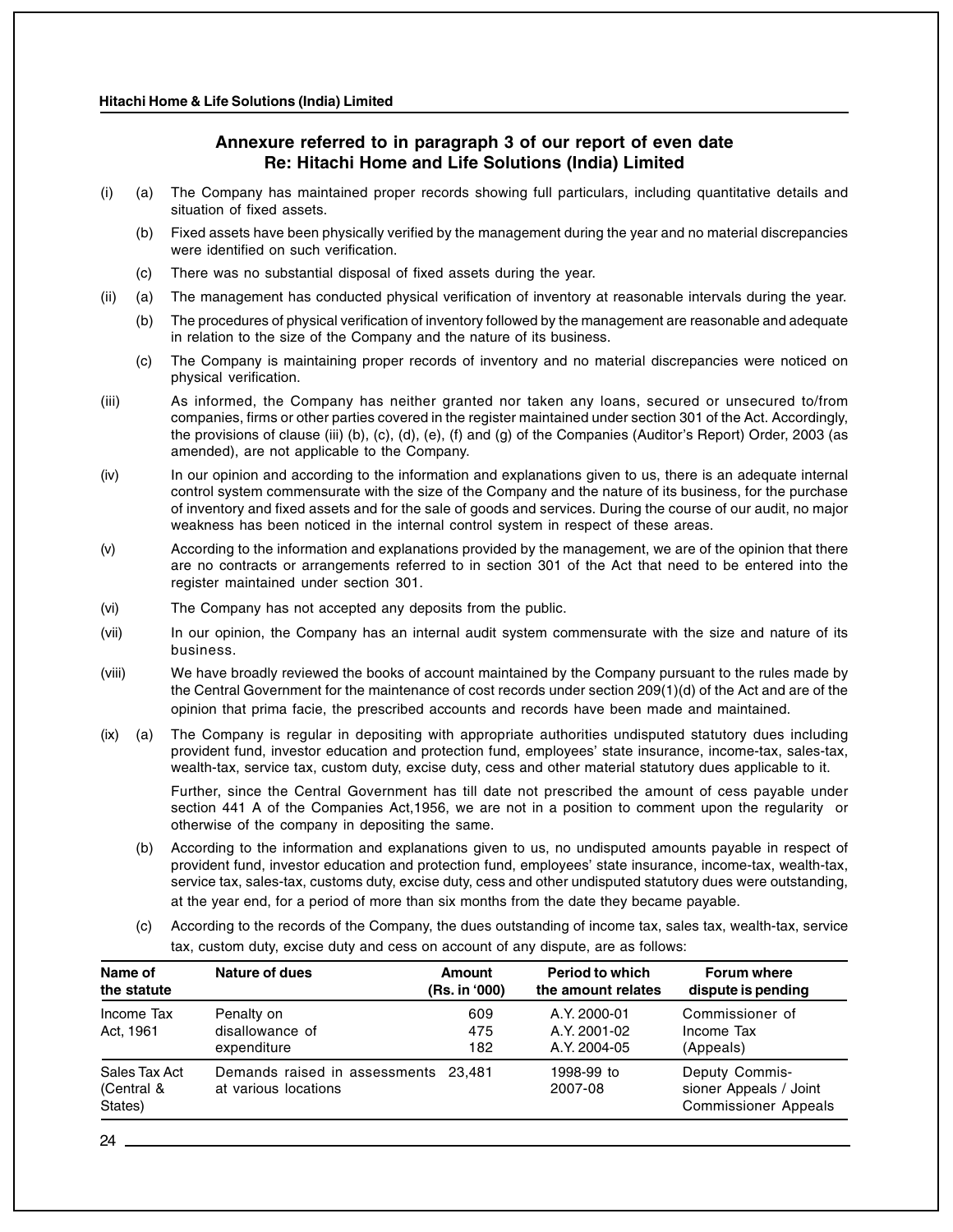### **HHACI Inspire the Next**

| Name of<br>the statute                   | <b>Nature of dues</b>                                                                          | <b>Amount</b><br>(Rs. in '000) | <b>Period to which</b><br>the amount relates | <b>Forum where</b><br>dispute is pending |
|------------------------------------------|------------------------------------------------------------------------------------------------|--------------------------------|----------------------------------------------|------------------------------------------|
| Finance Act.<br>1994<br>(Service<br>Tax) | Demand raised on<br><b>Consulting Engineers</b><br>Services including<br>interest and penalty. | 4,864                          | 2000-01 to<br>2003-04                        | CESTAT - Ahmedabad                       |
|                                          | Demand raised on<br>Commission                                                                 | 876                            | 2004-05                                      | CESTAT - Ahmedabad                       |
|                                          | Income including<br>interest and penalty.                                                      | 875                            | 2007-08                                      | <b>Commissioner Appeals</b>              |
|                                          | Demand raised on<br>Advertisement<br>expense including<br>interest and penalty.                | 11,710                         | 2005-06 to<br>2009-10                        | CESTAT - Ahmedabad                       |
|                                          | Demand raised on<br>wrong availment<br>for input credit including<br>interest and penalty.     | 4,078                          | 2006-07 to<br>2007-08                        | <b>Commissioner Appeals</b>              |
| Customs Act.<br>1962                     | Dispute over classification                                                                    | 92                             | 2000-01                                      | Deputy Commissioner<br>Appeals           |
|                                          | Dispute over classification                                                                    | 17,144                         | 2008-09                                      | CESTAT - Mumbai                          |

As Informed there are no disputed wealth tax dues payable.

- (xi) Based on our audit procedures and as per the information and explanations given by the management, we are of the opinion that the Company has not defaulted in repayment of dues to bank. The Company has no outstanding dues to debenture holders and financial institutions.
- (xii) According to the information and explanations given to us and based on the documents and records produced to us, the Company has not granted loans and advances on the basis of security by way of pledge of shares, debentures and other securities.
- (xiii) In our opinion, the Company is not a chit fund or a nidhi/mutual benefit fund/society. Therefore, the provisions of clause 4(xiii) of the Order, 2003 are not applicable to the Company.
- (xiv) In our opinion, the Company is not dealing in shares, securities, debentures and other investments. Accordingly, the provisions of clause 4(xiv) of the Order, are not applicable to the Company.
- (xv) According to the information and explanations given to us, the Company has not given any guarantee for loans taken by others from banks or financial institutions.
- (xvi) Based on information and explanations given to us by the management, term loans were applied for the purpose for which the loans were obtained.
- (xvii) According to the information and explanations given to us and on an overall examination of the balance sheet and cash flow statement of the Company, we report that no funds raised on short-term basis have been used for long-term investment.
- (xviii) The Company has not made any preferential allotment of shares to parties or companies covered in the register maintained under section 301 of the Act.
- (xix) The Company did not have any outstanding debentures during the year.
- (xx) The Company has not raised any money through a public issue during the year.
- (xxi) Based upon the audit procedures performed for the purpose of reporting the true and fair view of the financial statements and as per the information and explanations given by the management, we report that no fraud on or by the Company has been noticed or reported during the course of our audit.

#### **For S.R. Batliboi & Co.**

Firm Registration No.:301003E Chartered Accountants

**per Vijay Maniar** Partner **Partner Place:** Mumbai Membership No.: 36738 **Date: May 24, 2010** 

<sup>(</sup>x) The Company has no accumulated losses at the end of the financial year and it has not incurred cash losses in the current and immediately preceding financial year.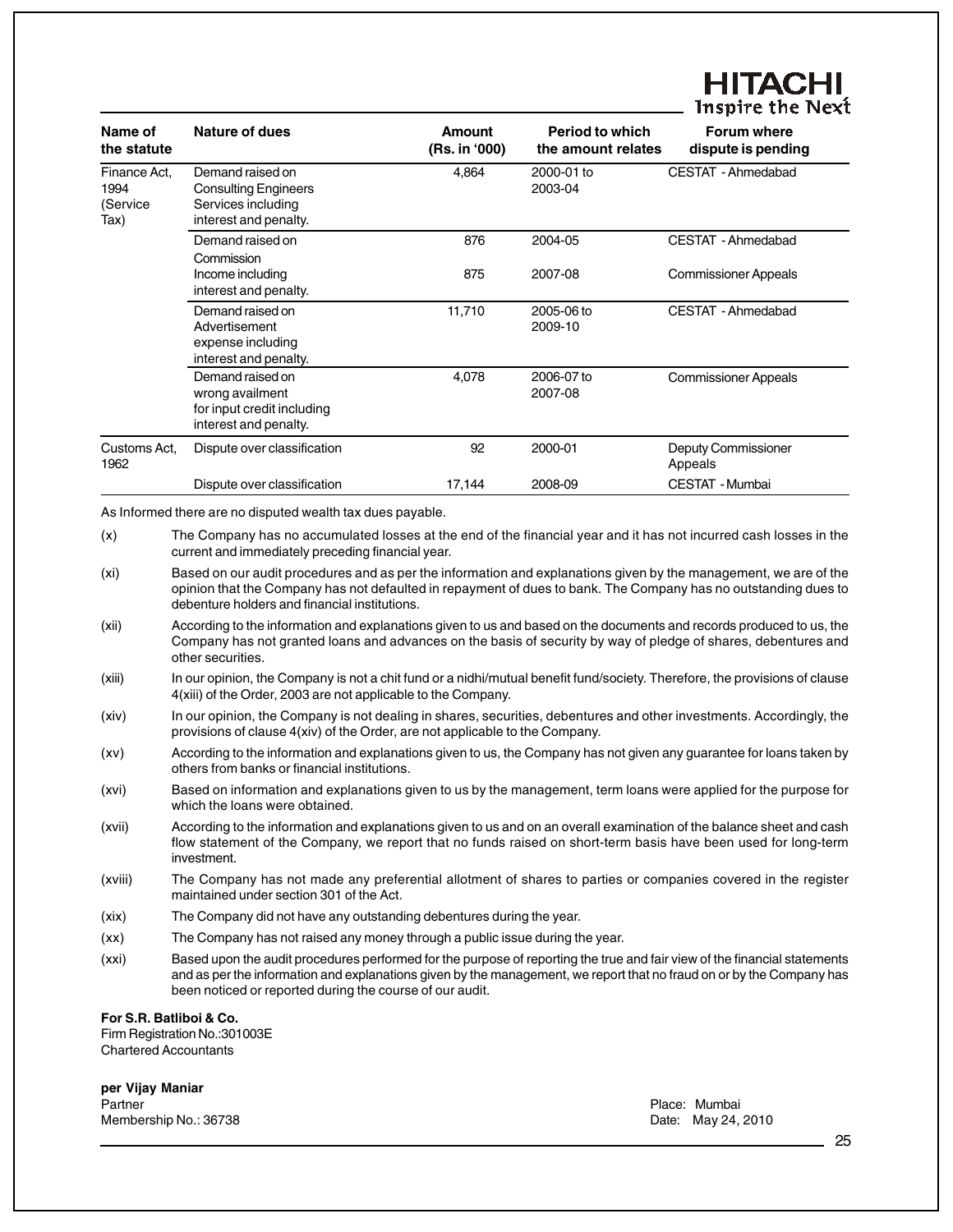## **BALANCE SHEET AS AT MARCH 31, 2010**

|                                                                                                                                     |                  | (Currency: Rupees in thousands unless otherwise stated) |                         |
|-------------------------------------------------------------------------------------------------------------------------------------|------------------|---------------------------------------------------------|-------------------------|
|                                                                                                                                     | <b>Schedules</b> | As at<br>March 31, 2010                                 | As at<br>March 31, 2009 |
| <b>SOURCES OF FUNDS</b>                                                                                                             |                  |                                                         |                         |
| <b>Shareholders' Funds</b>                                                                                                          |                  |                                                         |                         |
| Share Capital                                                                                                                       | 1                | 229,600                                                 | 229,600                 |
| Reserves and Surplus                                                                                                                | $\overline{c}$   | 1,236,743                                               | 815,501                 |
|                                                                                                                                     |                  | 1,466,343                                               | 1,045,101               |
| <b>Loan Funds</b>                                                                                                                   |                  |                                                         |                         |
| Secured Loans                                                                                                                       | 3                | 153,232                                                 | 8,137                   |
| <b>Unsecured Loans</b>                                                                                                              | 4                | 447,284                                                 | 497,120                 |
|                                                                                                                                     |                  | 600,516                                                 | 505,257                 |
| Deferred Tax Liabilities (Net)                                                                                                      |                  | 6,004                                                   | 12,274                  |
| (Refer Note No. 9 of Schedule 20)                                                                                                   |                  |                                                         |                         |
|                                                                                                                                     |                  |                                                         |                         |
| <b>TOTAL</b>                                                                                                                        |                  | 2,072,863                                               | 1,562,632               |
| <b>APPLICATION OF FUNDS</b>                                                                                                         |                  |                                                         |                         |
| <b>Fixed Assets</b>                                                                                                                 | 5                |                                                         |                         |
| Gross Block                                                                                                                         |                  | 1,588,555                                               | 1,098,482               |
| Less: Accumulated Depreciation and Amortisation                                                                                     |                  | 542,842                                                 | 448,832                 |
| Net Block                                                                                                                           |                  | 1,045,713                                               | 649,650                 |
| Capital Work-in-Progress (including capital advances)                                                                               |                  | 151,790                                                 | 177,235                 |
|                                                                                                                                     |                  | 1,197,503                                               | 826,885                 |
| <b>Current Assets, Loans and Advances</b>                                                                                           |                  |                                                         |                         |
| Inventories                                                                                                                         | 6                | 1,804,032                                               | 1,164,452               |
| <b>Sundry Debtors</b>                                                                                                               | 7                | 959,806                                                 | 818,255                 |
| Cash and Bank Balances                                                                                                              | 8                | 283,775                                                 | 228,601                 |
| <b>Other Current Assets</b>                                                                                                         | 9                | 1,218                                                   | 1,457                   |
| Loans and Advances                                                                                                                  | 10               | 253,267                                                 | 190,714                 |
|                                                                                                                                     |                  | 3,302,098                                               | 2,403,479               |
|                                                                                                                                     |                  |                                                         |                         |
| <b>Current Liabilities and Provisions</b>                                                                                           |                  |                                                         |                         |
| <b>Current Liabilities</b>                                                                                                          | 11               | 2,296,039                                               | 1,619,446               |
| Provisions                                                                                                                          | 12               | 130,699                                                 | 48,286                  |
|                                                                                                                                     |                  | 2,426,738                                               | 1,667,732               |
| <b>Net Current Assets</b>                                                                                                           |                  | 875,360                                                 | 735,747                 |
| <b>TOTAL</b>                                                                                                                        |                  | 2,072,863                                               | 1,562,632               |
|                                                                                                                                     |                  |                                                         |                         |
| Notes to Accounts                                                                                                                   | 20               |                                                         |                         |
| The schedules referred to above and notes to accounts form an integral part of the Balance Sheet.<br>As per our report of even date |                  |                                                         |                         |
| For S.R. Batliboi & Co.<br>Eirm Registration No 301003E                                                                             |                  | For and on behalf of the Board of Directors             |                         |

Firm Registration No.301003E Chartered Accountants **per Vijay Maniar Motoo Morimoto Anil Shah** Partner **Managing Director** Executive Director Membership No: 36738 **Parag Dave** Asst. Company Secretary Place: Mumbai **Ahmedabad, Gujarat** Date: May 24, 2010 May 24, 2010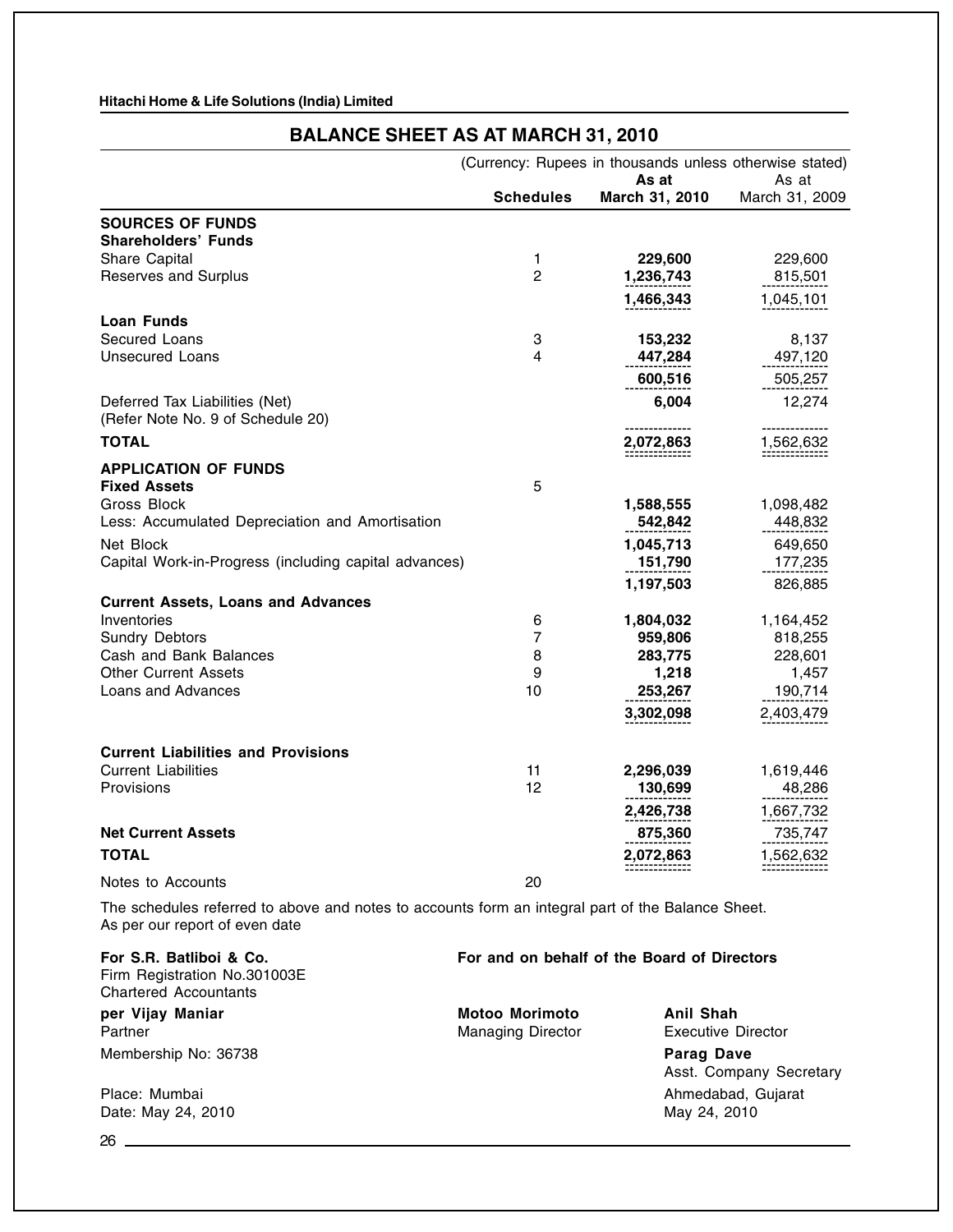**HITACHI**<br>Inspire the Next

#### **PROFIT AND LOSS ACCOUNT FOR THE YEAR ENDED MARCH 31, 2010**

|                                                                                                                                                                                                                                                                         |                                                   |                                       | (Currency: Rupees in thousands unless otherwise stated)<br>For the year<br>ended | For the year<br>ended                                                     |
|-------------------------------------------------------------------------------------------------------------------------------------------------------------------------------------------------------------------------------------------------------------------------|---------------------------------------------------|---------------------------------------|----------------------------------------------------------------------------------|---------------------------------------------------------------------------|
|                                                                                                                                                                                                                                                                         |                                                   | <b>Schedules</b>                      | March 31, 2010                                                                   | March 31, 2009                                                            |
| <b>INCOME</b><br>Manufacturing Sales - Domestic<br>Manufacturing Sales - Export (Including Export Benefits)<br><b>Trading Sales</b><br>Service Income                                                                                                                   |                                                   |                                       | 6,029,552<br>10,754<br>506,131<br>309,355                                        | 4,509,640<br>7,417<br>437,234<br>235,932                                  |
| <b>Turnover (Gross)</b><br>Less: Excise Duty Recovered (Refer Note No. 16 of Schedule 20)                                                                                                                                                                               |                                                   |                                       | 6,855,792<br>450,666                                                             | 5,190,223<br>491,255                                                      |
| Turnover (Net)<br>Other Income<br><b>TOTAL</b>                                                                                                                                                                                                                          |                                                   | 13                                    | 6,405,126<br>118,310<br>6,523,436                                                | 4,698,968<br>72,349<br>4,771,317                                          |
| <b>EXPENDITURE</b><br>Raw Material Consumed and Cost of Trading Goods Sold<br><b>Personnel Expenses</b><br>Operating and Other Expenses<br>Selling and Distribution Expenses<br>(Increase) in Inventories<br>Depreciation and Amortisation<br><b>Financial Expenses</b> |                                                   | 14<br>15<br>16<br>17<br>18<br>5<br>19 | 4,520,281<br>312,788<br>570,143<br>806,745<br>(389, 604)<br>117,770<br>15,101    | 3,043,158<br>235,380<br>564,049<br>563,834<br>(8,984)<br>79,926<br>26,673 |
| <b>TOTAL</b>                                                                                                                                                                                                                                                            |                                                   |                                       | 5,953,224                                                                        | 4,504,036                                                                 |
| <b>Profit Before Tax</b><br>Provision for Income Tax (Refer Note No. 9 of Schedule 20)<br>Current Tax<br>Deferred Tax (credit)/charge<br>Fringe Benefit Tax                                                                                                             |                                                   |                                       | 570,212<br>115,080<br>(6,270)                                                    | 267,281<br>47,389<br>2,749<br>6,403                                       |
| Net Profit after Tax<br>Balance brought forward from previous year<br>Profit available for appropriations                                                                                                                                                               |                                                   |                                       | 461,402<br>427,143<br>888,545                                                    | 210,740<br>216,403<br>427,143<br>===============                          |
| <b>Appropriations</b><br><b>Proposed Dividend</b><br>Tax on dividend<br><b>Transfer to General Reserve</b><br><b>Balance carried to Balance Sheet</b><br>Basic and diluted earnings per share (Rs.) (Refer Note No. 8 of Schedule 20)                                   |                                                   |                                       | 34,440<br>5,720<br>46,140<br>802,245<br>20.10                                    | 427,143<br>:::::::::::::<br>9.18                                          |
| Nominal Value of Shares Rs.10 (Previous year: Rs. 10)                                                                                                                                                                                                                   |                                                   |                                       |                                                                                  |                                                                           |
| Notes to Accounts                                                                                                                                                                                                                                                       |                                                   | 20                                    |                                                                                  |                                                                           |
| The schedules referred to above and notes to accounts form an integral part of the Profit and Loss Account.                                                                                                                                                             |                                                   |                                       |                                                                                  |                                                                           |
| As per our report of even date                                                                                                                                                                                                                                          |                                                   |                                       |                                                                                  |                                                                           |
| For S.R. Batliboi & Co.<br>Firm Registration No.301003E<br><b>Chartered Accountants</b>                                                                                                                                                                                 |                                                   |                                       | For and on behalf of the Board of Directors                                      |                                                                           |
| per Vijay Maniar<br>Partner<br>Membership No: 36738                                                                                                                                                                                                                     | <b>Motoo Morimoto</b><br><b>Managing Director</b> |                                       | <b>Anil Shah</b><br><b>Executive Director</b><br><b>Parag Dave</b>               | Asst. Company Secretary                                                   |

Place: Mumbai Ahmedabad, Gujarat Date: May 24, 2010 Date: May 24, 2010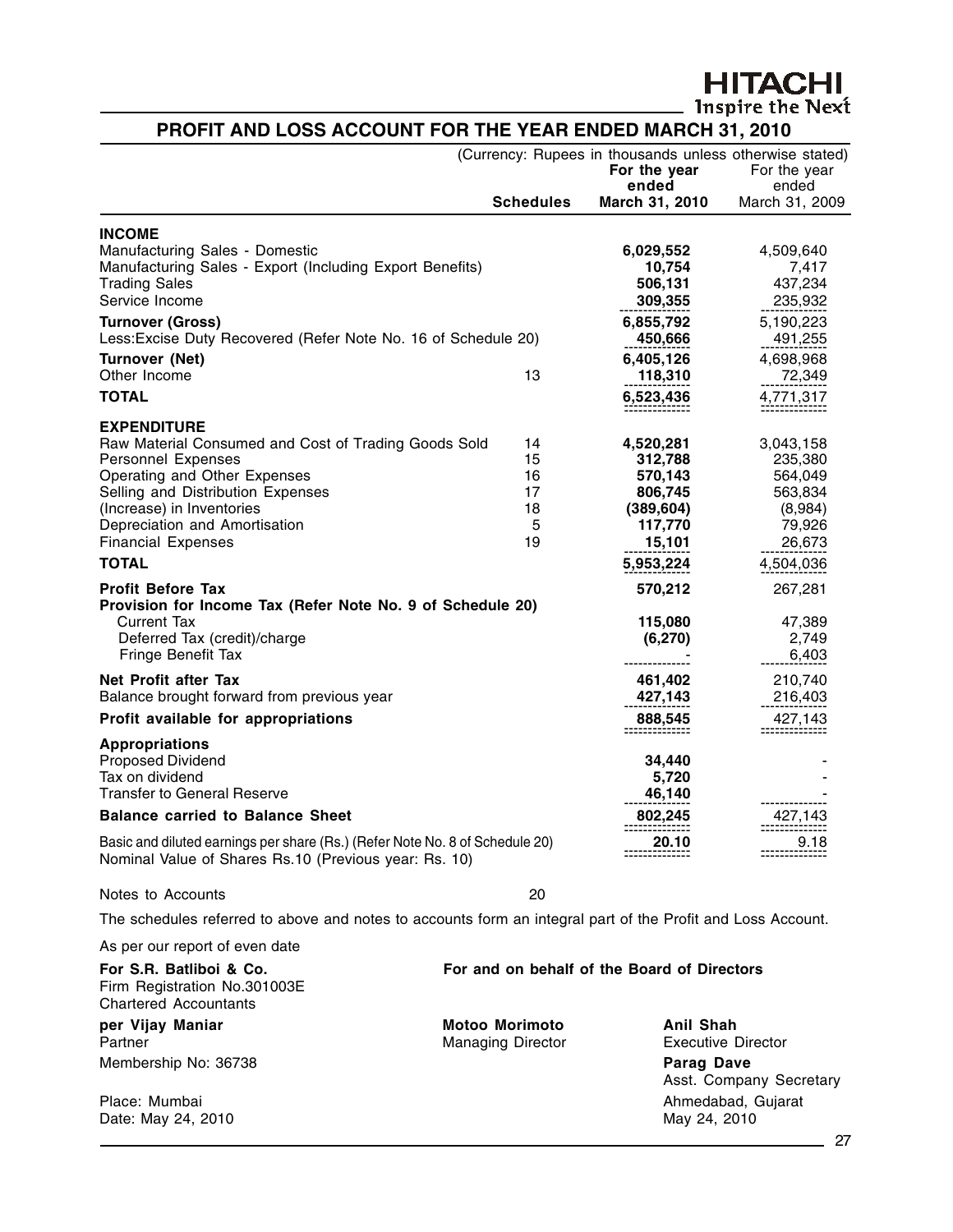#### **CASH FLOW STATEMENT FOR THE YEAR ENDED MARCH 31, 2010**

|                                                                                                                                                                                                                                                                                                               | (Currency: Rupees in thousands unless otherwise stated)<br>For the year<br>ended<br>March 31, 2010 | For the year<br>ended<br>March 31, 2009                                         |
|---------------------------------------------------------------------------------------------------------------------------------------------------------------------------------------------------------------------------------------------------------------------------------------------------------------|----------------------------------------------------------------------------------------------------|---------------------------------------------------------------------------------|
| A. Cash Flow from Operating Activities<br>Net Profit before Tax                                                                                                                                                                                                                                               | 570,212                                                                                            | 267,281                                                                         |
| Adjustments For:<br>Loss/(Profit) on sale/discard of assets (net)<br>Unrealised foreign exchange (gain)/loss (net)<br>Depreciation and Amortisation<br>Provision for doubtful debts<br>Financial Expenses (net)                                                                                               | 3,284<br>(45, 549)<br>117,770<br>(4,018)                                                           | (1, 156)<br>43,449<br>79,926<br>1,309<br>5,309                                  |
| Operating profit before working capital changes<br>Adjustments for:<br>(Increase)/Decrease in Trade Receivables<br>(Increase) in Loans and Advances<br>(Increase) in Other Current Assets<br>(Increase)/Decrease in Inventories<br>Increase in Current Liabilities<br>Increase/(Decrease) in Other Provisions | 641,699<br>(141, 551)<br>(63, 591)<br>(325)<br>(639, 580)<br>646,990<br>12,174                     | 396,118<br>80,715<br>(46, 250)<br>(171, 071)<br>40,109<br>484,812<br>(438, 460) |
| <b>Cash from Operating Activities</b><br>Fringe Benefit Tax paid<br>Direct Taxes paid                                                                                                                                                                                                                         | 455,816<br>(85,000)                                                                                | 345,973<br>(7, 811)<br>(25, 150)                                                |
| Net cash from Operating Activities                                                                                                                                                                                                                                                                            | 370,816                                                                                            | 313,012                                                                         |
| B. Cash flow from Investing Activities<br>Purchase of Fixed Assets<br>Proceeds from sale of Fixed Assets<br>Purchase of Intangibles<br>Increase in deposits (with maturity more than three months)<br>Interest received                                                                                       | (390, 088)<br>1,996<br>(56, 675)<br>(44, 620)<br>19,683                                            | (419, 384)<br>3,597<br>(74,515)<br>(11, 103)<br>20,710                          |
| Net cash used in investing activities                                                                                                                                                                                                                                                                         | (469, 704)                                                                                         | (480,695)                                                                       |
| C. Cash Flow from Financing Activities<br>Proceeds from long-term borrowings<br>Repayment of long-term borrowings<br>Proceeds from short term borrowings<br>Interest paid                                                                                                                                     | 146,218<br>(167, 424)<br>145,095<br>(14,447)                                                       | 339,504<br>7,851<br>(25, 565)                                                   |
| Net cash flow (used in) Financing Activities                                                                                                                                                                                                                                                                  | 109,442                                                                                            | 321,790                                                                         |
| Net increase in Cash and Cash Equivalents (A+B+C)                                                                                                                                                                                                                                                             | 10,554<br>==============                                                                           | 154,107<br>==============                                                       |
| Cash and Cash Equivalents at the beginning                                                                                                                                                                                                                                                                    | 216,178                                                                                            | 62,071                                                                          |
| Cash and Cash Equivalents at the end                                                                                                                                                                                                                                                                          | ____226,732<br>----------------                                                                    |                                                                                 |
| <b>Components of Cash and Cash Equivalents:</b><br>Cash on hand<br>Bank balance in current accounts<br>Balance in cash credit accounts<br>Balance in fixed deposit accounts<br>Balance in margin Accounts                                                                                                     | 294<br>22,720<br>83,718<br>170,000<br>7,043                                                        | 300<br>21,641<br>28,937<br>175,300<br>2.423                                     |
| Total                                                                                                                                                                                                                                                                                                         | 283,775                                                                                            | 228,601                                                                         |
| Less:- Balance in margin accounts<br>Less:- Fixed deposits not considered as cash equivalents                                                                                                                                                                                                                 | 7,043<br>50,000                                                                                    | ===<br>2,423<br>10,000                                                          |
| <b>Cash and Cash Equivalents</b>                                                                                                                                                                                                                                                                              | 226,732                                                                                            | 216,178                                                                         |
| As set out in our attached report<br>Note: Cash Flow Statement has been prepared under the indirect method.                                                                                                                                                                                                   | ==============                                                                                     | ==============                                                                  |

As per our report of even date

Firm Registration No.301003E Chartered Accountants<br> **per Vijay Maniar**<br>
Partner Membership No: 36738

**For S.R. Batliboi & Co. For and on behalf of the Board of Directors**

**Per Vigorian Motoo Morimoto**<br> **per Vigorian Managing Director**<br> **per Vigorian Managing Director**<br> **Anil Shah**<br> **Anil Shah** Managing Director

**Parag Dave** Asst. Company Secretary Place: Mumbai Ahmedabad, Gujarat Ahmedabad, Gujarat Ahmedabad, Gujarat Ahmedabad, Gujarat Ahmedabad, Gujarat A

Date: May 24, 2010 May 24, 2010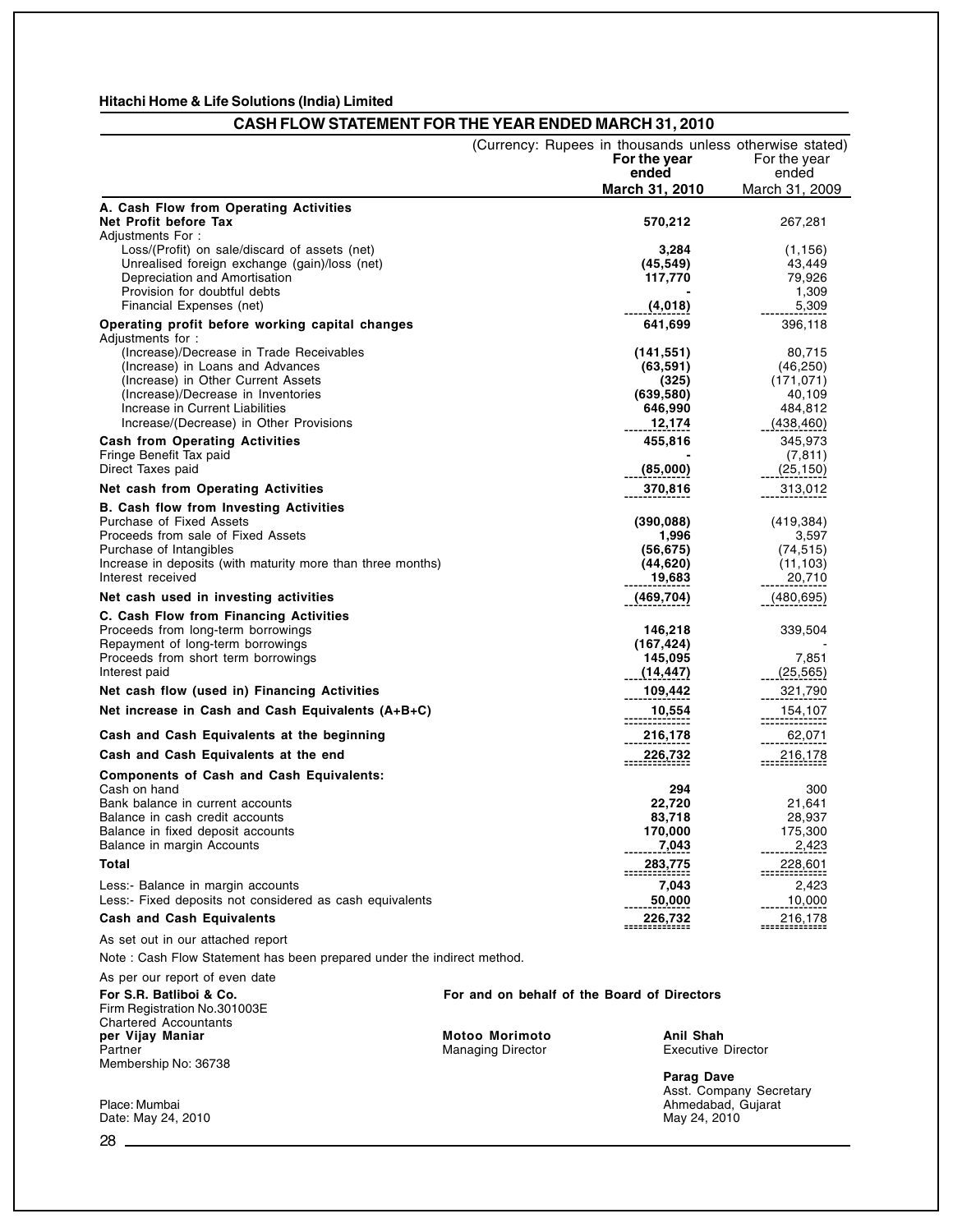#### **SCHEDULES ANNEXED TO AND FORMING PART OF THE FINANCIAL STATEMENTS**

|                                            | (Currency: Rupees in thousands unless otherwise stated) | As at<br>March 31, 2010 | As at<br>March 31, 2009 |
|--------------------------------------------|---------------------------------------------------------|-------------------------|-------------------------|
| <b>SCHEDULE 1: SHARE CAPITAL</b>           |                                                         |                         |                         |
| Authorised                                 |                                                         |                         |                         |
| 30,000,000 (Previous year: 30,000,000)     |                                                         | 300,000                 | 300,000                 |
| Equity shares of Rs. 10 each               |                                                         |                         |                         |
|                                            |                                                         | 300,000                 | 300,000                 |
| <b>Issued, Subscribed and Paid-up</b>      |                                                         |                         |                         |
| 22,960,008 (Previous year: 22,960,008)     |                                                         | 229,600                 | 229,600                 |
| Equity shares of Rs. 10 each fully paid up |                                                         |                         |                         |
|                                            |                                                         | 229,600                 | 229,600                 |
| Notes:                                     |                                                         |                         |                         |

1. Of the above, 15,550,000 (Previous year: 15,550,000) Equity shares of Rs.10 each are held by Hitachi Appliances, Inc., Japan (the Holding Company) (formerly known as Hitachi Home & Life Solutions Inc., Japan) and 500,000 (Previous year: 500,000) Equity shares of Rs.10 each are held by Hitachi India Trading Pvt. Ltd. (the Subsidiary of Ultimate Holding Company).

2. 45,671(Previous year: 45,671) Equity shares of Rs.10 each have been kept in abeyance pending final allotment of rights issue.

| <b>SCHEDULE 2: RESERVES AND SURPLUS</b>       |           |         |
|-----------------------------------------------|-----------|---------|
| <b>Capital Reserve</b>                        | 666       | 666     |
| Securities Premium account                    | 387,692   | 387,692 |
| <b>General Reserve</b>                        |           |         |
| Balance as per last account                   |           |         |
| Add: Transferred from profit and loss account | 46.140    |         |
| Profit and Loss account                       | 802,245   | 427,143 |
|                                               | 1,236,743 | 815,501 |
| <b>SCHEDULE 3: SECURED LOANS</b>              |           |         |
| Working capital from banks                    | 153,232   | 8,137   |
|                                               | 153,232   | 8,137   |
| (Refer Note No. 18 of Schedule 20)            |           |         |

#### **SCHEDULE 4: UNSECURED LOANS**

| External commercial borrowings from the Holding Company | 447.284                                                       | 497.120                                                       |
|---------------------------------------------------------|---------------------------------------------------------------|---------------------------------------------------------------|
|                                                         | --------------<br>447.284<br>--------------<br>-------------- | --------------<br>497.120<br>--------------<br>-------------- |

[Amount repayable within one year aggregating to Rs.Nil (Previous year: Rs.167,424)]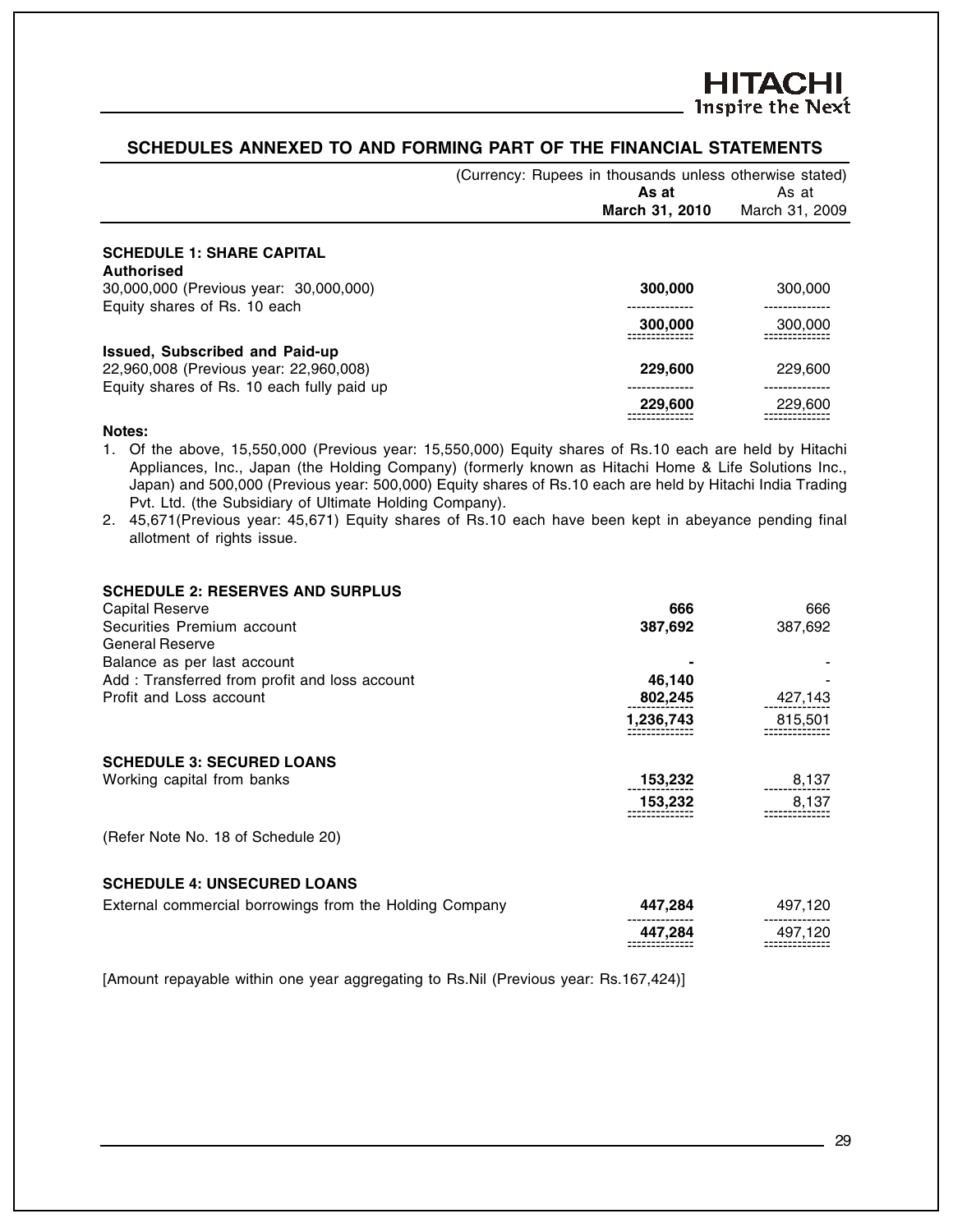**SCHEDULE 5: FIXED ASSETS** (Currency: Rupees in thousands unless otherwise stated)

| <b>Particulars</b>       | <b>Gross Block</b> |           |                   | Depreciation and Amortisation |          |              |                   | Net Block |           |           |
|--------------------------|--------------------|-----------|-------------------|-------------------------------|----------|--------------|-------------------|-----------|-----------|-----------|
|                          | As on              | Additions | <b>Deductions</b> | As on                         | As on    | For the year | <b>Deductions</b> | As on     | As on     | As on     |
|                          | 1-Apr-09           |           |                   | 31-Mar-10                     | 1-Apr-09 |              |                   | 31-Mar-10 | 31-Mar-10 | 31-Mar-09 |
| Intangible assets        |                    |           |                   |                               |          |              |                   |           |           |           |
| Trade mark               | 21,000             |           | ٠                 | 21,000                        | 21,000   |              | $\blacksquare$    | 21,000    |           |           |
| Software capitalisation  | 39,141             | 5,498     | ٠                 | 44.639                        | 34,563   | 2,635        | $\blacksquare$    | 37,198    | 7,441     | 4,578     |
| Technical know how       | 133,307            | 22,495    |                   | 155,802                       | 36,536   | 24,713       |                   | 61,249    | 94,553    | 96,771    |
| Tangible assets          |                    |           |                   |                               |          |              |                   |           |           |           |
| Free hold land           | 184,877            | 16,729    |                   | 201,606                       |          |              |                   |           | 201,606   | 184,877   |
| <b>Buildings</b>         | 63,188             | 284,682   | 672               | 347.198                       | 18,310   | 7,029        | 672               | 24,667    | 322,531   | 44,878    |
| Plant and machinery      | 509,032            | 118,575   | 24,750            | 602,857                       | 251,580  | 60,209       | 19,859            | 291,930   | 310,927   | 257,452   |
| Computers                | 57,753             | 7,700     | 1,335             | 64,118                        | 44,134   | 6,073        | 1,266             | 48,941    | 15,177    | 13,619    |
| Furniture, fixture       |                    |           |                   |                               |          |              |                   |           |           |           |
| and office equipments    | 44,591             | 15,140    | 492               | 59,239                        | 26,656   | 7,201        | 392               | 33,465    | 25,774    | 17,935    |
| Electrical installations | 10,964             | 41,159    |                   | 52,123                        | 4.704    | 3,709        |                   | 8.413     | 43.710    | 6,260     |
| Vehicles                 | 34,629             | 7,135     | 1,791             | 39,973                        | 11,349   | 6,201        | 1,571             | 15,979    | 23,994    | 23,280    |
| <b>TOTAL</b>             | 1,098,482          | 519,113   | 29,040            | 1,588,555                     | 448,832  | 117,770      | 23,760            | 542,842   | 1,045,713 | 649,650   |
| Previous year            | 733,185            | 417,277   | 51,980            | 1,098,482                     | 418,445  | 79,926       | 49,539            | 448,832   | 649,650   |           |
| Capital work in progress |                    |           |                   |                               |          |              |                   |           | 151,790   | 177,235   |
| <b>TOTAL</b>             |                    |           |                   |                               |          |              |                   |           | 1,197,503 | 826,885   |

#### **Notes:**

1. Plant and Machinery includes testing equipments and moulds with net block of Rs. 106,872 (Previous year: Rs. 99,026) gross block Rs.261,717 (Previous year Rs. 214,732).

2. Buildings include Rs. 13,036 (Previous year: Rs. 13,036) in respect of ownership of premises in a co-operative housing society and non trading corporations. Shares with face value of Rs. 1 (Previous year : Rs.1) are fully paid up and unquoted.

3. Capital work in progress includes Rs. 17,324 towards capital advance (Previous year Rs. 19,782).

|                                                                                                                              | As at<br>March 31, 2010 | As at<br>March 31, 2009 |
|------------------------------------------------------------------------------------------------------------------------------|-------------------------|-------------------------|
|                                                                                                                              |                         |                         |
| SCHEDULE 6: INVENTORIES (at lower of cost and net realisable value)<br>Raw Materials (including goods in transit Rs. 270,703 |                         |                         |
| (Previous year Rs. 246,428))                                                                                                 | 853,089                 | 649,245                 |
| Work-in-Progress                                                                                                             | 139,944                 | 74,985                  |
| <b>Finished Goods</b>                                                                                                        | 627,423                 | 302,778                 |
| Trading Goods (including goods in transit Rs. 27,259                                                                         |                         |                         |
| (Previous year Rs. 4,808))                                                                                                   | 178,586                 | 136,343                 |
| Stores and Spares                                                                                                            | 4,990                   | 1,101                   |
|                                                                                                                              | 1,804,032               | 1,164,452               |
| <b>SCHEDULE 7: SUNDRY DEBTORS</b>                                                                                            | ==============          | --------------          |
| Debts outstanding for a period exceeding six months                                                                          |                         |                         |
| Unsecured, Considered good                                                                                                   | 25,373                  | 27,514                  |
| Considered doubtful                                                                                                          | 17,596                  | 17,596                  |
|                                                                                                                              | 42,969                  | 45,110                  |
| Other debts                                                                                                                  |                         |                         |
| Secured, Considered good                                                                                                     | 14,166                  | 12,238                  |
| Unsecured, Considered good                                                                                                   | 920,267                 | 778,503                 |
|                                                                                                                              | 934.433                 | 790.741                 |
|                                                                                                                              | 977,402                 | 835,851                 |
| Less: Provision for doubtful debts                                                                                           | 17,596                  | 17,596                  |
| Of the total provision existing as at March 31, 2009, the management has                                                     | 959,806                 | 818,255                 |
| identified and written off bad debts aggregating to Rs. Nil<br>(Previous year: Rs. 2,667)                                    | --------------          | --------------          |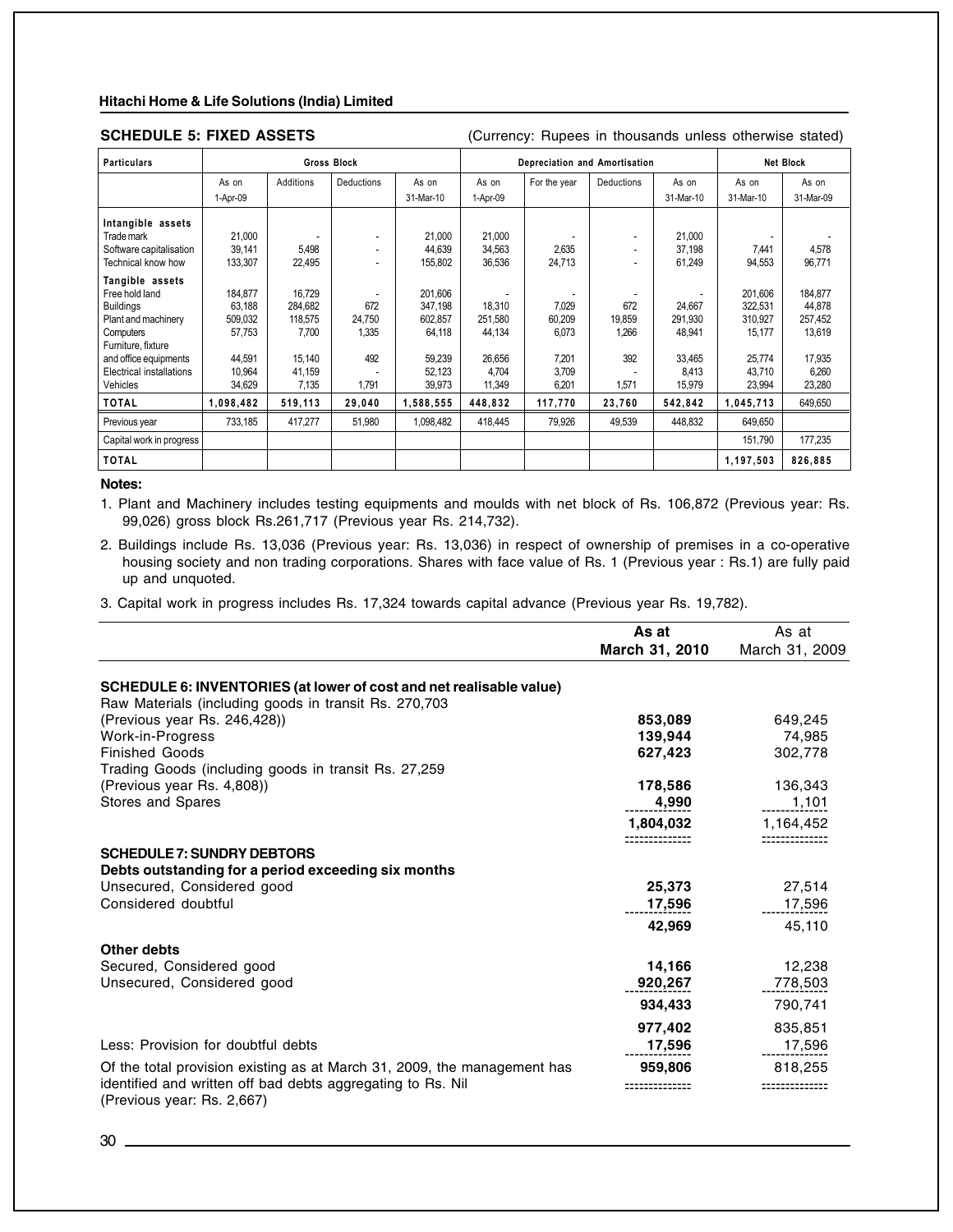|                                                                                    |                | <b>HITACHI</b><br><b>Inspire the Next</b> |
|------------------------------------------------------------------------------------|----------------|-------------------------------------------|
| (Currency: Rupees in thousands unless otherwise stated)                            | As at          | As at                                     |
|                                                                                    | March 31, 2010 | March 31, 2009                            |
| <b>SCHEDULE 8: CASH AND BANK BALANCES</b>                                          |                |                                           |
| Cash on hand<br>Bank balance with scheduled banks                                  | 294            | 300                                       |
| on current accounts                                                                | 22,720         | 21,641                                    |
| on cash credit accounts                                                            | 83,718         | 28,937                                    |
| on margin accounts                                                                 | 7,043          | 2,423                                     |
| on fixed deposits accounts                                                         | 170,000        | 175,300                                   |
|                                                                                    | 283,775        | 228,601                                   |
| <b>SCHEDULE 9: OTHER CURRENT ASSETS</b>                                            |                |                                           |
| Unamortised premium on forward contracts                                           | 1,104          | 779                                       |
| Interest accrued on fixed deposits                                                 | 114            | 678                                       |
|                                                                                    | 1,218          | 1,457                                     |
| <b>SCHEDULE 10: LOANS AND ADVANCES</b>                                             |                |                                           |
| (Unsecured)<br>Advances recoverable in cash or in kind or for value to be received |                |                                           |
| - Considered good                                                                  | 203,434        | 142,966                                   |
| - Considered doubtful                                                              | 58,040         | 30,513                                    |
|                                                                                    | 261,474        | 173,479                                   |
| Less: Provision for doubtful advances (Refer Note No. 19 of Schedule 20)           | 58,040         | 30,513                                    |
|                                                                                    | 203,434        | 142,966                                   |
|                                                                                    |                |                                           |
| <b>MAT Credit Entitlement</b>                                                      | 3,733          | 21,557                                    |
| Less: MAT Credit Availed                                                           | 3,733          | 17,824                                    |
|                                                                                    |                | 3,733                                     |
| Advance payment of tax                                                             |                | 120,172                                   |
| Add: MAT Credit Availed                                                            |                | 17,824                                    |
| Less: Provision for tax                                                            |                | 126,999                                   |
|                                                                                    |                | 10,997                                    |
| VAT credit receivable                                                              | 40,236         | 29,292                                    |
| Balances with excise, customs and port trust authorities                           | 9,597          | 3,726                                     |
|                                                                                    | 253,267        | 190,714<br>=============                  |

Advances considered good includes due from Principal Officer Rs.Nil (Previous year: Nil) and Directors Rs.235 (Previous year: Rs.269). Maximum amount outstanding during the period from Principal Officer Rs.24 (Previous year: Rs.20) and Directors Rs.550 (Previous year: Rs.819).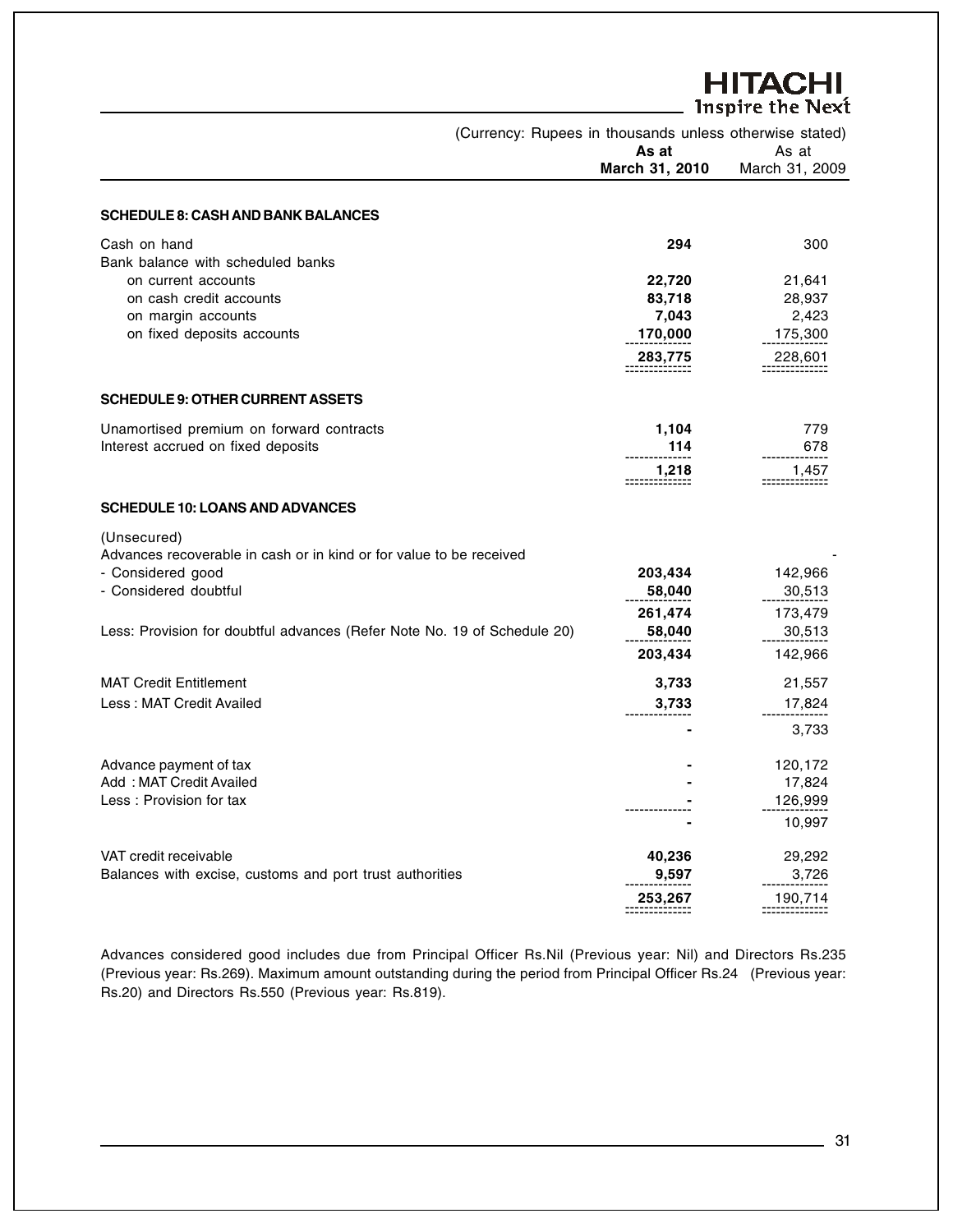|                                                                            | (Currency: Rupees in thousands unless otherwise stated) | As at                                | As at                                |
|----------------------------------------------------------------------------|---------------------------------------------------------|--------------------------------------|--------------------------------------|
|                                                                            |                                                         | March 31, 2010                       | March 31, 2009                       |
| <b>SCHEDULE 11: CURRENT LIABILITIES</b>                                    |                                                         |                                      |                                      |
| Acceptances                                                                |                                                         | 437,659                              | 424,276                              |
| Sundry creditors (Refer Note No. 7 of Schedule 20)                         |                                                         |                                      |                                      |
| - Outstanding dues of micro and small enterprises                          |                                                         |                                      |                                      |
| - Outstanding dues of other than micro and small enterprises               |                                                         | 1,610,335                            | 1,037,683                            |
| Advance from customers                                                     |                                                         | 47,251                               | 29,498                               |
| Income received in advance                                                 |                                                         | 21,791                               | 22,622                               |
| Unclaimed fixed deposit and interest *                                     |                                                         | 46                                   | 66                                   |
| Other liabilities                                                          |                                                         | 157,445                              | 88,729                               |
| Deposits                                                                   |                                                         | 15,862                               | 14,104                               |
| Interest accrued but not due on loans                                      |                                                         | 2,275                                | 1,621                                |
| Forward contracts                                                          |                                                         | 3,375                                | 847                                  |
|                                                                            |                                                         | 2,296,039                            | 1,619,446                            |
| * Investor education and protection fund shall be credited as and when due |                                                         |                                      |                                      |
| <b>SCHEDULE 12: PROVISIONS</b>                                             |                                                         |                                      |                                      |
| Compensated absences                                                       |                                                         | 19,216                               | 13,692                               |
| VAT related matters                                                        |                                                         | 18,397                               | 13,972                               |
| 5 Years warranty                                                           |                                                         | 50,133                               | 20,622                               |
| Proposed dividend                                                          |                                                         | 34,440                               |                                      |
| Tax on dividend                                                            |                                                         | 5,720                                |                                      |
| Income tax (net of advance tax)                                            |                                                         | 2,793                                |                                      |
|                                                                            |                                                         | 130,699                              | 48,286                               |
|                                                                            |                                                         |                                      |                                      |
|                                                                            |                                                         |                                      |                                      |
|                                                                            |                                                         | For the year ended<br>March 31, 2010 | For the year ended<br>March 31, 2009 |
|                                                                            |                                                         |                                      |                                      |
| <b>SCHEDULE 13: OTHER INCOME</b>                                           |                                                         |                                      |                                      |
| Commission income                                                          |                                                         | 20,295                               | 36,122                               |
| Gain on foreign exchange fluctuation (net)                                 |                                                         | 74,821                               |                                      |
| Profit on sale of fixed assets (net)                                       |                                                         |                                      | 1,156                                |
| Interest from bank deposits (gross) (Tax deducted at source Rs. 1,975      |                                                         |                                      |                                      |
| (Previous Year: Rs. 4,599))                                                |                                                         | 18,518                               | 21,016                               |
| Interest others                                                            |                                                         | 601                                  | 349                                  |
| Miscellaneous income                                                       |                                                         | 4,075                                | 13,706                               |
|                                                                            |                                                         | 118,310                              | 72,349                               |
| <b>SCHEDULE 14: RAW MATERIAL CONSUMED AND COST OF</b>                      |                                                         |                                      |                                      |
| <b>TRADING GOODS SOLD</b>                                                  |                                                         |                                      |                                      |
| Raw Material (including processing charges)                                |                                                         | 4,153,165                            | 2,738,706                            |
| Cost of Trading Goods sold                                                 |                                                         | 367,116                              | 304,452                              |
|                                                                            |                                                         | 4,520,281                            | 3,043,158                            |
|                                                                            |                                                         |                                      |                                      |
| <b>SCHEDULE 15: PERSONNEL EXPENSES</b>                                     |                                                         |                                      |                                      |
| Salaries, wages and bonus                                                  |                                                         | 284,462                              | 220,790                              |

**312,788** 235,380 -------------- -------------- -------------- --------------

Contribution to provident and other funds<br>
Gratuity expenses (668)<br>
Gratuity expenses (668) Gratuity expenses **8,124** (668) Workmen and staff welfare expenses **7,776** 4,798 ----------- --------------

 $32$   $\phantom{0}$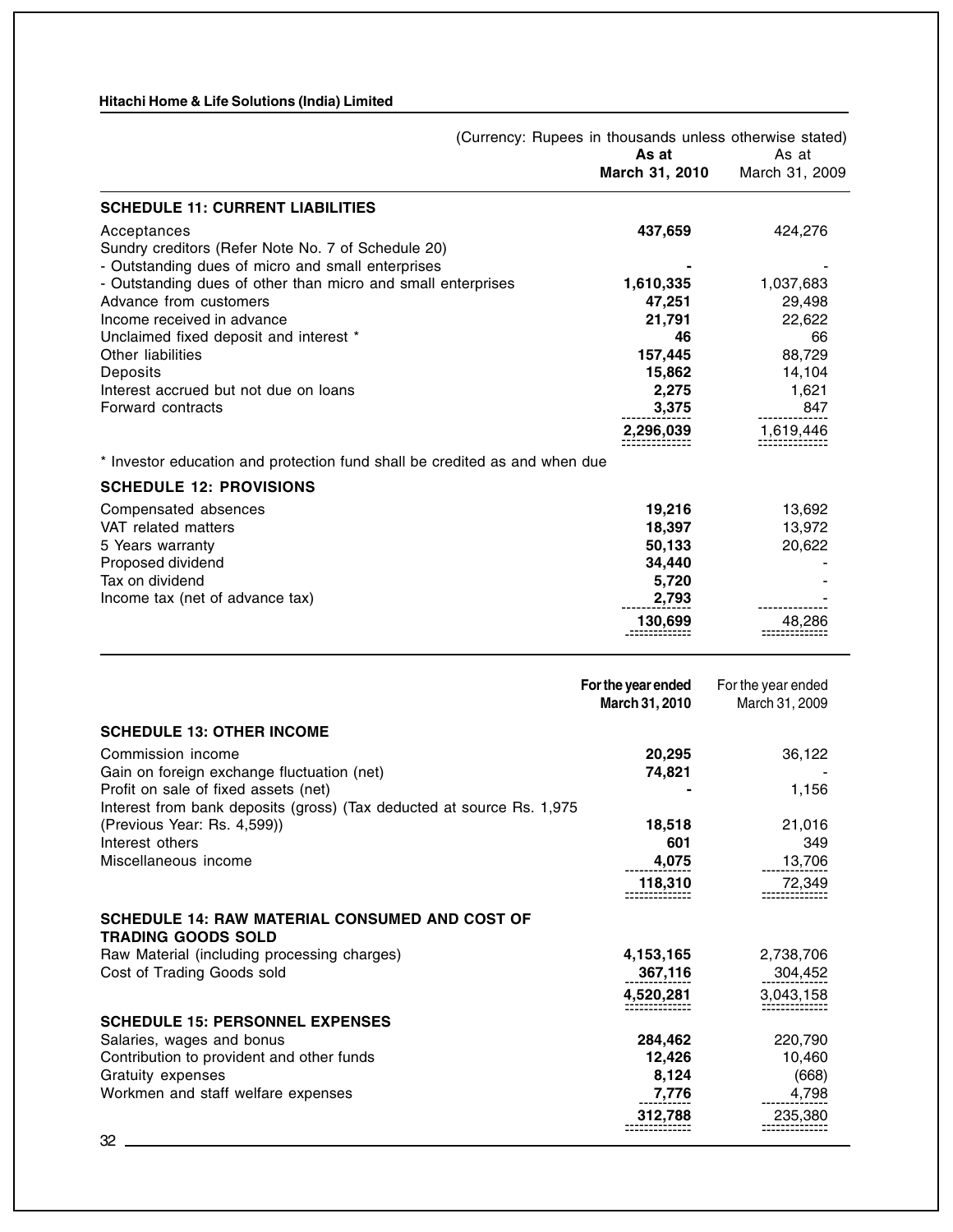# **HITACHI**<br>Inspire the Next

|                                                                         | (Currency: Rupees in thousands unless otherwise stated)<br>For the year ended<br>March 31, 2010 | For the year ended<br>March 31, 2009 |
|-------------------------------------------------------------------------|-------------------------------------------------------------------------------------------------|--------------------------------------|
| <b>SCHEDULE 16: OPERATING AND OTHER EXPENDITURE</b>                     |                                                                                                 |                                      |
| AMC (Annual Maintenance Contracts) expenses                             | 208,086                                                                                         | 160,969                              |
| Customer service expenses                                               | 107,161                                                                                         | 81,770                               |
| Travelling and conveyance                                               | 29,374                                                                                          | 33,633                               |
| Legal and professional fees (Refer Note No. 15 (i) of Schedule 20)      | 12,022                                                                                          | 12,281                               |
| Power and fuel                                                          | 25,980                                                                                          | 20,340                               |
| Communication expenses                                                  | 9,200                                                                                           | 10,705                               |
| Rent (Refer Note No. 11 of Schedule 20)                                 | 18,965                                                                                          | 14,713                               |
| Repairs and maintenance                                                 |                                                                                                 |                                      |
| - Plant and machinery                                                   | 15,604                                                                                          | 10,527                               |
| - Building                                                              | 1,243                                                                                           | 2,759                                |
| - Others                                                                | 7,956                                                                                           | 9,082                                |
| Rates and taxes                                                         | 12,160                                                                                          | 11,348                               |
| Insurance                                                               | 4,276                                                                                           | 2,996                                |
| Printing and stationery expenses                                        | 3,058                                                                                           | 3,004                                |
| Loss on sale/discard of fixed assets                                    | 3,284                                                                                           |                                      |
| Loss on foreign exchange fluctuation (net)                              |                                                                                                 | 116,411                              |
| Loose tools consumed                                                    | 1,658                                                                                           | 924                                  |
| Increase/(decrease) of excise duty on inventories                       | 7,977                                                                                           | (2, 393)                             |
| Provision for doubtful debts                                            |                                                                                                 | 1,309                                |
| Contract labour charges                                                 | 50,715                                                                                          | 26,012                               |
| Project Installation Cost                                               | 4,395                                                                                           | 18,059                               |
| Miscellaneous expenses                                                  | 47,029                                                                                          | 29,600                               |
|                                                                         | 570,143                                                                                         | 564,049                              |
| <b>SCHEDULE 17: SELLING AND DISTRIBUTION EXPENSES</b>                   |                                                                                                 | ===============                      |
| Sales commission and warranty expenses (other than sole selling agents) | 213,890                                                                                         | 140,347                              |
| Advertisement and sales promotion (net of recoveries)                   | 283,413                                                                                         | 171,942                              |
| Freight and forwarding expenses                                         | 228,681                                                                                         | 201,291                              |
| Royalty                                                                 | 80,761                                                                                          | 50,254                               |
|                                                                         | 806,745                                                                                         | 563,834                              |
|                                                                         |                                                                                                 |                                      |
| <b>SCHEDULE 18: (INCREASE) IN INVENTORIES</b>                           |                                                                                                 |                                      |
| <b>Closing Inventories</b>                                              |                                                                                                 |                                      |
| Work in Progress                                                        | 139,944                                                                                         | 74,985                               |
| <b>Finished Goods</b>                                                   | 627,423                                                                                         | 302,778                              |
| Total                                                                   | 767,367                                                                                         | 377,763                              |
| <b>Opening Inventories</b>                                              |                                                                                                 |                                      |
|                                                                         |                                                                                                 |                                      |
| Work in Progress<br><b>Finished Goods</b>                               | 74,985<br>302,778                                                                               | 79,213<br>289,566                    |
|                                                                         |                                                                                                 |                                      |
| Total                                                                   | 377,763                                                                                         | 368,779                              |
| (Increase) in Inventories                                               | (389, 604)                                                                                      | (8,984)                              |
| <b>SCHEDULE 19: FINANCIAL EXPENSES</b>                                  |                                                                                                 |                                      |
| Interest on fixed loans                                                 | 9,560                                                                                           | 3,376                                |
| Interest others                                                         | 1,163                                                                                           | 15,841                               |
| Bank charges                                                            | 4,378                                                                                           | 7,456                                |
|                                                                         | 15,101                                                                                          | 26,673                               |
|                                                                         |                                                                                                 |                                      |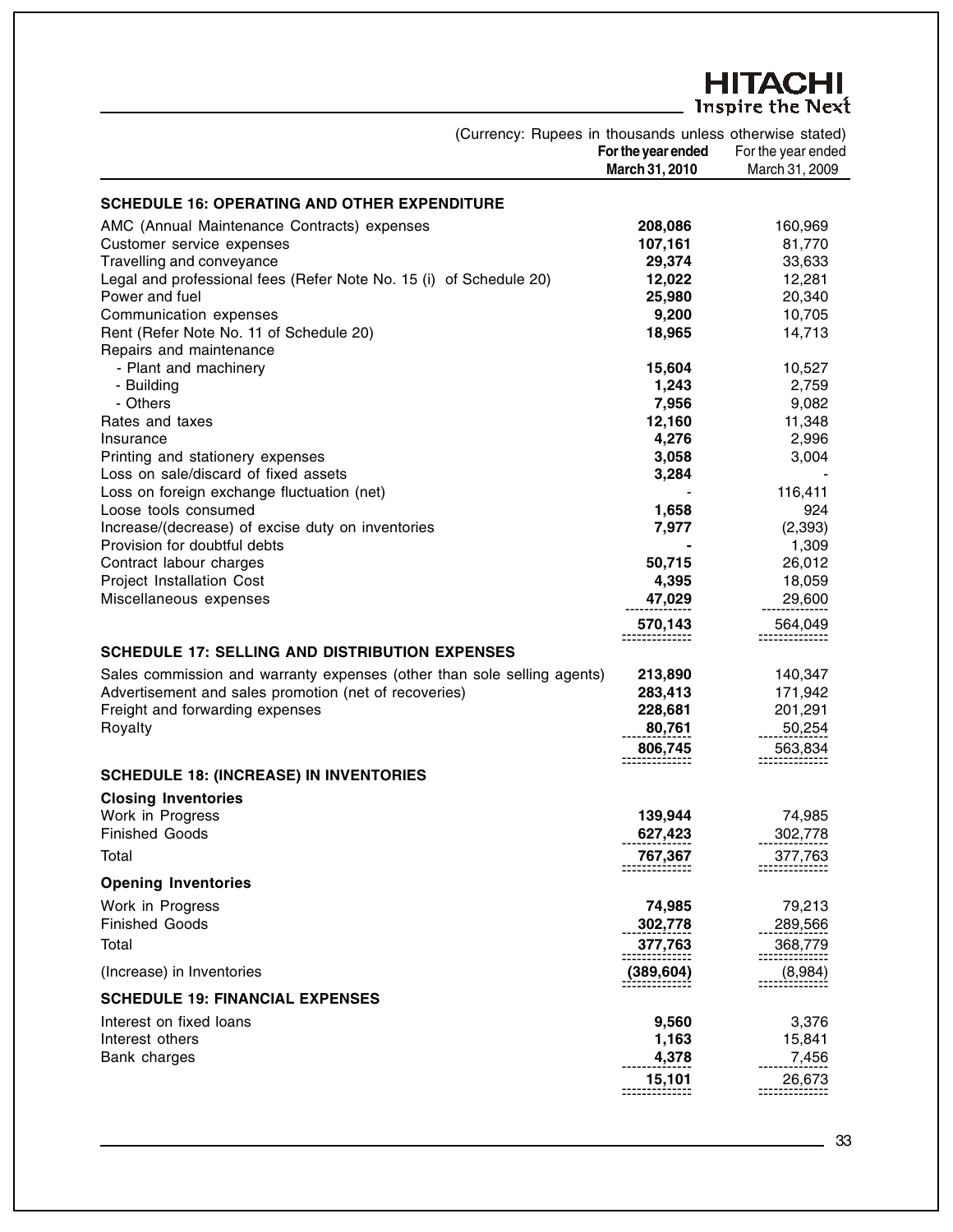#### **SCHEDULE 20: NOTES TO ACCOUNTS**

For the year ended March 31, 2010

(Currency: Rupees in thousands unless otherwise stated)

#### **1. Background**

Hitachi Home and Life Solutions (India) Limited ('the Company') was incorporated in December 1984 as "Acquest Air conditioning Systems Private Limited" under the provisions of Companies Act, 1956.

The Company is primarily engaged in the business of manufacturing and selling of 'Hitachi' brand of air conditioners and trading of 'Hitachi' brand of refrigerators, washing machines and chillers. Manufacturing facility for air conditioners is set up at Kadi (North Gujarat) and Jammu. The Company performs its marketing activities through eighteen branches.

The Company is a subsidiary of Hitachi Appliances, Inc., Japan.

#### **2. Statement of Significant Accounting Policies**

#### **2.1 Basis of preparation**

The financial statements have been prepared to comply in all material respects with the notified accounting standards by Companies (Accounting Standards) Rules, 2006 (as amended) and the relevant provisions of the Companies Act, 1956. The accounting policies applied by the Company are consistent with those used in the previous year.

#### **2.2 Accounting estimates**

The preparation of the financial statements in accordance with generally accepted accounting principles ('GAAP') requires that management makes estimates and assumptions that affect the reported amount of assets and liabilities and disclosure of contingent liabilities as of the date of financial statements and the reported amounts of revenue and expenses during the reporting period. Management believes that the estimates used in the preparation of the financial statements are prudent and reasonable. Actual results could differ from these estimates. Any difference between the actual result and estimates are recognised in the period in which the results are known or materialise.

#### **2.3 Fixed assets and depreciation**

Fixed assets are stated at cost less accumulated depreciation and impairment losses, if any. Cost comprises the purchase price and any attributable cost of bringing the asset to its working condition for its intended use. Financing costs relating to acquisition of fixed assets which takes substantial period of time to get ready for its intended use are also included to the extent they relate to the period till such assets are ready to be put to use. Machine spares which are specific to a particular item of fixed asset and their use is expected to be irregular have been capitalised.

Depreciation is provided on the straight line method at the rates and in the manner prescribed in Schedule XIV to the Companies Act, 1956 on all assets except for the following assets which are depreciated at the higher rates based on management's estimate of the useful life:

| a. Moulds               | : 3 years | b. Computers         | : 4 years |
|-------------------------|-----------|----------------------|-----------|
| c. Furniture & Fittings | : 7 years | d. Office Equipments | : 5 years |
| e. Electrical Fittings  | : 7 years |                      |           |

For the assets added during the financial year under review, depreciation is charged on pro-rata basis from the date of commissioning.

Intangible assets are amortised, based on management's estimate of its useful economic life using straight line method, on pro-rata basis as under:

a. Technical Know-how fees : 5 years b. Software : 3 years

#### Impairment

The carrying amounts of assets are reviewed at each Balance Sheet date if there is any indication of impairment based on internal or external factors. An impairment loss is recognised wherever the carrying amount of an asset exceeds its recoverable amount. The recoverable amount is the greater of the asset's net selling price and value in use. In assessing value in use, the estimated future cash flows are discounted to their present value at the weighted average cost of capital.

After impairment, depreciation is provided on the revised carrying amount of the asset over its remaining useful life.

#### **2.4 Inventories**

Inventories are valued as follows:

- (i) Raw materials and stores and spare parts are valued at lower of cost and net realisable value. However, materials and other items held for use in the production of inventories are not written down below cost if the finished products in which they will be utilised are expected to be sold at or above cost.
- (ii) Work in progress is valued at lower of cost and net realisable value. Costs include material cost, direct expenses and a proportion of manufacturing overheads.
- (iii) Manufactured finished goods are valued at lower of cost and net realisable value. Cost includes material cost, excise duty, direct expenses and a proportion of manufacturing overheads based on normal operating capacity. Traded finished goods are valued at lower of cost and estimated net realisable value.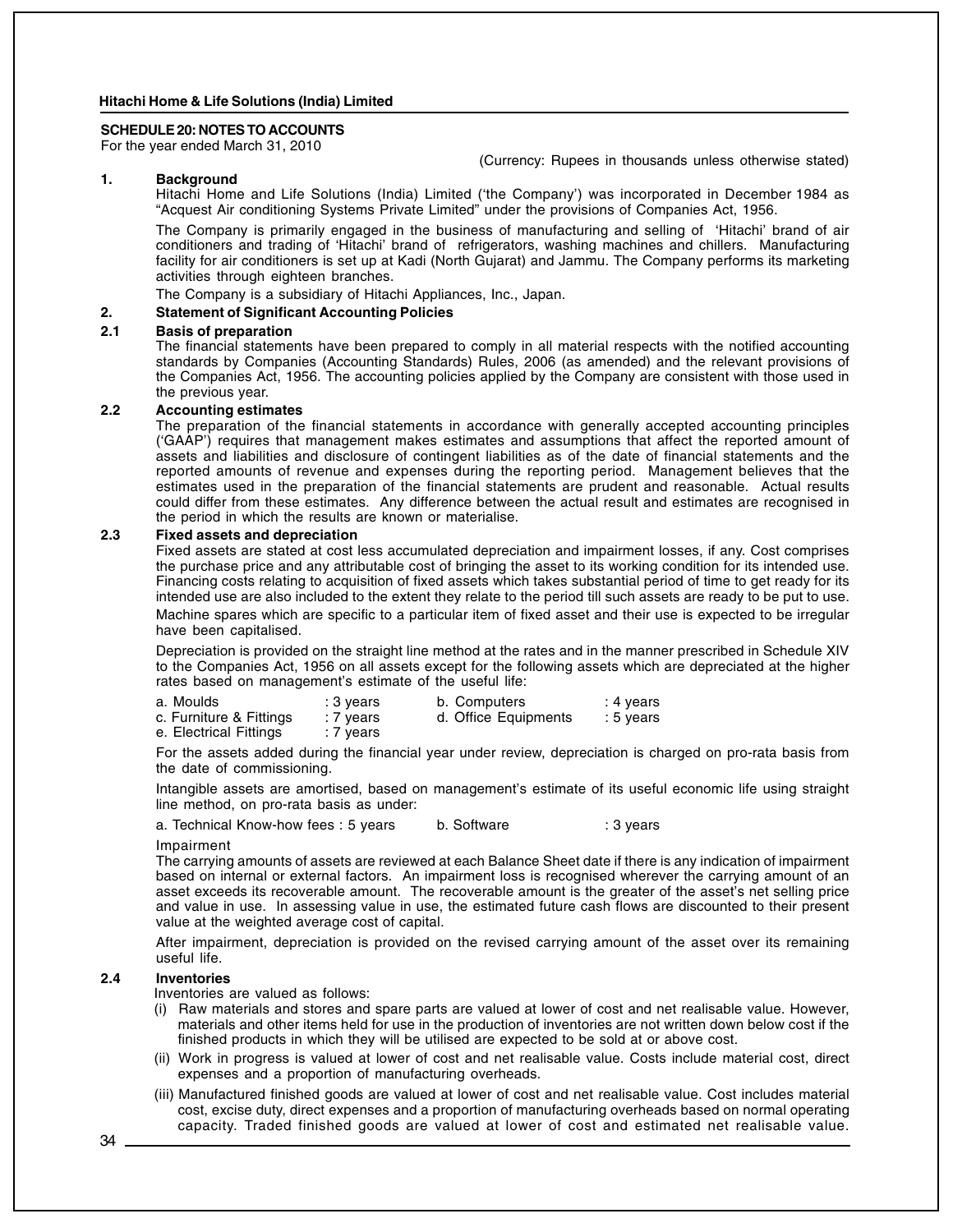**TAC** Inspire the Next

(Currency: Rupees in thousands unless otherwise stated)

Cost is determined on the basis of weighted average method and includes all costs incurred in bringing the inventories to their present location and condition. Net realisable value is the estimated selling price in the ordinary course of business, less estimated cost necessary to make the sale.

- (iv) Goods in transit are valued at cost incurred till date.
- (v) Custom duty on goods where title has passed to the Company and material has reached Indian ports is included in the value of inventories.

#### **2.5 Revenue recognition**

Revenue is recognised to the extent it is probable that the economic benefits will flow to the Company and the revenue can be reliably measured.

#### (i) Sale of Goods

Revenue is recognised when the significant risks and rewards of ownership of the goods have passed to the buyer. Sales are inclusive of freight, octroi and insurance, installation charges in some cases, export incentives, scrap sales and net of sales returns and trade discounts. Excise duty deducted from the sales (gross) is the amount that is included in the amount of sales (gross) and not the entire amount of liability arised during the year.

(ii) Service Income

Revenue from service operations is recognised as and when services are rendered in accordance with the terms of the contract. Maintenance revenue is recognised over the period of respective contracts.

(iii) Interest

Interest Income is recognised on a time proportion basis taking into account the outstanding amount and the applicable rate.

#### **2.6 Employee benefits**

- (i) Retirement benefits in the form of Provident and superannuation Fund is a defined contribution scheme and the contributions are charged to the Profit and Loss Account of the year when the contributions to the respective funds are due. There are no other obligations other than the contribution payable to the respective fund.
- (ii) Gratuity liability is defined benefit obligation and is provided for on the basis of an actuarial valuation on projected unit credit method made at the end of each financial year.
- (iii) Short term compensated absences are provided for based on estimates. Long term compensated absences are provided for based on actuarial valuation. The actuarial valuation is on projected unit credit method made at the end of each financial year.
- (iv) Actuarial gains/losses are immediately taken to Profit and Loss Account and are not deferred.

#### **2.7 Foreign currency transactions**

(i) Initial Recognition

Foreign currency transactions are recorded in the reporting currency, by applying to the foreign currency amount the exchange rate between the reporting currency and the foreign currency at the date of the transaction.

(ii) Conversion

Foreign currency monetary items are reported using the closing rate. Non-monetary items which are carried in terms of historical cost denominated in a foreign currency are reported using the exchange rate at the date of the transaction.

(iii) Exchange Differences

Exchange differences arising on account of settlement of monetary items or exchange differences arising on monetary items at rates different from those at which they were initially recorded during the year, or reported in previous financial statements, are recognised as income or as expenses in the year in which they arise.

#### (iv) Forward exchange contracts not intended for trading or speculation purpose

The premium or discount arising at the inception of forward exchange contracts is amortised as expense or income over the life of the contract. Exchange differences on such contracts are recognised in the statement of profit and loss in the year in which the exchange rates change. Any profit or loss arising on cancellation or renewal of forward exchange contract is recognised as income or as expense for the year.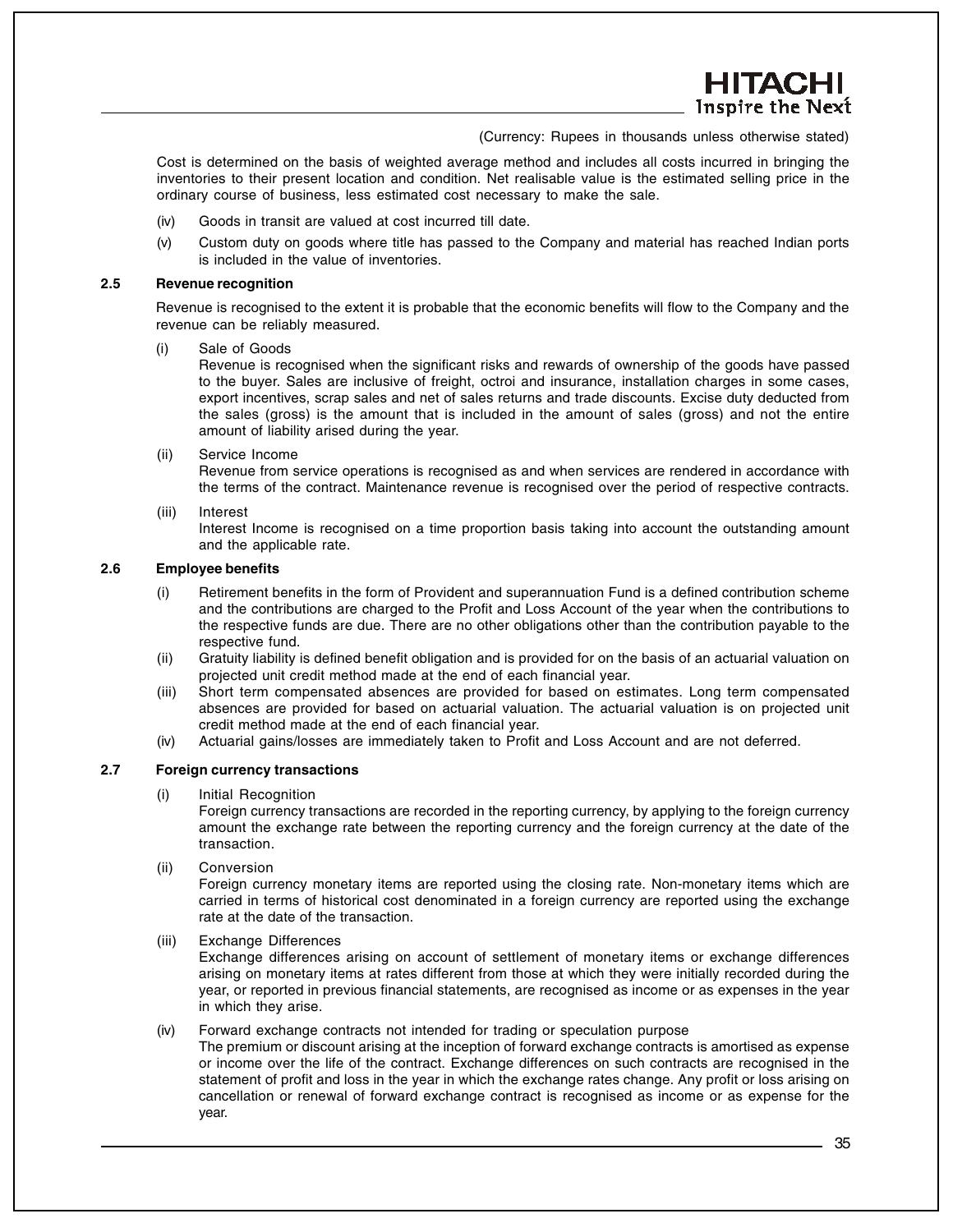(Currency: Rupees in thousands unless otherwise stated)

#### **2.8 Provisions**

A provision is recognised when an enterprise has a present obligation as a result of past event; it is probable that an outflow of resources will be required to settle the obligation, in respect of which a reliable estimate can be made. Provisions are not discounted to its present value and are determined based on best estimate required to settle the obligation at the Balance Sheet date. These are reviewed at each Balance Sheet date and adjusted to reflect the current best estimates.

#### **2.9 Income Taxes**

Tax expense comprises current, deferred and fringe benefit tax. Current income-tax and fringe benefit tax is measured at the amount expected to be paid to the tax authorities in accordance with the Income Tax Act 1961. Deferred income tax reflects the impact of current year timing differences between taxable income and accounting income for the year and reversal of timing differences of earlier years. Deferred tax is measured based on the tax rates and the tax laws enacted or substantively enacted at the Balance Sheet date. Deferred tax assets and deferred tax liabilities are offset.

Deferred tax assets are recognised only to the extent that there is reasonable certainty that sufficient future taxable income will be available against which such deferred tax assets can be realised. If the Company has carry forward of unabsorbed depreciation and tax losses, deferred tax assets are recognised only if there is virtual certainty backed by convincing evidence that such deferred tax assets can be realised against future taxable profits. Unrecognised deferred tax assets of earlier years are re-assessed at the balance sheet date and recognised to the extent that it has become reasonably certain that future taxable income will be available against which such deferred tax assets can be realised.

#### **2.10 Minimum Alternate Tax (MAT) Credit**

MAT credit is recognised as an asset only when and to the extent there is convincing evidence that the Company will pay normal income tax during the specified period. In the year in which the MAT credit becomes eligible to be recognised as an asset in accordance with the recommendations contained in guidance Note issued by the Institute of Chartered Accountants of India, the said asset is created by way of a credit to the Profit and Loss Account and shown as MAT Credit Entitlement. The Company reviews the same at each Balance Sheet date and writes down the carrying amount of MAT Credit Entitlement to the extent there is no longer convincing evidence to the effect that Company will pay normal Income Tax during the specified period.

#### **2.11 Earnings Per Share (EPS)**

Basic earnings per share are calculated by dividing the net profit or loss for the period attributable to equity shareholders by the weighted average number of equity shares outstanding during the period.

For the purpose of calculating diluted earnings per share, the net profit or loss for the period attributable to equity shareholders and the weighted average number of shares outstanding during the period are adjusted for the effects of all dilutive potential equity shares.

#### **2.12 Leases**

Leases where the lessor effectively retains substantially all the risks and benefits of ownership of the leased term, are classified as operating leases. Operating lease payments are recognised as an expense in the Profit and Loss Account on a straight-line basis over the lease term.

#### **2.13 Cash and Cash equivalents**

Cash and cash equivalents in the cash flow statement comprise cash at bank and in hand and short-term investments with an original maturity of three months or less.

#### **2.14 Segment Reporting**

#### Identification of Segment

The Company's operating businesses are organised and managed separately according to the nature of products and services provided, with each segment representing a strategic business unit that offers different products and serves different markets. The analysis of geographical segments is based on the locations of Customers.

#### **2.15 Government grants and subsidies**

Grants and subsidies from the government are recognised when there is reasonable assurance that the grant or subsidy will be received and all attaching conditions will be complied with.

When the grant or subsidy relates to an expense item, such grant or subsidy is reduced from the expense item which it is intended to compensate.

#### **2.16 Capital work in progress**

All expenditure, including advances given during the project construction period, are accumulated and shown as capital work in progress until the assets are ready for commercial use. Assets under construction are not depreciated.

#### **2.17 Borrowing Costs**

Borrowing costs directly attributable to the acquisition, construction or production of an asset that necessarily takes a substantial period of time to get ready for its intended use or sale are capitalized as part of the cost of the respective asset. All other borrowing costs are expensed in the period they occur. Borrowing costs consist of interest and other costs that an entity incurs in connection with the borrowing of funds.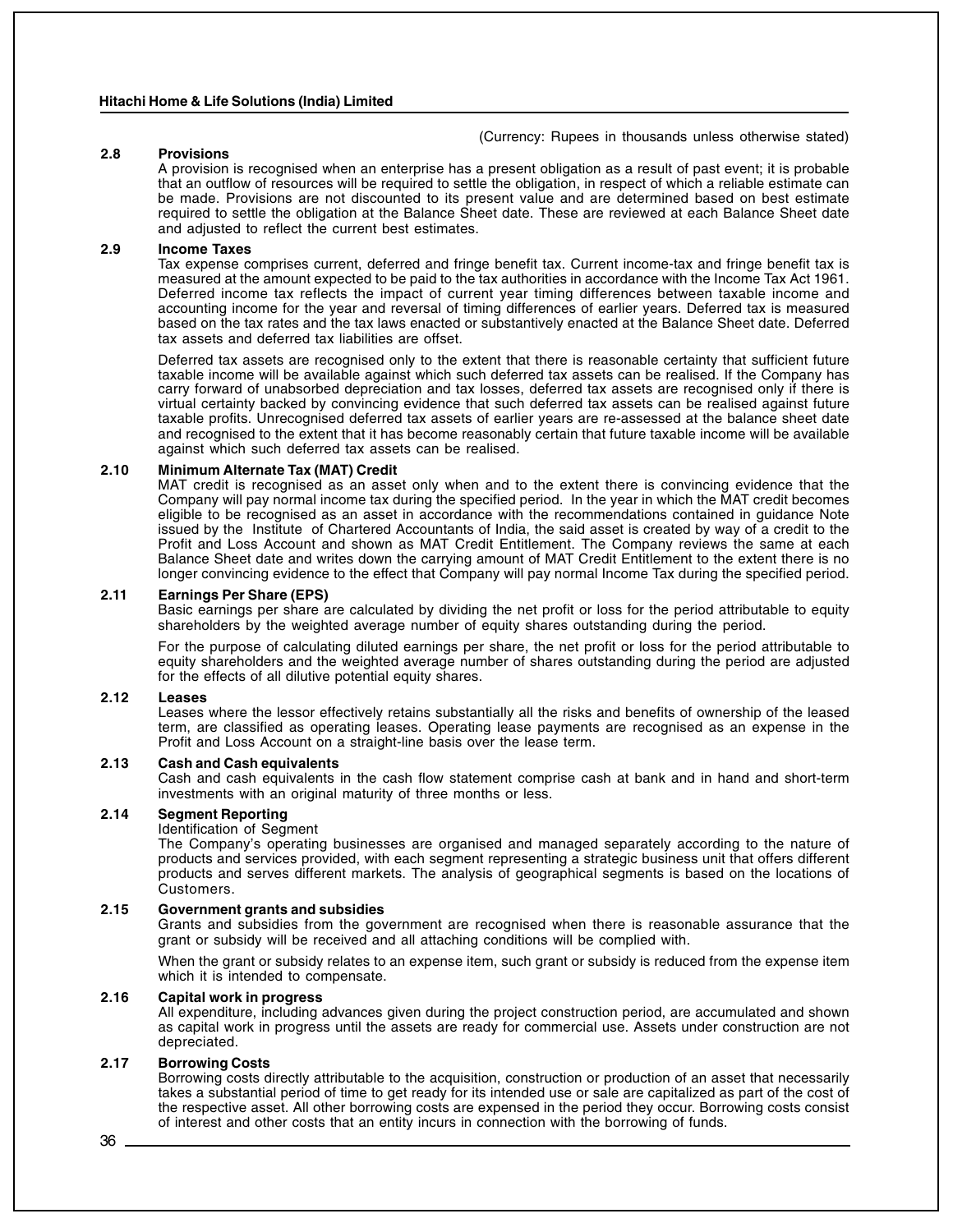#### **3. Segment Reporting**

(Currency: Rupees in thousands unless otherwise stated)

#### **Business Segment:**

The Company is engaged in the business of manufacturing, sales and other related services of Air Conditioners. Since Company's business falls within a single reportable business segment, disclosures under Accounting Standard (AS) 17 – Segment Reporting are not reported upon separately.

The Company is also engaged in trading of Chillers, Washing Machines and Refrigerators. However, the revenue generated from trading activity is insignificant in comparison with the total revenue, hence segment reporting in respect of such activities is not provided.

#### **Geographical Segment:**

Secondary segment reporting is based on the geographical location of customers. The geographical segments have been identified based on revenues within India (sales to customers within India) and revenues outside India (sales to customers located outside India).

Since the export market revenue, results and assets constitute less than 10% of the total revenue, results and assets, the same has not been disclosed.

#### **4. Related Party Transactions**

(a) List of related Parties and Relationship

| <b>Relation</b> |                                                          | Party                                                                                                                                                                                                                                                                                                                                                                                                                                                                                                                                                                                                                                                                                                                                                                                                                                                                                                                          |
|-----------------|----------------------------------------------------------|--------------------------------------------------------------------------------------------------------------------------------------------------------------------------------------------------------------------------------------------------------------------------------------------------------------------------------------------------------------------------------------------------------------------------------------------------------------------------------------------------------------------------------------------------------------------------------------------------------------------------------------------------------------------------------------------------------------------------------------------------------------------------------------------------------------------------------------------------------------------------------------------------------------------------------|
|                 | A. Related parties<br>exercising control                 | Hitachi Ltd., Japan, (ultimate Holding Company)<br>Hitachi Appliances Inc., Japan (Holding Company)                                                                                                                                                                                                                                                                                                                                                                                                                                                                                                                                                                                                                                                                                                                                                                                                                            |
|                 | B. Parties under common control<br>(Fellow Subsidiaries) | Hitachi Air Conditioning Products (M) Sdn. Bhd.<br>Hitachi Asia Ltd. - Singapore<br>Hitachi Asia Ltd. - Hong Kong<br>Hitachi Household Appliances (Wuhu) Co. Ltd.<br>Hitachi Procurement Service Co. Ltd.<br>Hitachi Metglas (India) Pvt. Ltd.<br>Luvata Hitachi Cable (Thailand) Ltd.<br>Shanghai Hitachi Electrical Appliances Co. Ltd.<br>Shanghai Hitachi Household Appliances Co.<br>Hitachi Consumer Products (Thailand) Ltd.<br>Taiwan Hitachi Co. Ltd.<br>Renesas Technology Singapore Pte. Ltd.<br>Hitachi Home Electronics Asia (S) Pte. Ltd.<br>Hitachi Data Systems<br>Hitachi Koki India Ltd.<br>Hitachi Air Conditioning & Refrigerating Products<br>(Guangzhou) Co. Ltd.<br>Hitachi India Trading Pvt. Ltd.<br>Hitachi India Pvt. Ltd.<br>Hitachi Air Conditioning Systems Co. Ltd.<br>Hitachi Lift India Private Ltd.<br>Hitachi Transport System (Asia) Pte. Ltd.<br>Hitachi Transport System India Pvt. Ltd. |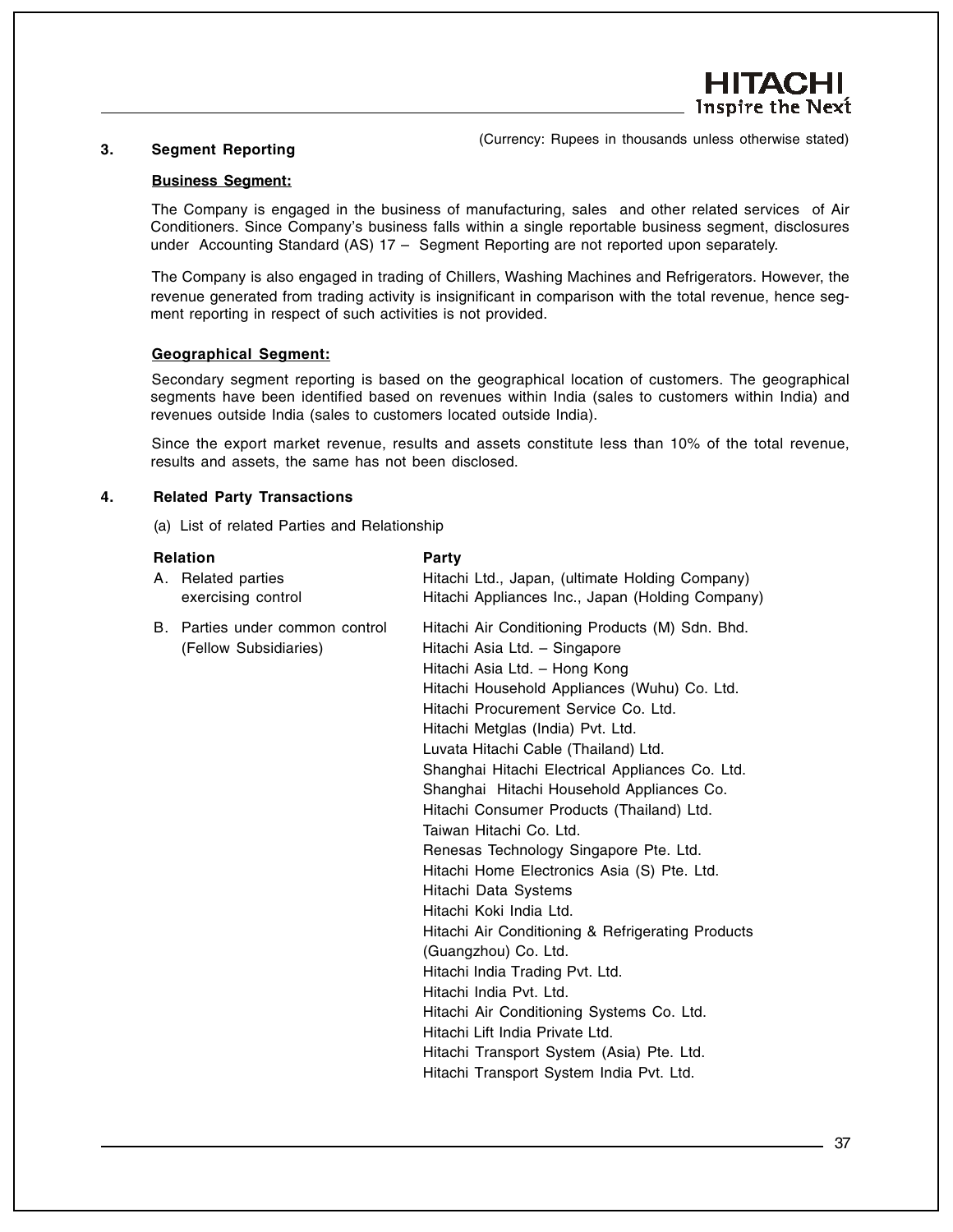(Currency: Rupees in thousands unless otherwise stated)

| C. Key Managerial personnel | Mr. Shinichi lizuka | (Managing Director upto 28/03/2010) |
|-----------------------------|---------------------|-------------------------------------|
|                             | Mr. Vinay Chauhan   | (Executive Director)                |
|                             | Mr. Amit Doshi      | (Executive Director)                |
|                             | Mr. Anil Shah       | (Executive Director)                |

#### (b) Related Party Transactions

(Figures in parenthesis represent previous year numbers)

| Sr.<br>No.                | <b>Transactions</b>                                                                                                                                                                                             |                                  | <b>Holding</b><br>Company                               | <b>Fellow</b><br><b>Subsidiaries</b>                      |                                                            | <b>Key</b><br><b>Management</b><br><b>Personnel</b>      |                                                               |
|---------------------------|-----------------------------------------------------------------------------------------------------------------------------------------------------------------------------------------------------------------|----------------------------------|---------------------------------------------------------|-----------------------------------------------------------|------------------------------------------------------------|----------------------------------------------------------|---------------------------------------------------------------|
| 1                         | Purchase of raw material<br>Shanghai Hitachi Electrical Appliances Co. Ltd.<br>Hitachi Household Appliances (Wuhu) Co. Ltd.<br>Luvata Hitachi Cable (Thailand) Ltd.<br>Hitachi Appliances Inc.<br><b>Others</b> | 2,369                            | $(\cdot)$<br>$(\cdot)$<br>$(-)$<br>(388)<br>$(\cdot)$   | 633,889<br>347,596<br>336,437<br>$\blacksquare$<br>29,515 | (393,096)<br>(139,004)<br>(183, 047)<br>$(-)$<br>(22, 294) | $\overline{\phantom{a}}$<br>$\qquad \qquad \blacksquare$ | $(\cdot)$<br>$(\cdot)$<br>$(\cdot)$<br>$(-)$<br>$(-)$         |
| $\overline{2}$            | Purchase of trading material<br>Hitachi Asia Ltd., Singapore<br>Hitachi Consumer Products (Thailand) Ltd.<br>Hitachi Appliances Inc.                                                                            | 921                              | $(\cdot)$<br>$(\cdot)$<br>$(-)$                         | 29,868<br>245,243                                         | (30, 324)<br>(157, 940)<br>$(\cdot)$                       |                                                          | $(\cdot)$<br>$(\cdot)$<br>$(-)$                               |
| $\ensuremath{\mathsf{3}}$ | Purchase of material for developmental work<br>Hitachi Procurement Service Co. Ltd.                                                                                                                             |                                  | $(-)$                                                   | 921                                                       | $(-)$                                                      |                                                          | $(-)$                                                         |
| 4                         | Technical know-how fees paid<br>Hitachi Appliances Inc.                                                                                                                                                         |                                  | 77,298 (64,581)                                         |                                                           | $(\cdot)$                                                  |                                                          | $(\cdot)$                                                     |
| $\mathbf 5$               | <b>Consultancy fees paid</b><br>Hitachi Appliances Inc.                                                                                                                                                         |                                  | 27,491 (21,870)                                         |                                                           | $(\cdot)$                                                  |                                                          | $(\cdot)$                                                     |
| 6                         | <b>Commission income</b><br>Hitachi Asia Ltd., Singapore                                                                                                                                                        |                                  | $(\cdot)$                                               | 20,295                                                    | (36, 122)                                                  |                                                          | $(\cdot)$                                                     |
| $\overline{7}$            | Sale of goods<br>Hitachi Metglass (India) Pvt. Ltd.<br>Hitachi Appliances Inc.<br>Hitachi Lift India Pvt. Ltd.<br>Hitachi India Trading Pvt. Ltd.<br><b>Others</b>                                              | $\blacksquare$<br>$\blacksquare$ | $(\cdot)$<br>$(-54)$<br>$(\cdot)$<br>$(\cdot)$<br>$(-)$ | 1,755<br>$\blacksquare$<br>205                            | $(\cdot)$<br>$(\cdot)$<br>(329)<br>(222)<br>$(-16)$        | $\overline{\phantom{a}}$<br>$\overline{\phantom{0}}$     | $(\cdot)$<br>$(\cdot)$<br>$(\cdot)$<br>$(\cdot)$<br>$(\cdot)$ |
| 8                         | <b>Rendering of services</b><br>Hitachi India Trading Pvt. Ltd.                                                                                                                                                 |                                  | $(-)$                                                   | 50                                                        | (19)                                                       |                                                          | $(\cdot)$                                                     |
| 9                         | Interest expenses (including interest on<br>external commercial borrowings)<br>Hitachi Appliances Inc.                                                                                                          | 9,560                            | (3,376)                                                 |                                                           | $(\cdot)$                                                  |                                                          | $(-)$                                                         |
| 10<br>38                  | <b>Advertisement recovery</b><br>Hitachi Asia Ltd., Singapore<br>Hitachi Consumer Products (Thailand) Ltd.<br>Hitachi Appliances Inc.                                                                           | 253                              | $(\cdot)$<br>$(\cdot)$<br>$(-)$                         | 11,368                                                    | (389)<br>$(\cdot)$<br>$(\cdot)$                            |                                                          | $(\cdot)$<br>$(\cdot)$<br>$(\cdot)$                           |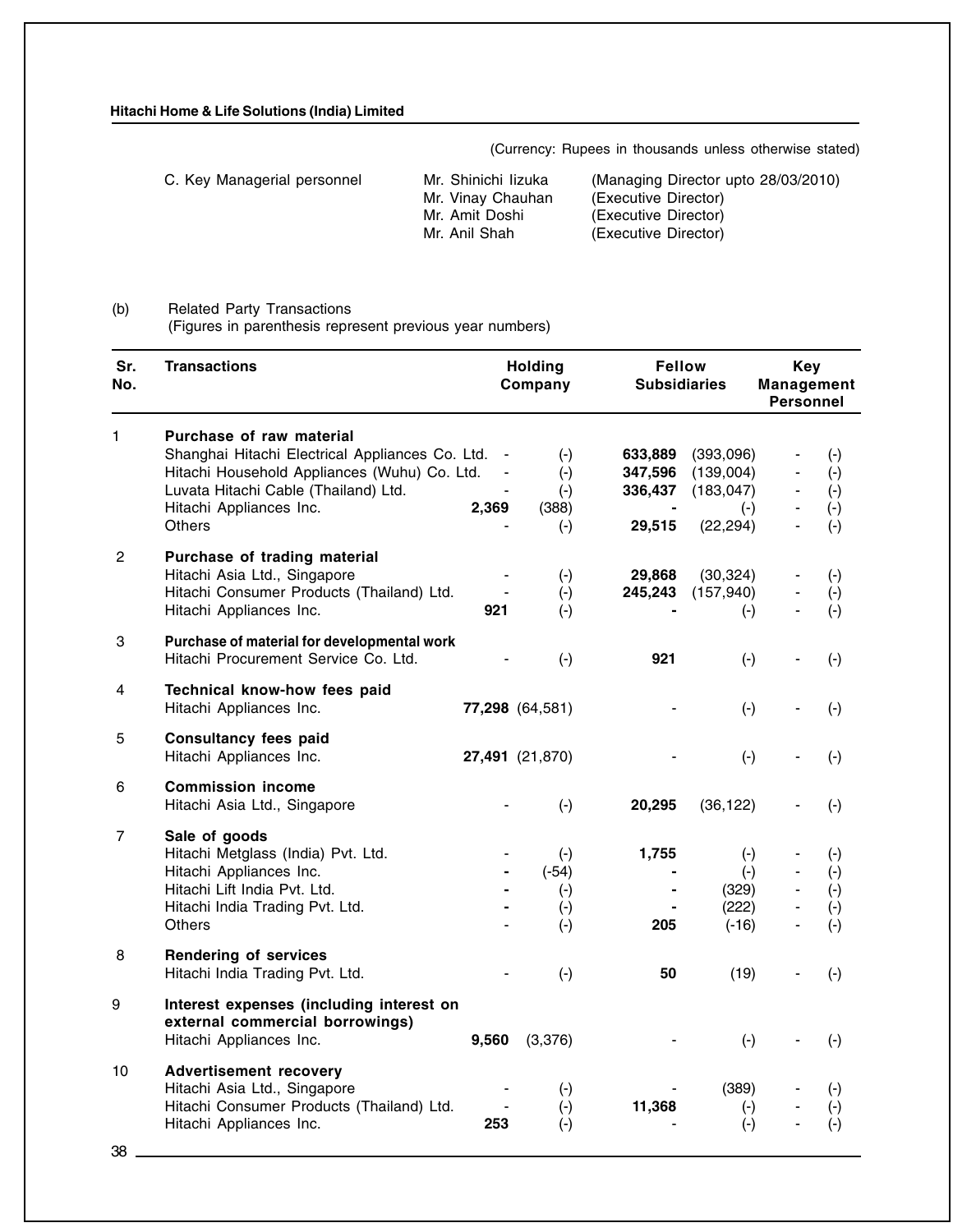# **HITACHI**<br>Inspire the Next

|  |  | (Currency: Rupees in thousands unless otherwise stated) |  |  |
|--|--|---------------------------------------------------------|--|--|
|  |  |                                                         |  |  |

| Sr.<br>No. | <b>Transactions</b>                                                                                                                                                                                              | <b>Holding</b><br>Company                    |                             | <b>Fellow</b><br><b>Subsidiaries</b>     |                                  | <b>Key</b><br><b>Management</b><br><b>Personnel</b> |
|------------|------------------------------------------------------------------------------------------------------------------------------------------------------------------------------------------------------------------|----------------------------------------------|-----------------------------|------------------------------------------|----------------------------------|-----------------------------------------------------|
| 11         | Sales commission paid<br>Hitachi Appliances Inc.<br>163                                                                                                                                                          | (324)                                        |                             | $(-)$                                    |                                  | $(-)$                                               |
| 12         | <b>Remuneration paid</b><br>Mr. Shinichi lizuka<br>Mr. Vinay Chauhan<br>Mr. Amit Doshi<br>Mr. Anil Shah                                                                                                          | $(\cdot)$<br>$(\cdot)$<br>$(\cdot)$<br>$(-)$ |                             | $(\cdot)$<br>$(-)$<br>$(\cdot)$<br>$(-)$ | 4,206<br>4,136<br>4,129<br>4,138 | (3,757)<br>(3,643)<br>(3,677)<br>(3,742)            |
| 13         | <b>Royalty paid</b><br>79,605<br>Hitachi Appliances Inc.                                                                                                                                                         | (49, 293)                                    |                             | $(-)$                                    |                                  | $(-)$                                               |
| 14         | Foreign travel expenses paid<br>Hitachi Appliances Inc.<br>56                                                                                                                                                    | (1, 434)                                     |                             | $(-)$                                    |                                  | $(-)$                                               |
| 15         | <b>Purchase of capital goods</b><br>1,627<br>Hitachi Appliances Inc.<br>Hitachi Asia Ltd., Singapore                                                                                                             | (2,960)<br>$(\cdot)$                         |                             | $(-)$<br>(284)                           |                                  | $(\cdot)$<br>$(-)$                                  |
| 16         | <b>Reimbursement paid</b><br>Hitachi Appliances Inc.<br>4,721                                                                                                                                                    | (4, 441)                                     |                             | $(-)$                                    |                                  | $(-)$                                               |
| 17         | Import freight, local freight<br>and custom clearing expenses<br>Hitachi Transport Systems India Pvt. Ltd.                                                                                                       | $(-)$                                        | 64,798                      | (40, 987)                                |                                  | $(-)$                                               |
| 18         | Repayment of long term loan<br>Hitachi Appliances Inc.<br>173,374                                                                                                                                                | $(-)$                                        |                             | $(-)$                                    |                                  | $(-)$                                               |
| 19         | <b>Other Income</b><br>69<br>Hitachi Appliances Inc.                                                                                                                                                             | $(-)$                                        |                             | $(-)$                                    |                                  | $(-)$                                               |
| 20         | Receipt of long term loan<br>Hitachi Appliances Inc.                                                                                                                                                             | 146,218 (339,504)                            |                             | $(-)$                                    |                                  | $(-)$                                               |
| 21         | <b>Training Expenses</b><br>Hitachi Asia Ltd., Singapore                                                                                                                                                         | $(-)$                                        |                             | (122)                                    |                                  | $(-)$                                               |
|            | Debit balance outstanding<br>as on Balance sheet date<br>Hitachi Consumer Products (Thailand) Ltd.<br>Hitachi Air Conditioning Products (M) Sdn. Bhd.<br>$\overline{\phantom{a}}$<br>Hitachi Asia Ltd.<br>Others | $(\cdot)$<br>$(-)$<br>$(\cdot)$<br>$(-)$     | 6,813<br>1                  | (135)<br>(21)<br>$(\cdot)$<br>$(-)$      | 235                              | $(\textnormal{-})$<br>$(-)$<br>$(\cdot)$<br>(269)   |
|            | <b>Credit balance outstanding</b><br>as on Balance sheet date<br>Hitachi Appliances Inc.                                                                                                                         | 479,152 (534,344)                            |                             | $(\cdot)$                                |                                  | $(\textnormal{-})$                                  |
|            | Shanghai Hitachi Electrical<br>Appliances Co. Ltd.<br>Luvata Hitachi Cable (Thailand) Ltd.<br><b>Others</b>                                                                                                      | $(\cdot)$<br>$(\cdot)$<br>$(\cdot)$          | 221,051<br>49,755<br>39,499 | (141, 856)<br>(5, 812)<br>(17, 914)      |                                  | $(\cdot)$<br>$(\cdot)$<br>$(-)$                     |
|            |                                                                                                                                                                                                                  |                                              |                             |                                          |                                  |                                                     |

Note: The Company does not have transactions with enterprises over which key management personnel can exercise significant influence.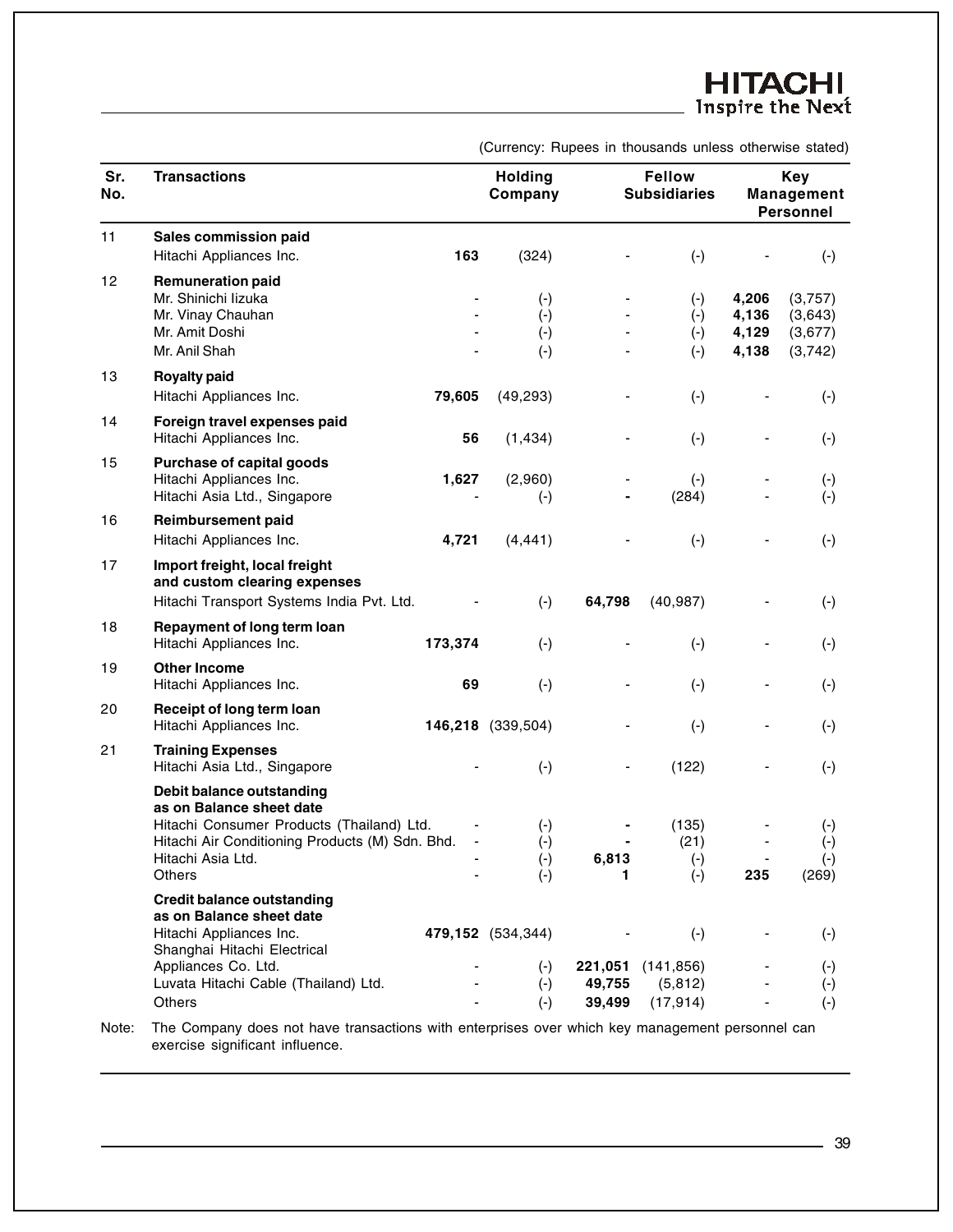| 5. | <b>Contingent Liabilities</b>                                                                        |                         |                         |  |  |
|----|------------------------------------------------------------------------------------------------------|-------------------------|-------------------------|--|--|
|    | <b>Particulars</b>                                                                                   | As at<br>March 31, 2010 | As at<br>March 31, 2009 |  |  |
|    | Income tax matters<br>Excise duty, service tax, sales tax and customs<br>duty matters under dispute: | 1,266                   | 1,266                   |  |  |
|    | Excise duty                                                                                          |                         | 2.760                   |  |  |
|    | Service tax                                                                                          | 22,403                  | 7.430                   |  |  |
|    | Sales tax                                                                                            | 29,895                  | 29,616                  |  |  |
|    | Customs duty                                                                                         | 92                      | 92                      |  |  |
|    | Guarantees given by the bankers to various authorities                                               |                         |                         |  |  |
|    | on behalf of the Company                                                                             | 4,349                   | 3,566                   |  |  |
|    | Miscellaneous Claims against the Company                                                             |                         |                         |  |  |
|    | not acknowledged as debts                                                                            | 4,231                   | 3,536                   |  |  |
|    | <b>Total</b>                                                                                         | 62.236                  | 48,266                  |  |  |
| 6. | <b>Capital Commitments</b>                                                                           |                         |                         |  |  |

(Currency: Rupees in thousands unless otherwise stated)

The estimated amount of contracts remaining to be executed on capital account and not provided for (net of advances) Rs. 42,980 (Previous year: Rs. 197,252).

**7.** Based on information available with the Company, there are no suppliers who are registered as micro, small or medium enterprise under "The Micro, Small and Medium Enterprise Development Act, 2006" (Act) till March 31, 2010. Accordingly, no disclosures are required to be made under said Act and Schedule VI to the Companies Act, 1956.

## **8. Earnings per share (EPS)**

| <b>Particulars</b>                                                                                   | For the year ended<br>March 31, 2010 | For the year ended<br>March 31, 2009 |
|------------------------------------------------------------------------------------------------------|--------------------------------------|--------------------------------------|
| Net profit as per Profit and Loss Account (Rs. In 000's)<br>Weighted average number of equity shares | 461,402                              | 210.740                              |
| considered in calculating basic EPS<br>Weighted average number of equity shares                      | 22,960,008                           | 22,960,008                           |
| considered in calculating diluted EPS                                                                | 22,960,008                           | 22,960,008                           |
| Basic earnings per share                                                                             | 20.10                                | 9.18                                 |
| Diluted earnings per share                                                                           | 20.10                                | 9.18                                 |
|                                                                                                      |                                      |                                      |

#### **9. Income Tax**

#### **Current Tax -**

The Company has taxable earnings. Provision for tax has been computed under normal taxation after claiming deductions under section 80-IB of Income Tax Act, 1961 for Jammu unit. Tax expense for the year is net of reversal of excess provision of Rs.4,126 (previous year Rs. Nil) created in earlier years.

#### **Deferred Tax -**

Components of deferred tax are as under:

| <b>Particulars</b>                                                   | As at          | As at          |
|----------------------------------------------------------------------|----------------|----------------|
|                                                                      | March 31, 2010 | March 31, 2009 |
| Deferred Tax Liabilities recognised for timing difference due to:    |                |                |
| Differences in depreciation in block of fixed assets                 |                |                |
| as per Tax books and Financial books                                 | (24, 607)      | (23, 327)      |
| Gain on Foreign Exchange Fluctuation on Long                         |                |                |
| Term Loan for Fixed Assets as per section 43A of Income Tax Act.     | (9, 877)       |                |
| <b>Deferred Tax Liabilities</b>                                      | (34, 484)      | (23, 327)      |
| Deferred Tax Assets recognised for timing difference due to:         |                |                |
| Effect of expenditure debited to profit and loss account             |                |                |
| in the current year but allowed for tax purposes in following years. | 22,635         | 5,072          |
| Provision for doubtful debts                                         | 5,845          | 5,981          |
| <b>Deferred Tax Assets</b>                                           | 28,480         | 11,053         |
| <b>Net Deferred Tax (Liabilities)</b>                                | (6,004)        | (12.274)       |
| 40                                                                   |                |                |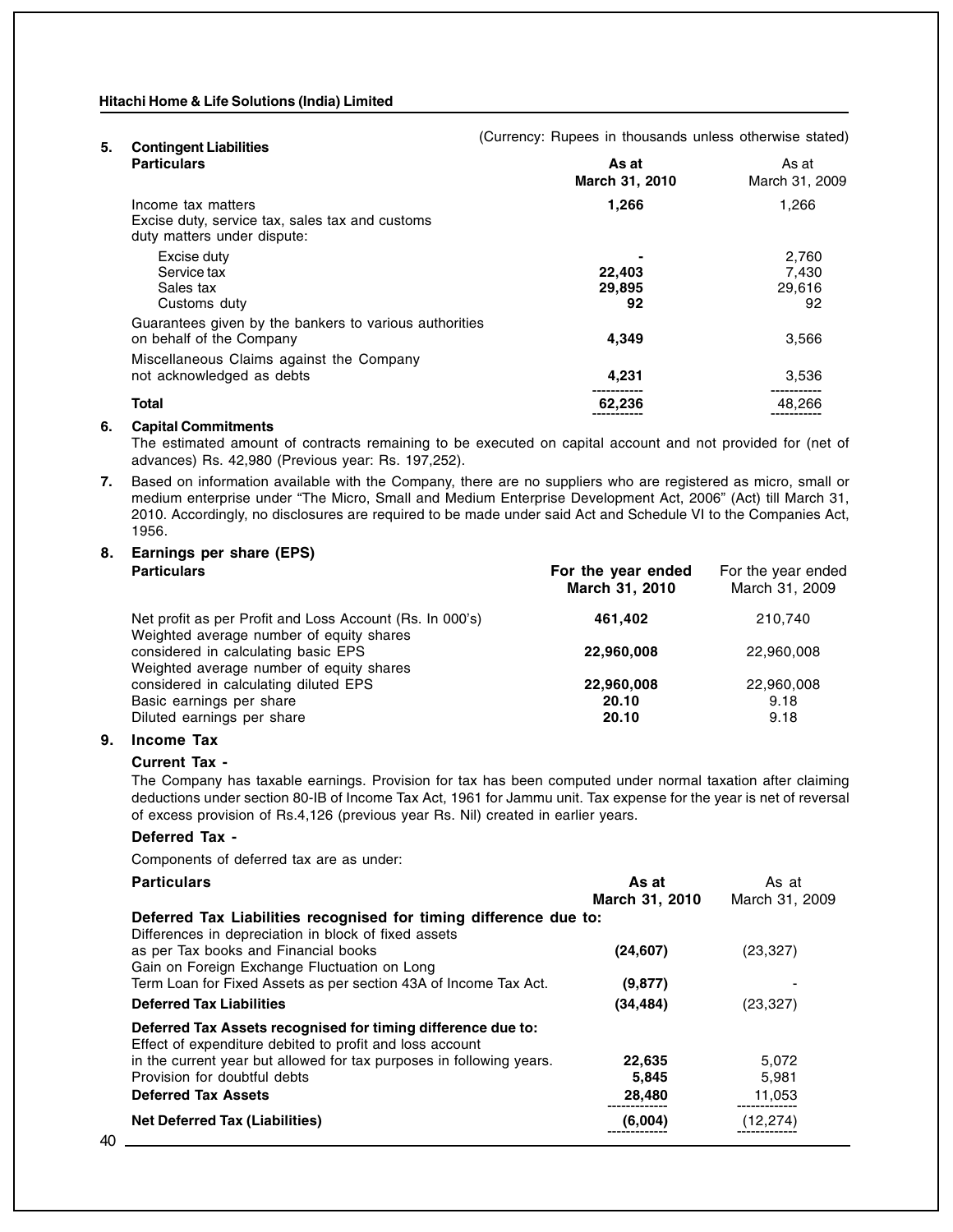(Currency: Rupees in thousands unless otherwise stated)

#### **10. Provisions (AS-29 disclosure)**

The movement in the product warranty and other provisions during the year is as under: (Figures in parenthesis represent previous year numbers).

| <b>Particulars</b>     | Balance as on<br>Mar 31, 2009<br>(Rs.) | <b>Provision</b><br>during the year<br>(Rs.) | Utilised during<br>the year<br>(Rs.) | Reversal<br>during the year<br>(Rs.) | <b>Balance as on</b><br>Mar 31, 2010<br>(Rs.) |
|------------------------|----------------------------------------|----------------------------------------------|--------------------------------------|--------------------------------------|-----------------------------------------------|
| <b>Provision for 5</b> | 20.622                                 | 50.278                                       | 16,189                               | 4.578                                | 50,133                                        |
| <b>Years Warranty</b>  | (26, 812)                              | (11, 161)                                    | (11, 851)                            | (5,500)                              | (20, 622)                                     |
| <b>Other Provision</b> | 13.972<br>(-)                          | 4.425<br>13,972                              | ۰<br>$(-)$                           | ۰<br>$(\cdot)$                       | 18,397<br>13,972                              |
|                        |                                        |                                              |                                      |                                      |                                               |

Note:

- (a) The Company gives 5 years warranty on compressors at the time of sale to purchasers of its products. Product warranty expense is calculated based on past historical data of replacement of compressors and cost incurred thereon and is provided for in the year of sale. It is expected that the most of expenses against the provision will be incurred within next five years.
- (b) Other provision includes likely claims against the Company in respect of VAT related matters.

#### **11. Lease**

Assets taken under operating leases are cancellable leases. Amount debited to Profit and Loss Account for the year Rs. 18,965 (Previous year: Rs. 14,713).

#### **12. Forward contracts outstanding as at Balance Sheet date**

|                               | (Currency in thousands) |                |  |  |
|-------------------------------|-------------------------|----------------|--|--|
| <b>Particulars</b>            | As at                   | As at          |  |  |
|                               | March 31, 2010          | March 31, 2009 |  |  |
| Sundry Creditors (hedged)     | <b>US\$</b> 4.938       | US\$<br>462    |  |  |
|                               | JPY.<br>19.118          |                |  |  |
| <b>Buyers Credit (hedged)</b> | US\$<br>3.312           | US\$<br>1.787  |  |  |

#### **13. Particulars of unhedged foreign currency exposure as at the Balance Sheet date**

(Currency in thousands)

| <b>Particulars</b>                    | Currency   | As at<br>March 31, 2010 | As at<br>March 31, 2009 |
|---------------------------------------|------------|-------------------------|-------------------------|
| Sundry Creditors for goods            | US\$       | 7,549                   | 13,325                  |
| and expenses including Acceptances    | <b>JPY</b> | 91,978                  | 72,006                  |
| Advance to vendors                    | US\$       | 870                     | 404                     |
|                                       | <b>JPY</b> |                         | 4,573                   |
|                                       | Euro       | 25                      |                         |
|                                       | SGD        | 12                      |                         |
| <b>Sundry Debtors</b>                 | US\$       | 5                       | 56                      |
| <b>Other Receivables</b>              | US\$       | 145                     | 7                       |
|                                       | US\$       | 6                       |                         |
| <b>External Commercial Borrowings</b> | <b>JPY</b> | 930,000                 | 965,000                 |
| ECB Interest (accrued but not due)    | <b>JPY</b> | 4,730                   | 3,147                   |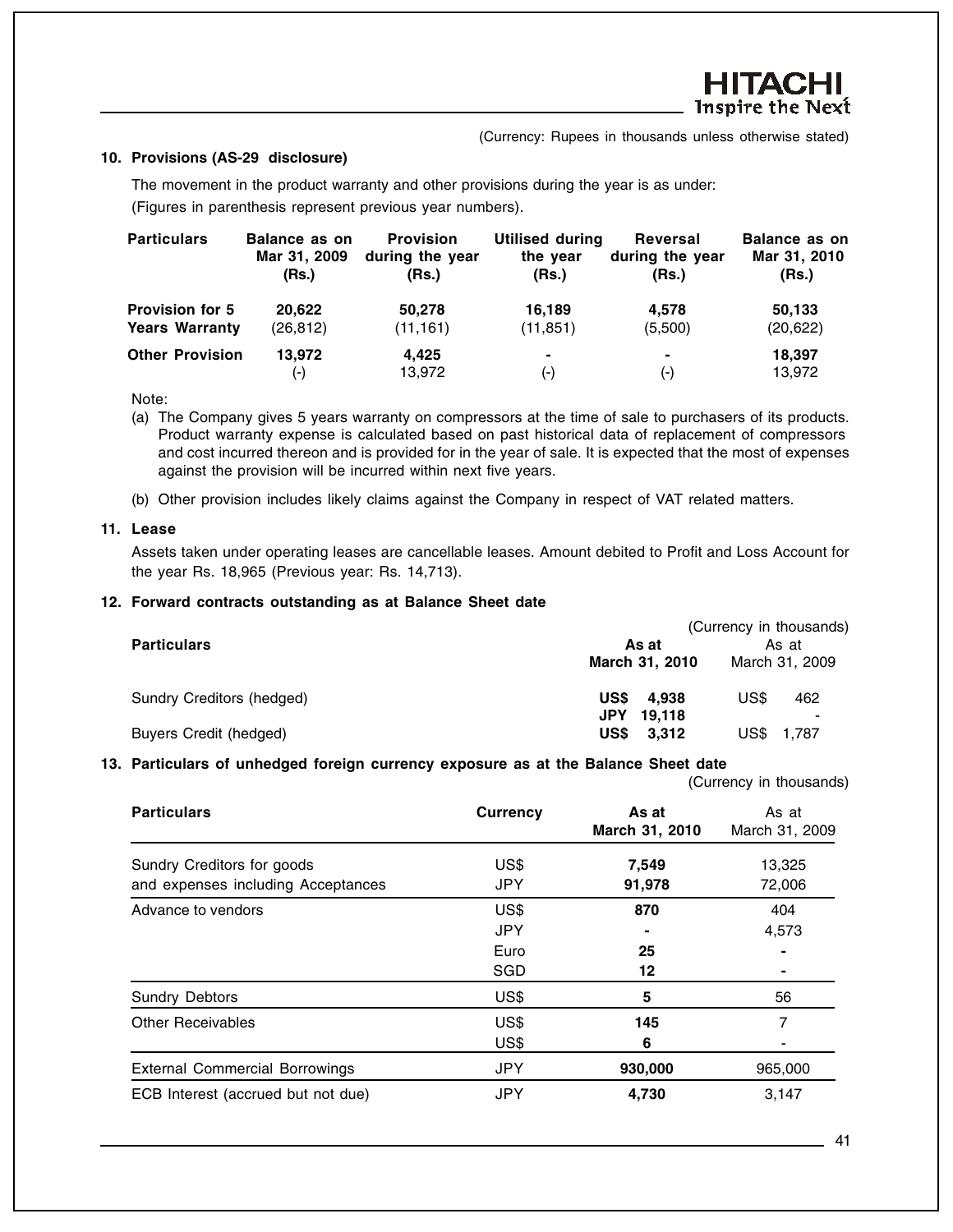(Currency: Rupees in thousands unless otherwise stated)

\*

**14.** Disclosure as per Accounting Standard-15(Revised) on Employee Benefit.

The Company has a defined benefit gratuity plan. Every employee who has completed five years or more of service gets a gratuity on departure at 15 days salary (last drawn salary) for each completed year of service. The scheme is funded with Life Insurance Corporation in the form of a qualifying insurance policy.

The following tables summarise the components of net benefit expense recognised in the profit and loss account and the funded status and amounts recognised in the balance sheet for the plan.

#### **Profit and Loss Account**

Net employee benefit expense (recognised in Personnel Expenses) **Particulars As at As at As at As at As at As at As at As at As at As at As at As at As at As at As at As at As at** 

|                                                                                | March 31, 2010 | March 31, 2009 |
|--------------------------------------------------------------------------------|----------------|----------------|
| Current service cost                                                           | 2,658          | 2,083          |
| Add : Interest cost on benefit obligation                                      | 1,351          | 1,439          |
| Less: Expected return on plan assets                                           | 1,753          | 1,286          |
| Add: Net actuarial (gain) / loss recognised in the year                        | 5,868          | (2,904)        |
| Past service cost                                                              |                |                |
| Net benefit expense                                                            | 8,124          | (668)          |
| Actual return on plan assets                                                   | 1,326          | 883            |
| <b>Balance Sheet</b>                                                           |                |                |
| Details of Provision for gratuity                                              |                |                |
| <b>Particulars</b>                                                             | As at          | As at          |
|                                                                                | March 31, 2010 | March 31, 2009 |
| Defined benefit obligation                                                     | 24,894         | 16,381         |
| Less: Fair value of plan assets                                                | 25,023         | 17,578         |
| <b>Net</b>                                                                     | (129)          | (1, 197)       |
| Less: Unrecognised past service cost                                           |                |                |
| (Plan asset) / liability                                                       | (129)          | (1, 197)       |
| Changes in the present value of the defined benefit obligation are as follows: |                |                |
| <b>Particulars</b>                                                             | As at          | As at          |
|                                                                                | March 31, 2010 | March 31, 2009 |
| Opening defined benefit obligation                                             | 16,381         | 17,989         |
| Add: Interest cost                                                             | 1,351          | 1,439          |
| Add: Current service cost                                                      | 2,658          | 2,083          |
| Less : Benefits paid                                                           | 936            | 940            |
| Add: Actuarial (gains) / losses on obligation                                  | 5,440          | (4, 190)       |
| Closing defined benefit obligation                                             | 24,894         | 16,381         |

Changes in the fair value of plan assets are as follows:

| <b>Particulars</b>                | As at          | As at          |  |
|-----------------------------------|----------------|----------------|--|
|                                   | March 31, 2010 | March 31, 2009 |  |
| Opening fair value of plan assets | 17.578         | 12,682         |  |
| Add: Expected return              | 1.754          | 1.286          |  |
| Add: Contributions by employer    | 6,192          | 4,921          |  |
| Less: Benefits paid               | 73             | 25             |  |
| Add: Actuarial gains / (losses)   | (428)          | (1,286)        |  |
| Closing fair value of plan assets | 25,023         | 17,578         |  |

The Company expects to contribute Rs.4,000\* (Previous year Rs. 3,000) to gratuity fund in 2010-11. \* Estimated at 8.36% of Projected Annual Salary Bill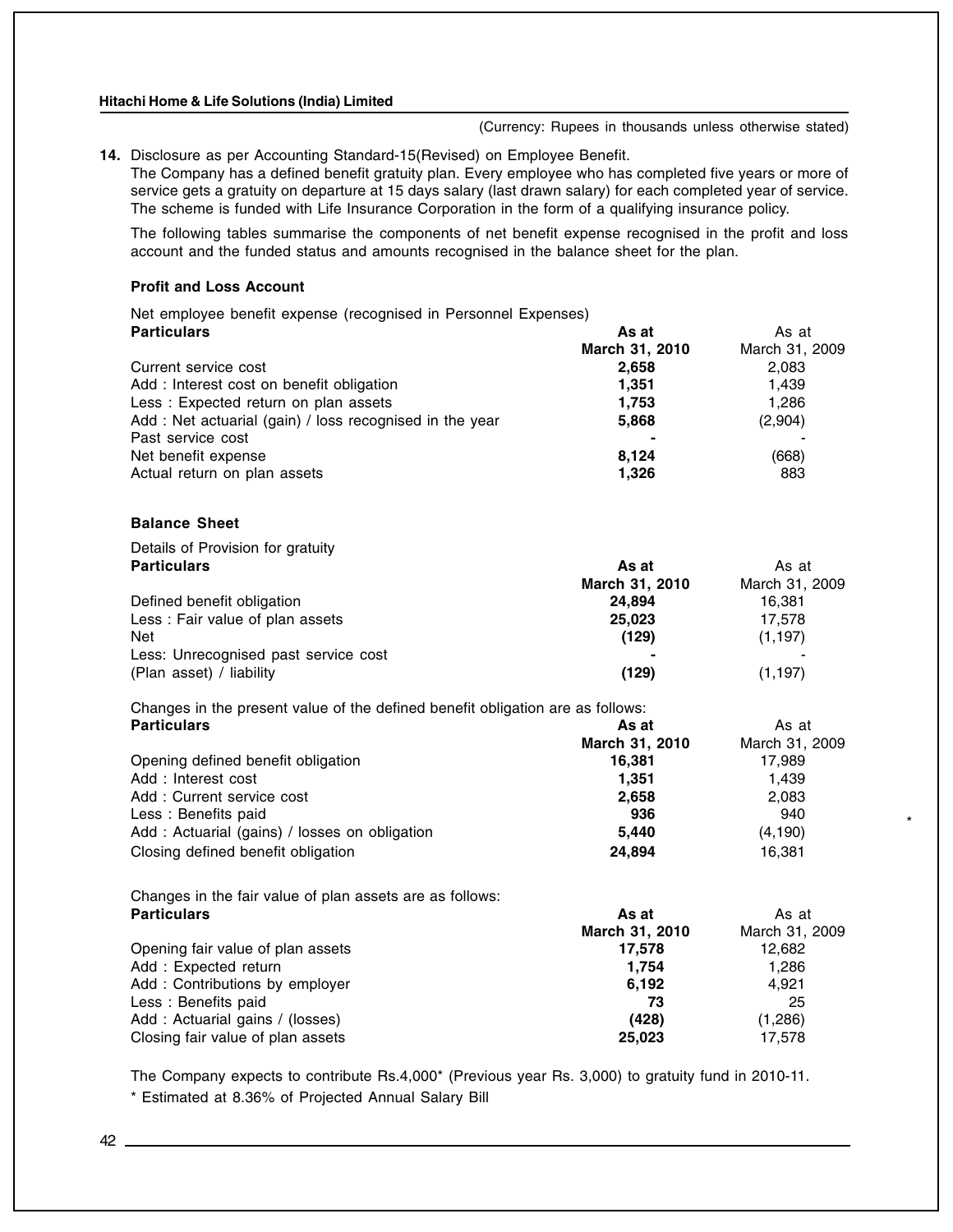(Currency: Rupees in thousands unless otherwise stated)

<del>HITACHI</del> **Inspire the Next** 

The major categories of plan assets as a percentage of the fair value of total plan assets are as follows:<br>**Particulars As at Particulars As at As at As at As at As at As at As at As at As at As at As at As at As at As at As at As at As at** 

|                          | March 31, 2010 | March 31, 2009 |
|--------------------------|----------------|----------------|
| Investments with insurer | 100%           | 100%           |
|                          |                |                |

The overall expected rate of return on assets is determined based on the market prices prevailing on that date, applicable to the period over which the obligation is to be settled.

The principal assumptions used in determining gratuity obligations for the Company's plans are shown below:

| <b>Particulars</b>                | As at          | As at          |  |
|-----------------------------------|----------------|----------------|--|
|                                   | March 31, 2010 | March 31, 2009 |  |
| Discount rate                     | 8.25%          | 8%             |  |
| Expected rate of return on assets | 8.5%           | 8.5%           |  |
| Increase in Compensation cost     | 7%             | 6%             |  |
| Employee turnover*                | 3%             | 3%             |  |

\* 3% at younger ages reducing to 1% at older ages.

The estimates of future salary increases, considered in actuarial valuation, take account of inflation, seniority, promotion and other relevant factors, such as supply and demand in the employment market.

Amounts for the current year and last three years are as follows:

| <b>Particulars</b>                         | As at     | As at     | As at     | As at     |
|--------------------------------------------|-----------|-----------|-----------|-----------|
|                                            | March 31, | March 31, | March 31, | March 31, |
|                                            | 2010      | 2009      | 2008      | 2007      |
| Defined benefit obligation                 | 24.894    | 16.381    | 17.989    | 12.738    |
| Plan assets                                | 25,023    | 17.578    | 12.682    | 8.158     |
| Surplus / (deficit)                        | 129       | 1.197     | (5,307)   | (4,580)   |
| Experience adjustments on plan liabilities | 3.340     | (4, 190)  | 3,387     | N.A       |
| Experience adjustments on plan assets      | 428       | 1.286     | (35)      | N.A       |

Defined Contribution Plan:

Amount recognised as expense for the period towards contribution to the following funds:

| <b>Particulars</b>                         | For the year ended | For the year ended |  |
|--------------------------------------------|--------------------|--------------------|--|
|                                            | March 31, 2010     | March 31, 2009     |  |
| Employer's Contribution to Provident Fund  | 9.152              | 7.636              |  |
| Employer's Contribution to ESIC            | 611                | 953                |  |
| Employer's Contribution to Super Annuation | 1.511              | 860                |  |
| Total                                      | 11.274             | 9.449              |  |

#### **15. Supplementary statutory information**

| 1.000 |
|-------|
| 400   |
| 975   |
| 129   |
| 2,504 |
|       |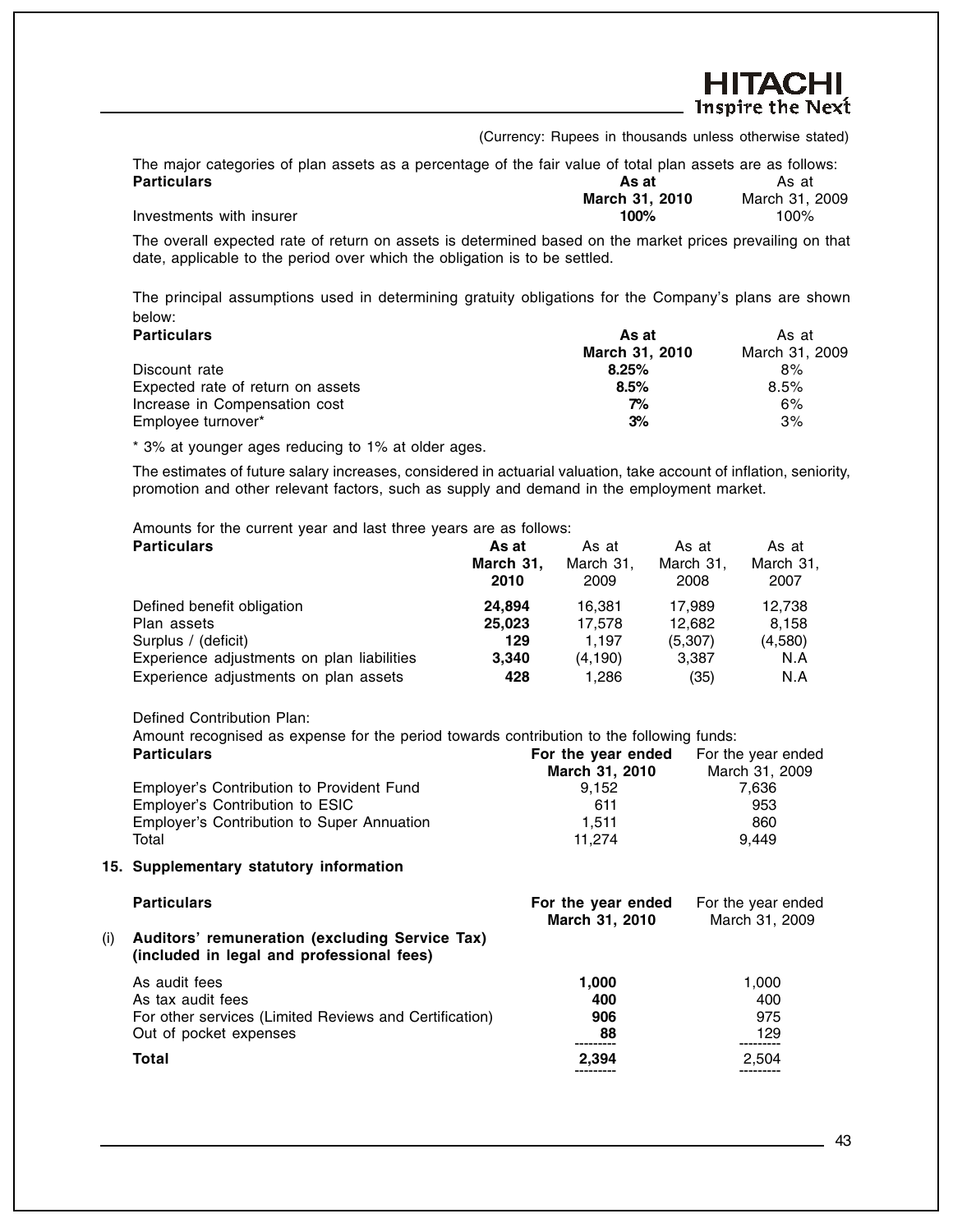|      |                                                                                    | (Currency: Rupees in thousands unless otherwise stated) |                                      |
|------|------------------------------------------------------------------------------------|---------------------------------------------------------|--------------------------------------|
|      | <b>Particulars</b>                                                                 | For the year ended<br>March 31, 2010                    | For the year ended<br>March 31, 2009 |
| (ii) | <b>Managerial remuneration</b>                                                     |                                                         |                                      |
|      | Personnel Expenses include managerial remuneration for directors as set out below: |                                                         |                                      |
|      | Salary                                                                             | 3.169                                                   | 5,858                                |
|      | Allowances and Perquisites                                                         | 12.421                                                  | 8,203                                |
|      | Provident Fund and Superannuation                                                  | 1,019                                                   | 758                                  |
|      | Total                                                                              | 16,609                                                  | 14,819                               |

As the future liability for Gratuity and leave encashment is provided on an actuarial basis for the Company as a whole, the amount pertaining to the directors is not ascertainable and therefore not included above.

. Companies act, 1956 has not been disclosed. As there is no commission payable to the directors, the computation of profits under section 198 and 350 of the

| (iii) | Research and development expenditure incurred and<br>charged to the Profit and Loss Account | 29,721    | 27,262    |
|-------|---------------------------------------------------------------------------------------------|-----------|-----------|
| (iv)  | Earnings and expenditure in foreign exchange                                                |           |           |
|       | (a) Earnings in Foreign currency on accrual basis                                           |           |           |
|       | Export of goods (on FOB basis)                                                              | 10.694    | 7,819     |
|       | Commission Income                                                                           | 20,295    | 36,122    |
|       | <b>Others</b>                                                                               | 11,702    | 389       |
|       | <b>Total</b>                                                                                | 42,691    | 44,330    |
|       | (b) Expenditure in foreign exchange on accrual basis                                        |           |           |
|       | Interest                                                                                    | 8,613     | 3,039     |
|       | Royalty                                                                                     | 71,644    | 44,364    |
|       | Travelling                                                                                  | 1,706     | 7,405     |
|       | Commission                                                                                  | 178       | 324       |
|       | Technical know how (capitalised)                                                            | 69,568    | 58,123    |
|       | Salaries                                                                                    | 4,722     | 4,441     |
|       | Expenses capitalized                                                                        | 25,062    | 40,196    |
|       | <b>Others</b>                                                                               | 557       | 446       |
|       | Total                                                                                       | 182,050   | 158,338   |
|       | (c) Value of imports calculated on CIF basis                                                |           |           |
|       | Capital goods                                                                               | 84.015    | 40,968    |
|       | Raw materials, components & spares parts                                                    | 2,027,269 | 1,206,611 |
|       | <b>Trading Goods</b>                                                                        | 294,470   | 211,710   |
|       | Total                                                                                       | 2,405,754 | 1,459,289 |
|       |                                                                                             |           |           |

- **16.** The Company is eligible for refund of excise duty paid on goods manufactured and removed from Jammu unit, other than the amount of duty paid by utilisation of CENVAT credit, in terms of Notification No. 56/2002- CE dated 14-11-2002. Excise duty recovered as disclosed in the Profit and Loss Account is net of such refund of Rs. 39,453 (Previous year: Rs.46,245).
- **17.** The Company is of the view, supported by the external opinion, that it can avail the input tax credit in respect of the purchases effected by it from the dealers availing VAT Remission Scheme under the Jammu and Kashmir Value Added Tax Act, 2005 (J&K VAT Act). Accordingly, the Company has accounted input tax credit as per section 21 & 22 of J&K VAT Act aggregating Rs.11,960 (Previous year Rs. 8,066) during the year net of amount adjusted against payment of Central Sales Tax and Value Added Tax liabilities on sales made from Jammu and Kashmir unit. An amount of Rs.41,250 (Previous year Rs. 29,192) is outstanding as recoverable/ adjustable on account of input tax credit at year end.
- **18.** The Company has working capital facilities from banks secured by hypothecation of inventories, book debts and movable fixed assets and by equitable mortgage of certain immovable fixed assets of the Company.

44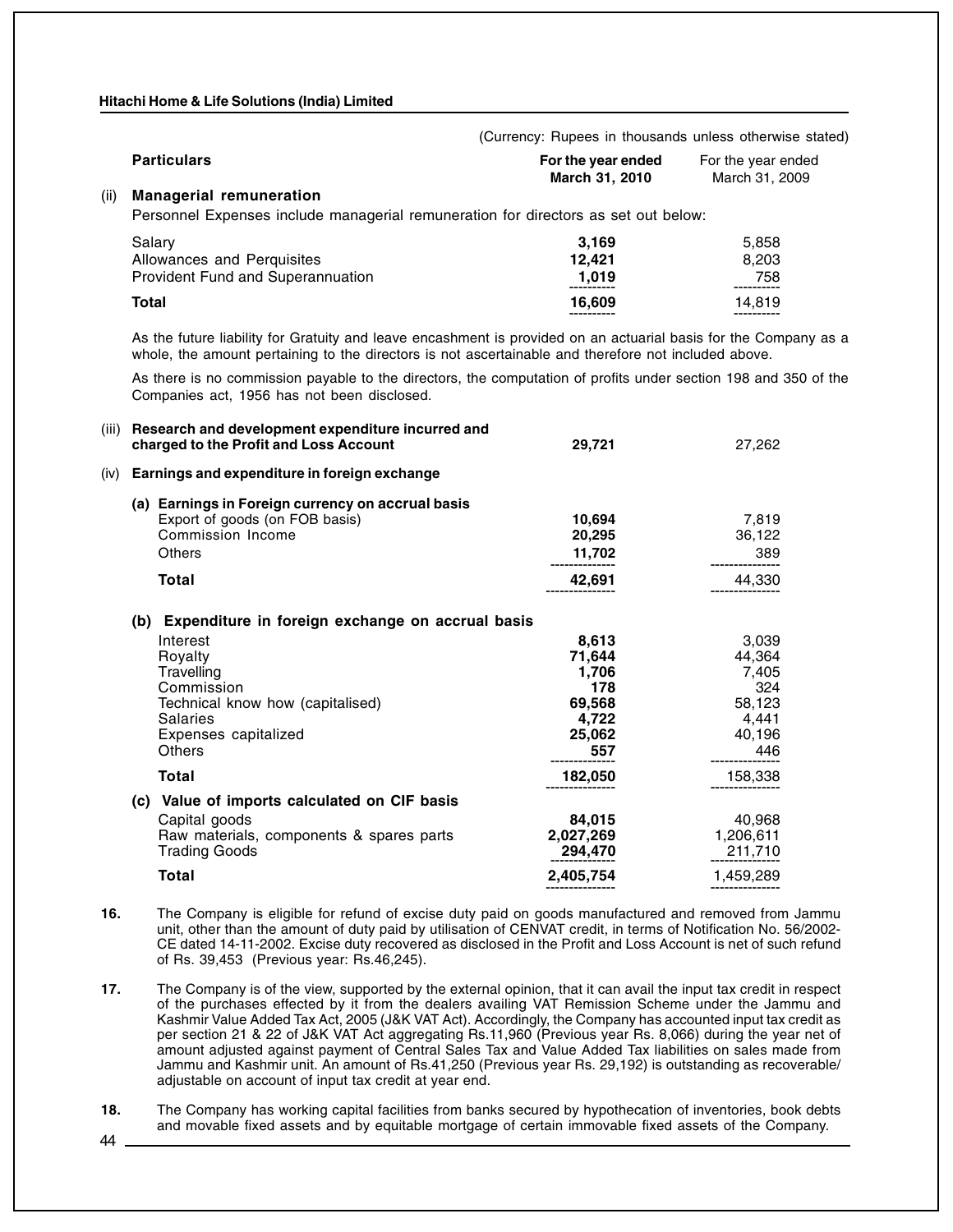HITACHI **Inspire the Next** 

(Currency: Rupees in thousands unless otherwise stated)

**19.** The Company has paid custom duties of Rs.27,527 (previous year Rs.Nil) during the year for which provision has been created by debiting 'raw material consumed and cost of trading goods sold' account.

**20. Additional information pursuant to the provisions of paragraphs 3, 4C and 4D of Part II of Schedule VI to the Companies Act, 1956:**

**(i) Capacities and Production**

| <b>Particulars</b>             |                                | March 31, 2010                   |                             |                                 | March 31, 2009       |
|--------------------------------|--------------------------------|----------------------------------|-----------------------------|---------------------------------|----------------------|
| Class of goods<br>manufactured | Annual<br>licensed<br>capacity | Annual<br>installed<br>capacity* | <b>Actual</b><br>production | Annual<br>installed<br>capacity | Actual<br>production |
| Airconditioners                | <b>Delicensed</b>              | 230,000                          | 206,254                     | 150,000                         | 132.417              |

The installed capacity has been certified by the management. This is a technical matter and is calculated based on the single shift Working.

#### **(ii) Sales of Goods**

| <b>Particulars</b>                             | For the year ended<br>March 31, 2010 |           | For the year ended<br>March 31, 2009 |           |
|------------------------------------------------|--------------------------------------|-----------|--------------------------------------|-----------|
| <b>Manufacturing Items</b>                     | Quantity<br>(Nos.)                   | Value     | Quantity<br>(Nos.)                   | Value     |
| (Including of excise duty)<br>Air conditioners | 190,347                              | 5,997,050 | 133,131                              | 4,484,087 |
| Scrap Sales                                    | <b>Assorted</b>                      | 43,256    | Assorted                             | 32,970    |
| Total                                          |                                      | 6,040,306 |                                      | 4,517,057 |
| <b>Trading Items</b>                           |                                      |           |                                      |           |
| Air conditioners                               | $3^{\star}$                          |           |                                      |           |
| Spares-Air conditioner                         | <b>Assorted</b>                      | 46,154    | Assorted                             | 45,259    |
| Air conditioning Systems                       | <b>Assorted</b>                      | 44,106    | Assorted                             | 23,247    |
| <b>Stabilisers</b>                             | 8,773                                | 17,303    | 8,686                                | 15,889    |
| Gas tables                                     | 37                                   | 2         | 40                                   | 18        |
| Refrigerators                                  | 11,845                               | 395,713   | 11,248                               | 340,482   |
| <b>Washing Machines</b>                        | 243                                  | 1,501     | 617                                  | 11,728    |
| Refrigerators and                              |                                      |           |                                      |           |
| <b>Washing Machines Spares</b>                 | <b>Assorted</b>                      | 1,352     | Assorted                             | 611       |
| Total                                          |                                      | 506,131   |                                      | 437,234   |
| * discarded                                    |                                      |           |                                      |           |

#### **(iii) Trading Items**

| <b>Particulars</b>             | For the year ended<br>March 31, 2010 |         | For the year ended<br>March 31, 2009 |         |
|--------------------------------|--------------------------------------|---------|--------------------------------------|---------|
|                                |                                      |         |                                      |         |
|                                | Quantity                             | Value   | Quantity                             | Value   |
|                                | (Nos.)                               |         | (Nos.)                               |         |
| <b>Opening Stocks</b>          |                                      |         |                                      |         |
| Air conditioners               | 5                                    | 222     | 5                                    | 222     |
| Spares-Air conditioner         | <b>Assorted</b>                      | 47,489  | Assorted                             | 33,007  |
| Air conditioning Systems       | <b>Assorted</b>                      | 36.787  | Assorted                             | 26.559  |
| <b>Stabilisers</b>             | 816                                  | 1,251   | 920                                  | 1,436   |
| Gas tables                     | 65                                   | 106     | 105                                  | 151     |
| Refrigerators                  | 1,839                                | 32,208  | 1,986                                | 41,855  |
| <b>Washing Machines</b>        | 455                                  | 3,804   | 490                                  | 6,449   |
| Refrigerators and              |                                      |         |                                      |         |
| <b>Washing Machines Spares</b> | <b>Assorted</b>                      | 14,476  | Assorted                             | 7,407   |
| <b>Total</b>                   |                                      | 136,343 |                                      | 117,086 |
|                                |                                      |         |                                      |         |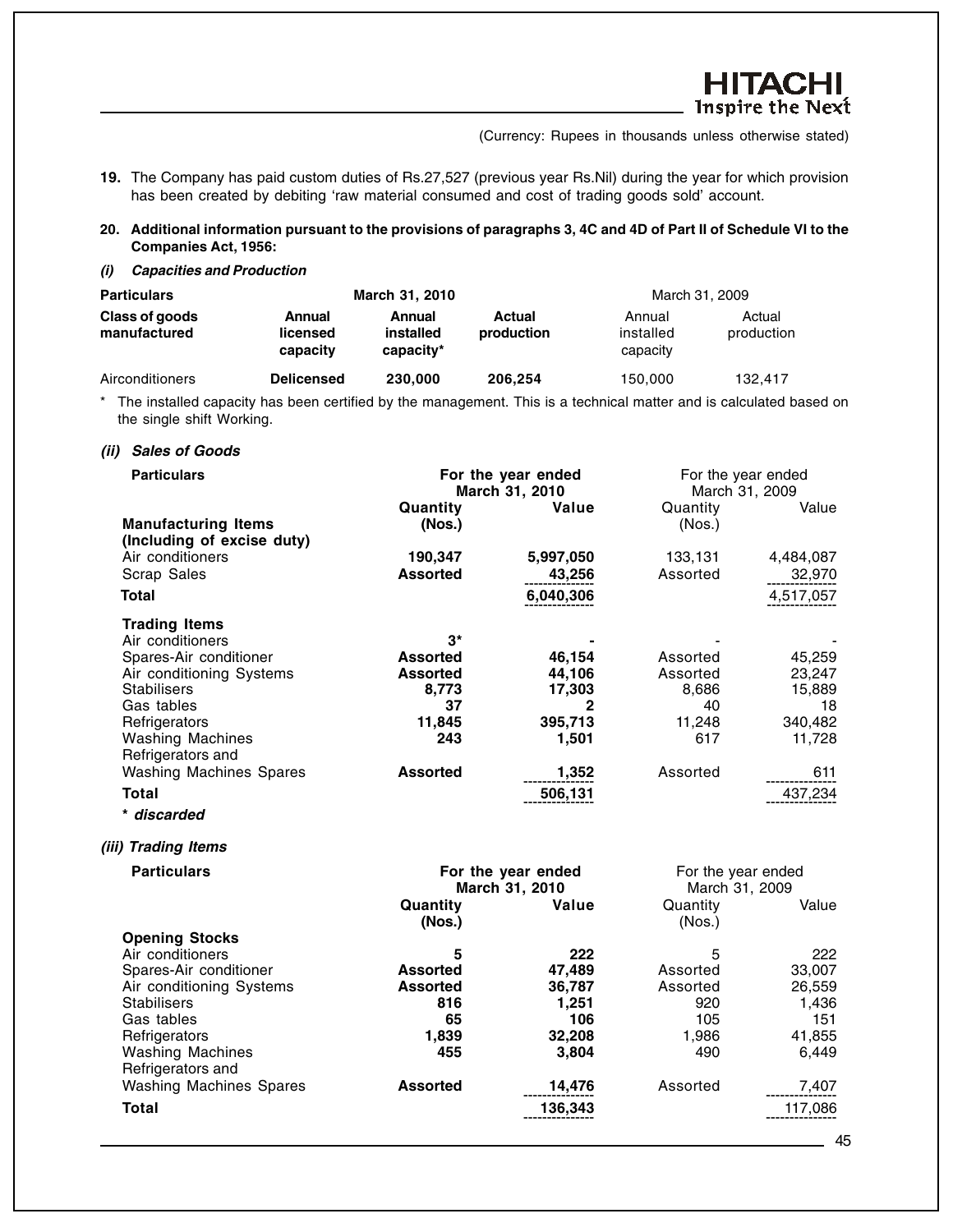(Currency: Rupees in thousands unless otherwise stated)

| <b>Particulars</b>                                                         |            | For the year ended<br>March 31, 2010 |                                      | For the year ended<br>March 31, 2009 |           |
|----------------------------------------------------------------------------|------------|--------------------------------------|--------------------------------------|--------------------------------------|-----------|
|                                                                            |            | Quantity<br>(Nos.)                   | Value                                | Quantity<br>(Nos.)                   | Value     |
| <b>Purchases</b>                                                           |            |                                      |                                      |                                      |           |
| Spares-Air conditioner                                                     |            | <b>Assorted</b>                      | 19,685                               | Assorted                             | 30,985    |
| Air conditioning Systems                                                   |            | <b>Assorted</b>                      | 37,884                               | Assorted                             | 34,390    |
| <b>Stabilisers</b>                                                         |            | 8,350                                | 12,814                               | 8,582                                | 13,509    |
| Refrigerators                                                              |            | 14,240                               | 334,056                              | 11,101                               | 233,429   |
| <b>Washing Machines</b>                                                    |            |                                      |                                      | 582                                  | 6,655     |
| Refrigerators and                                                          |            |                                      |                                      |                                      |           |
| <b>Washing Machines Spares</b>                                             |            | <b>Assorted</b>                      | 4,920                                | Assorted                             | 4,741     |
| <b>Total</b>                                                               |            |                                      | 409,359                              |                                      | 323,709   |
| <b>Closing Stocks</b>                                                      |            |                                      |                                      |                                      |           |
| Air conditioners                                                           |            | $\mathbf{2}$                         | 71                                   | 5                                    | 222       |
| Spares-Air conditioner                                                     |            | <b>Assorted</b>                      | 51,190                               | Assorted                             | 47,489    |
| Air conditioning Systems                                                   |            | <b>Assorted</b>                      | 34,961                               | Assorted                             | 36,787    |
| <b>Stabilisers</b>                                                         |            | 393                                  | 602                                  | 816                                  | 1,251     |
| Gas tables                                                                 |            | 28                                   | 47                                   | 65                                   | 106       |
| Refrigerators                                                              |            | 4,234                                | 72,816                               | 1,839                                | 32,208    |
| <b>Washing Machines</b>                                                    |            | 212                                  | 1,797                                | 455                                  | 3,804     |
| Refrigerators and                                                          |            |                                      |                                      |                                      |           |
| <b>Washing Machines Spares</b>                                             |            | <b>Assorted</b>                      | 17,102                               | Assorted                             | 14,476    |
| <b>Total</b>                                                               |            |                                      | 178,586                              |                                      | 136,343   |
| (iv) Inventories                                                           |            |                                      |                                      |                                      |           |
| <b>Class of Goods</b>                                                      |            |                                      | For the year ended<br>March 31, 2010 | For the year ended<br>March 31, 2009 |           |
|                                                                            |            | Quantity<br>(Nos.)                   | Value                                | Quantity<br>(Nos.)                   | Value     |
| <b>Finished Goods (Closing Stocks)</b><br>of manufactured Air conditioners |            | 28,937                               | 627,423                              | 13,030                               | 302,778   |
| <b>Finished goods (Opening Stocks)</b><br>of manufactured Air conditioners |            | 13,030                               | 302,778                              | 13,744                               | 289,566   |
|                                                                            |            |                                      |                                      |                                      |           |
| (v) Raw material consumed                                                  |            |                                      |                                      |                                      |           |
| <b>Particulars</b>                                                         |            | For the year ended<br>March 31, 2010 |                                      | For the year ended<br>March 31, 2009 |           |
|                                                                            | Unit       | Quantity                             | Value                                | Quantity                             | Value     |
| Compressors                                                                | <b>Nos</b> | 237,545                              | 924,374                              | 157,419                              | 574,471   |
| Fan Motors                                                                 | <b>Nos</b> | 328,368                              | 355,758                              | 212,417                              | 237,655   |
| CRCA / GP Sheets                                                           | Kgs        | 5,703,785                            | 257,501                              | 4,287,615                            | 211,290   |
| Copper<br>AHU                                                              | Kgs        | 1,076,867<br>133,474                 | 405,755                              | 771,060                              | 314,790   |
| Others (Including packing<br>material and processing                       | Nos        |                                      | 476,904                              | 75,564                               | 313,566   |
| charges)                                                                   | Assorted   |                                      | 1,732,873                            |                                      | 1,086,934 |
| <b>Total</b>                                                               |            |                                      | 4,153,165                            |                                      | 2,738,706 |
|                                                                            |            |                                      |                                      |                                      |           |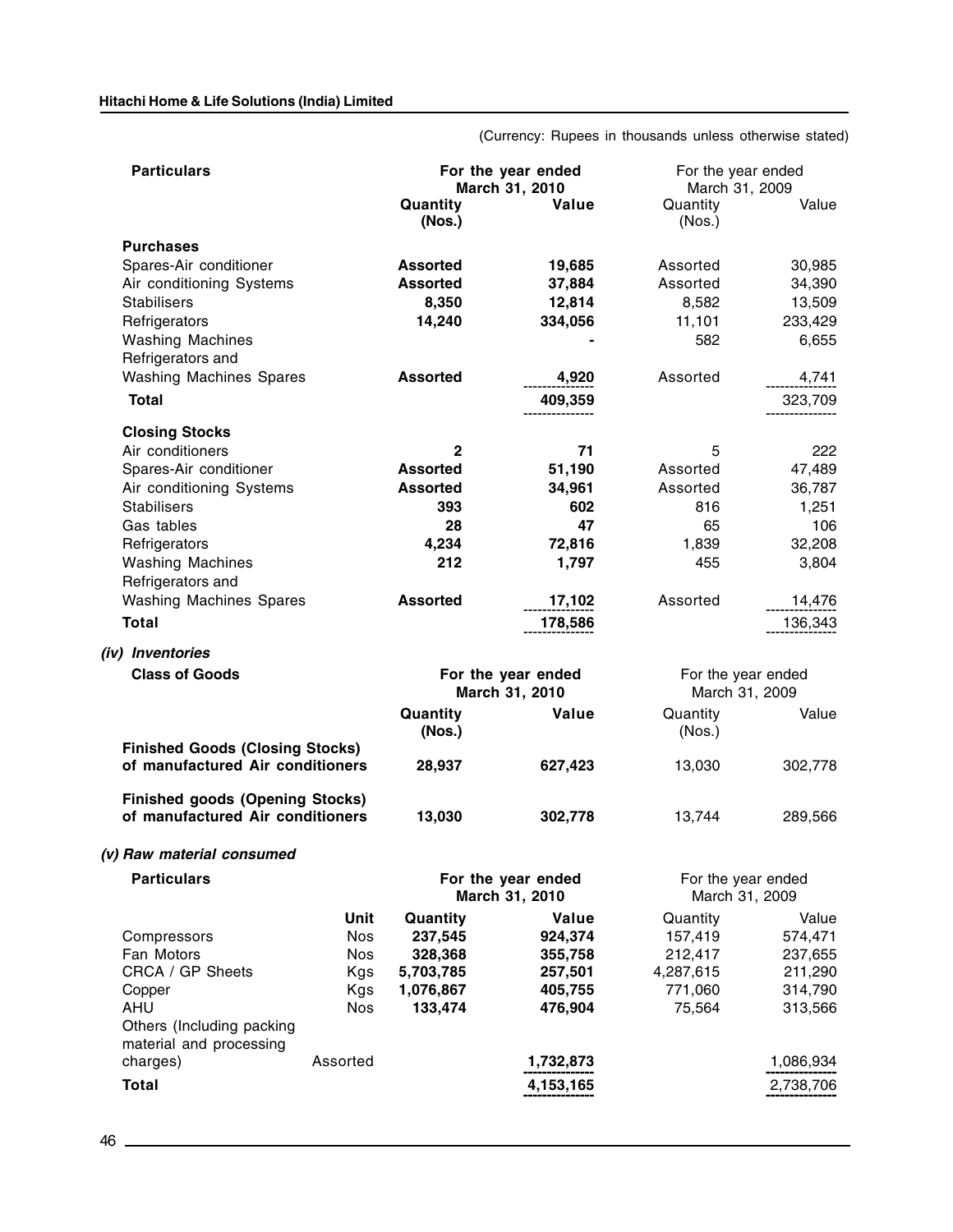#### **(vi) Imported and indigenous raw material and spare parts consumed**

|            | For the year ended<br>March 31, 2010 |             | For the year ended<br>March 31, 2009 |             |
|------------|--------------------------------------|-------------|--------------------------------------|-------------|
|            | Value                                | % of total  | Value                                | % of total  |
|            |                                      | consumption |                                      | consumption |
| Imported   | 2,209,971                            | 53          | 1,321,413                            | 48          |
| Indigenous | 1,943,194                            | 47          | 1,417,293                            | 52          |
| Total      | 4,153,165                            | 100         | 2,738,706                            | 100         |

#### **21. Prior year comparatives**

The previous year figures have been regrouped wherever necessary to confirm to current year's classification.

Membership No: 36738

Firm Registration No.301003E Chartered Accountants

#### **For S.R. Batliboi & Co. For and on behalf of the Board of Directors**

**per Vijay Maniar Motoo Morimoto Anil Shah**<br> **Partner Managing Director Executive Director** Managing Director

**Parag Dave** Asst. Company Secretary

Place: Mumbai **Ahmedabad, Gujarat** Date: May 24, 2010 **May 24, 2010** May 24, 2010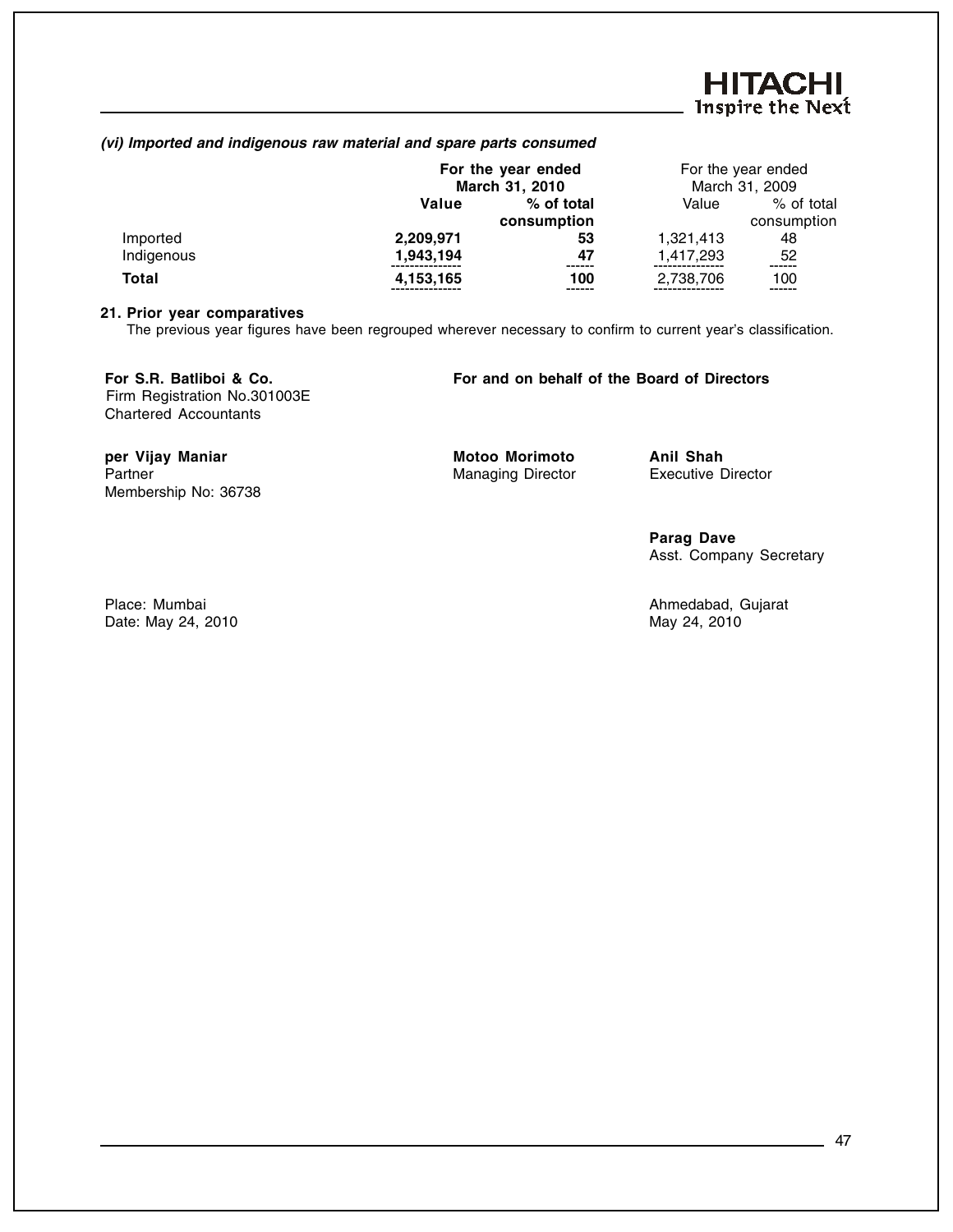(Currency: Rupees in thousands unless otherwise stated)

#### **BALANCE SHEET ABSTRACT AND COMPANY'S GENERAL BUSINESS PROFILE**

| т | <b>Registration Details</b>                                                  |            |
|---|------------------------------------------------------------------------------|------------|
|   | Registration No.                                                             | 07470      |
|   | <b>State Code</b>                                                            | 04         |
|   | <b>Balance Sheet Date</b>                                                    | 31.03.2010 |
|   | II Capital raised during the year                                            |            |
|   | Public Issue                                                                 |            |
|   | <b>Rights Issue</b>                                                          |            |
|   | Bonus Issue                                                                  |            |
|   | <b>Private Placement</b>                                                     |            |
|   | Naked warrants Pref. offer                                                   |            |
|   | III Position of mobilisation and deployment of funds                         |            |
|   | <b>Total Liabilities</b>                                                     | 2,072,863  |
|   | <b>Total Assets</b>                                                          | 2,072,863  |
|   | <b>Sources of Funds</b>                                                      |            |
|   | Paid up Capital                                                              | 229,600    |
|   | Reserves and surplus                                                         | 1,236,743  |
|   | Secured Loans                                                                | 153,232    |
|   | <b>Unsecured Loans</b>                                                       | 447,284    |
|   | Deferred Tax Liabilities                                                     | 6,004      |
|   |                                                                              |            |
|   | <b>Application of Funds</b>                                                  |            |
|   | Net fixed assets                                                             | 1,197,503  |
|   | Net current assets                                                           | 875,360    |
|   | <b>IV Performance of Company</b>                                             |            |
|   | Total income                                                                 | 6,523,436  |
|   | Total expenditure                                                            | 5,953,224  |
|   | Profit before tax                                                            | 570,212    |
|   | Profit after tax                                                             | 461,402    |
|   | Earning per share (Rs.)                                                      | 20.10      |
|   | Dividend rate %                                                              | 15%        |
|   | V Coneric names of three principal products/ services of Company (As per mon |            |

**V Generic names of three principal products/ services of Company (As per monetary terms)**

| Item Code No. (ITC Code) | <b>Product Description</b>                        |
|--------------------------|---------------------------------------------------|
| 8415                     | Room Air Conditioners & Packaged Air Conditioners |
| 8418                     | Household Refrigerators and Chillers              |
| 8450                     | Washing Machines                                  |

#### **For and on behalf of the Board of Directors**

**Motoo Morimoto** Managing Director

**Anil Shah** Executive Director

Asst. Company Secretary

Place: Ahmedabad, Gujarat **Parag Dave Parag Dave**<br>
Date: May 24, 2010 **Parag Dave Asst. Comparage Parag Parag Parag Parag** Asst. Compar 48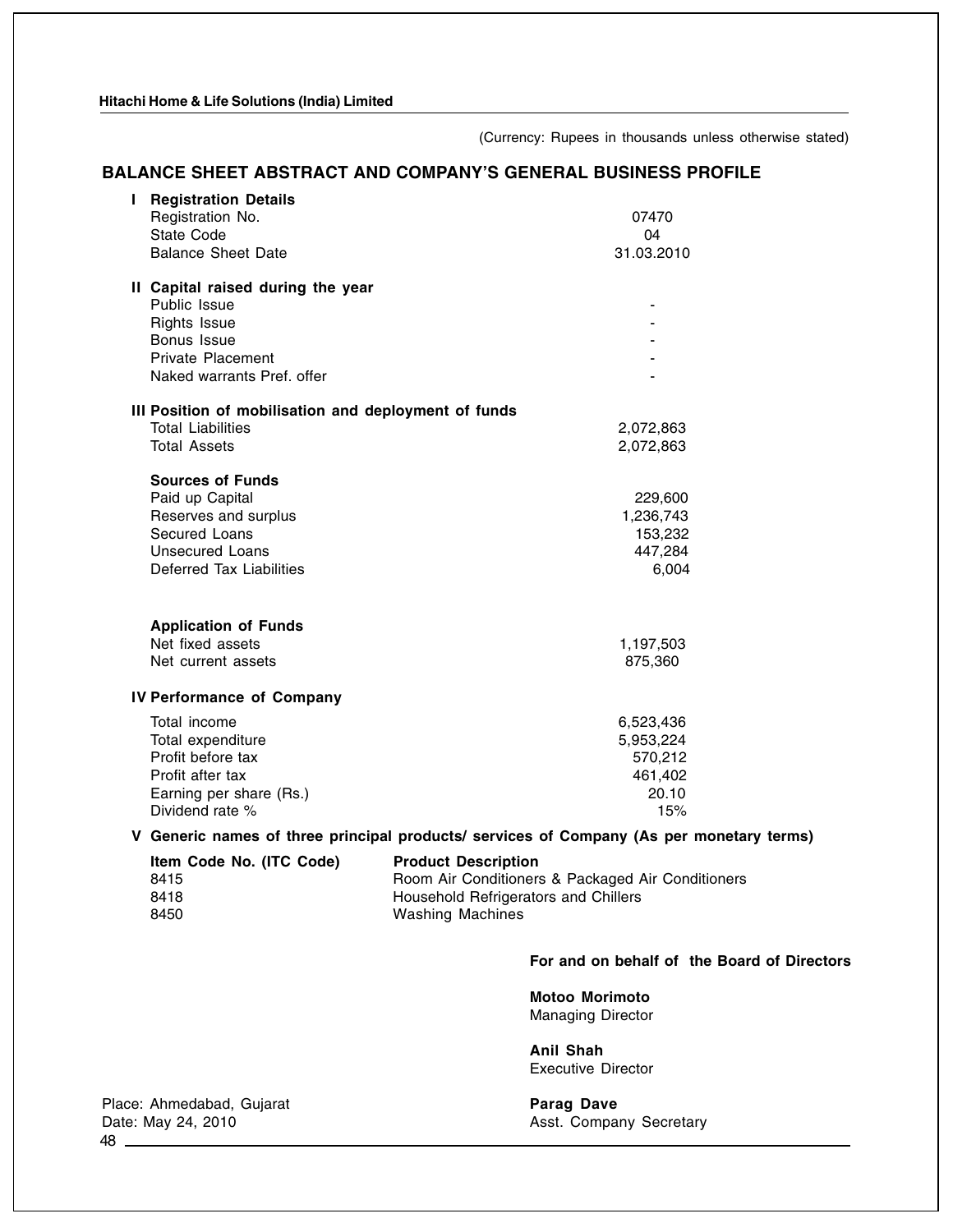## **GLIMPSES OF THE YEAR**



Inauguration of New Manufacturing Facility by Hon. Chief Minister of Gujarat, Mr. Narendra Modi.<br>Seating (L-R) Mr. Taga (Asia Chief Executive, Hitachi Ltd.), Mr. lizuka (Past MD, Current Chairman-HHLI), Mr. Nitin Patel (Hon. Minister, Urban Development), Mr. Noda (M.D. Hitachi India Pvt. Ltd.)



Commissioning Ceremony of New Plant



Dealer Award Ceremony at Macau



Employees' Family Visit to the New Plant



Outbound Training Programme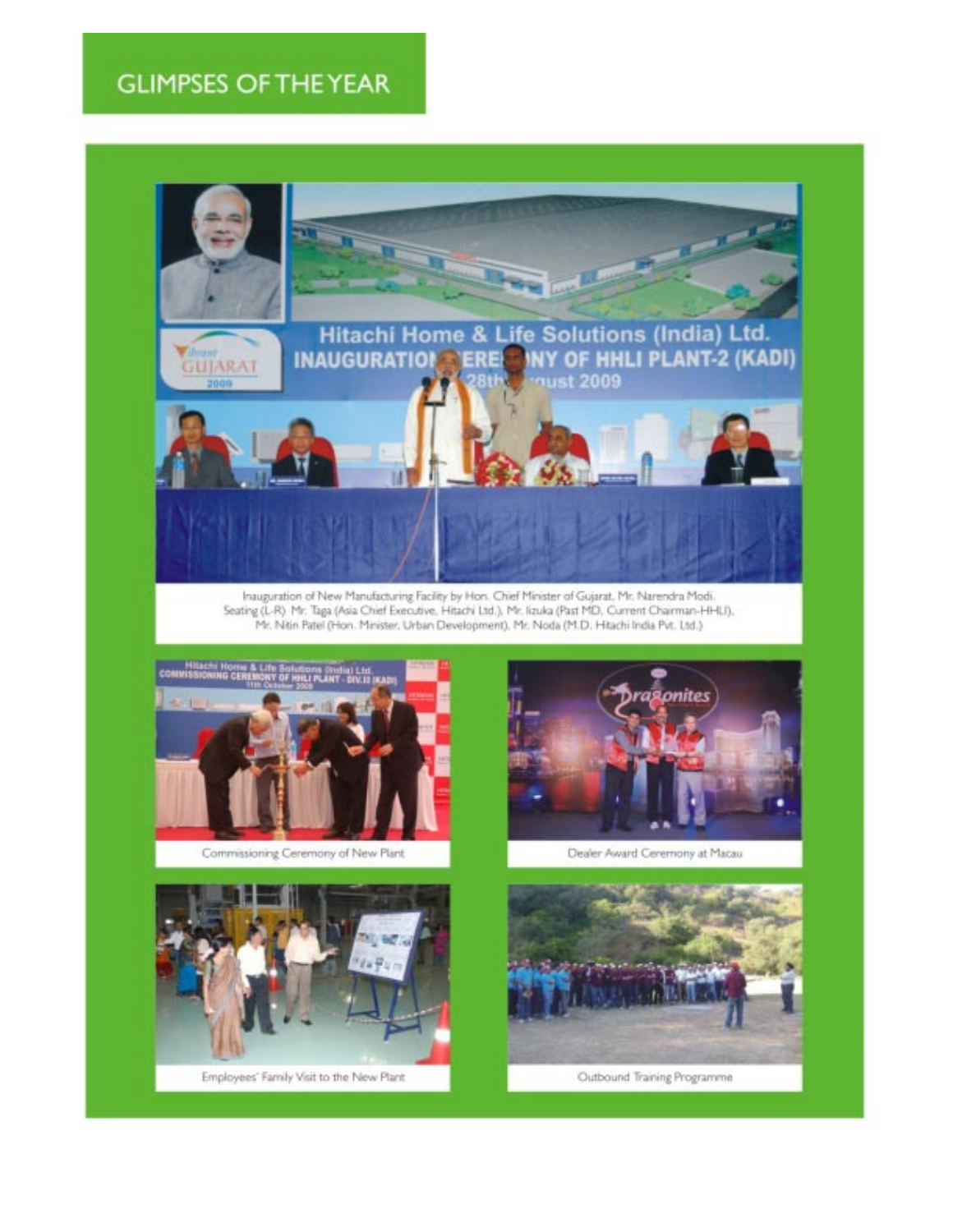# PRESS ADVERTISING

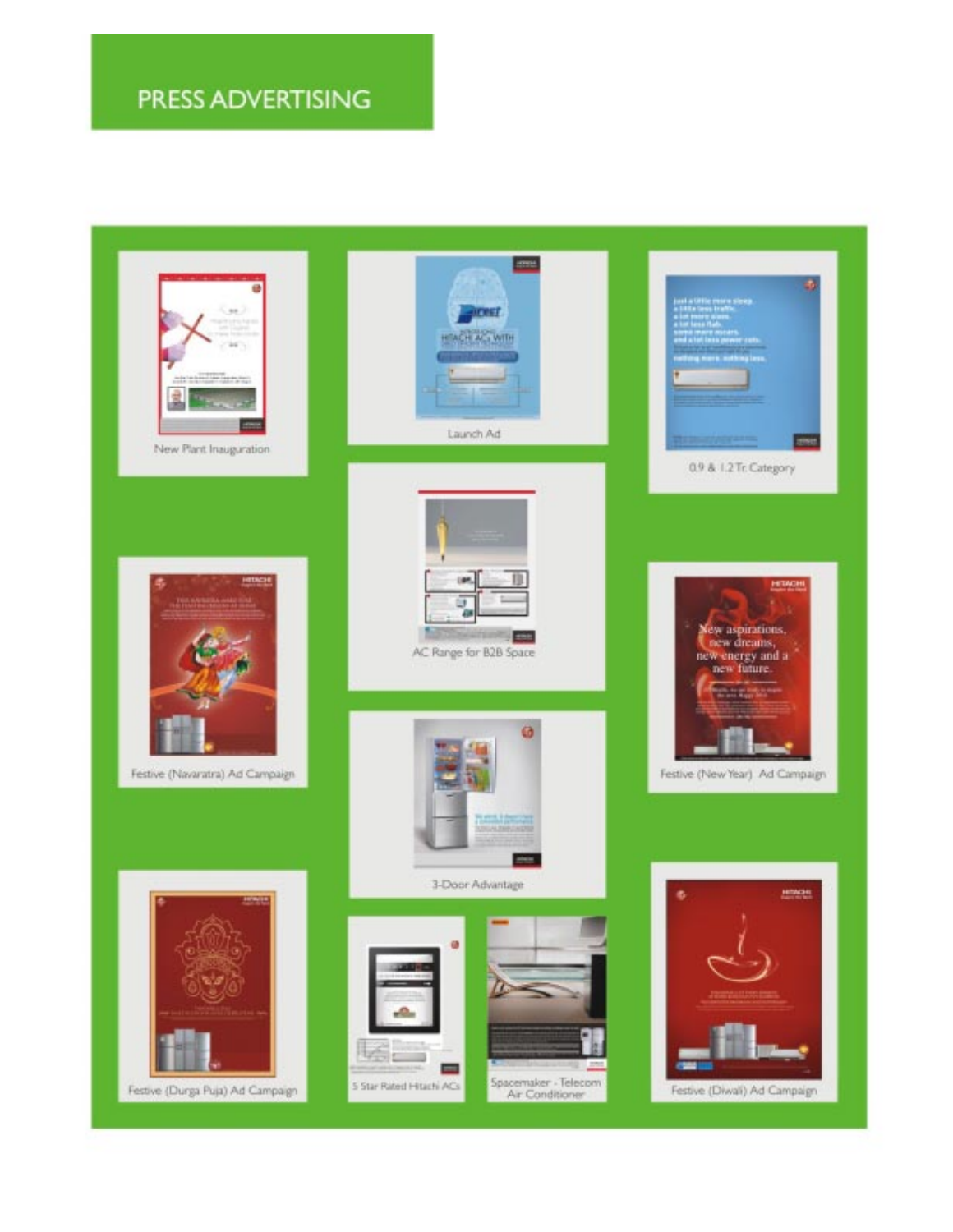

"Ace Followme with Direct Efficient Technology, Follows wherever you go"<br>Duration: 30 Sec



"Direct Efficient Technology for Energy Efficient Air-Conditioning"<br>Duration: 30 Sec







"Direct Efficient Technology for Silent Air-Conditioning"<br>Duration: 35 Sec